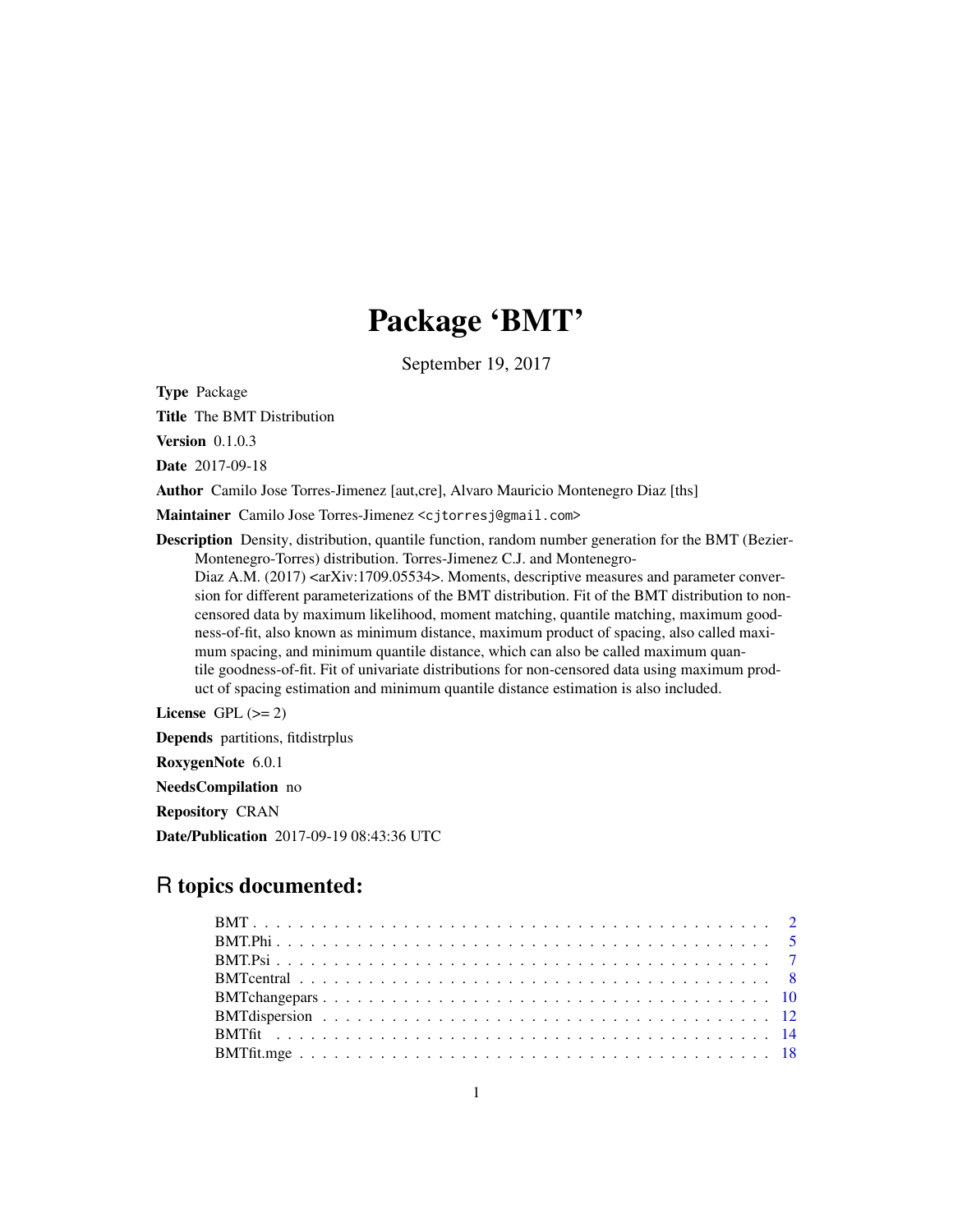<span id="page-1-0"></span>

| Index | 49 |
|-------|----|

<span id="page-1-2"></span>BMT *The BMT Distribution.*

# <span id="page-1-1"></span>Description

Density, distribution, quantile function, random number generation for the BMT distribution, with p3 and p4 tails weights ( $\kappa_l$  and  $\kappa_r$ ) or asymmetry-steepness parameters ( $\zeta$  and  $\xi$ ) and p1 and p2 domain (minimum and maximum) or location-scale (mean and standard deviation) parameters.

#### Usage

dBMT(x, p3, p4, type.p.3.4 = "t w", p1 = 0, p2 = 1, type.p.1.2 = "c-d", log = FALSE)  $pBMT(q, p3, p4, type.p.3.4 = "t w", p1 = 0, p2 = 1, type.p.1.2 = "c-d",$  $lower.tail = TRUE, log.p = FALSE)$ qBMT(p, p3, p4, type.p.3.4 = "t w", p1 = 0, p2 = 1, type.p.1.2 = "c-d",  $lower.tail = TRUE, log.p = FALSE)$ rBMT(n, p3, p4, type.p.3.4 = "t w", p1 = 0, p2 = 1, type.p.1.2 = "c-d")

| x, q       | vector of quantiles.                                                                                                                                             |
|------------|------------------------------------------------------------------------------------------------------------------------------------------------------------------|
| p3, p4     | tails weights ( $\kappa_l$ and $\kappa_r$ ) or asymmetry-steepness ( $\zeta$ and $\xi$ ) parameters of the<br><b>BMT</b> distribution.                           |
| type.p.3.4 | type of parametrization asociated to p3 and p4. "t w" means tails weights<br>parametrization (default) and "a-s" means asymmetry-steepness parametriza-<br>tion. |
| p1, p2     | domain (minimum and maximum) or location-scale (mean and standard devia-<br>tion) parameters of the BMT ditribution.                                             |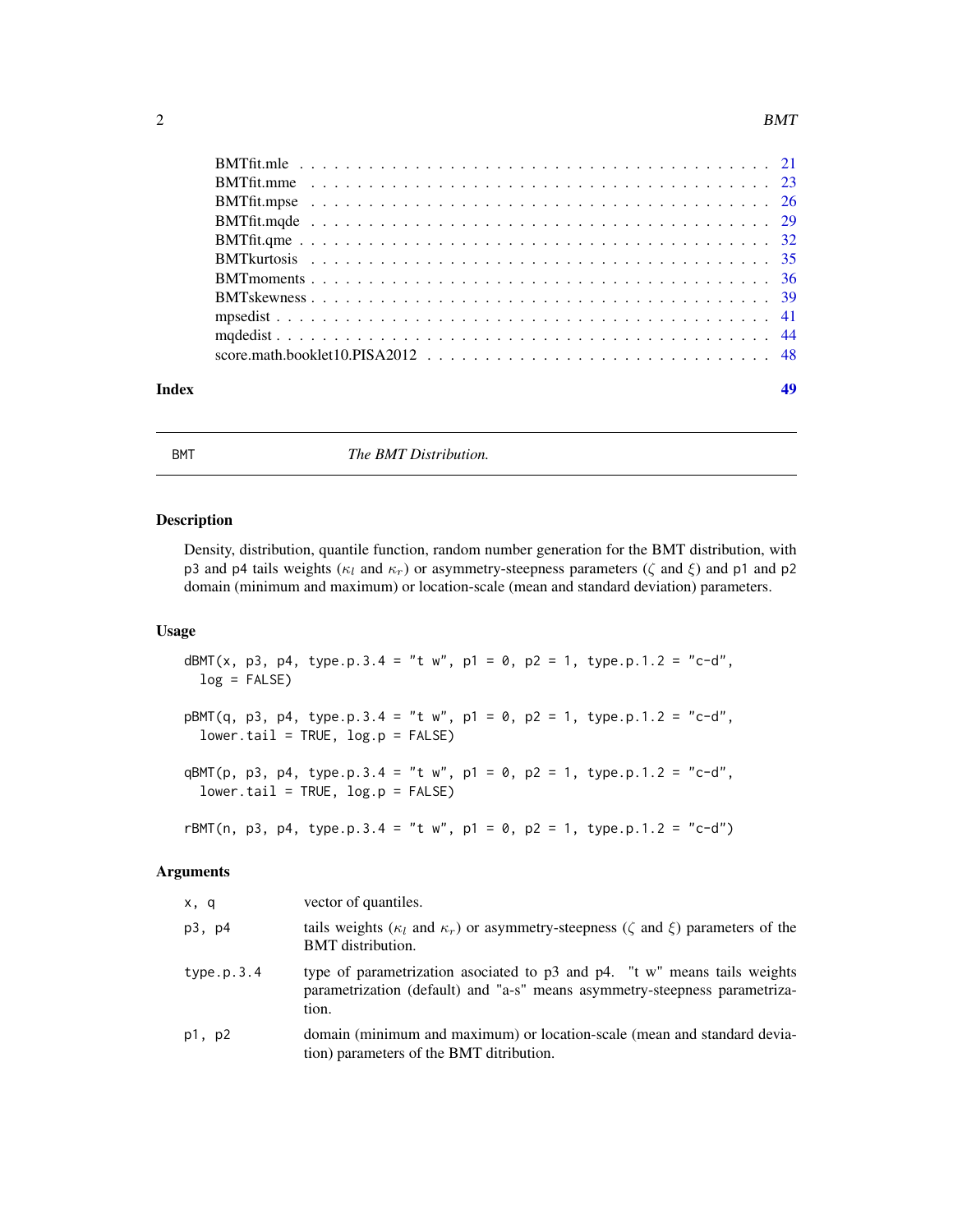| type.p.1.2 | type of parametrization asociated to p1 and p2. "c-d" means domain parametriza-<br>tion (default) and "1-s" means location-scale parametrization. |
|------------|---------------------------------------------------------------------------------------------------------------------------------------------------|
| log, log.p | logical; if TRUE, probabilities $p$ are given as $log(p)$ .                                                                                       |
| lower.tail | logical; if TRUE (default), probabilities are $P[X \le x]$ , otherwise, $P[X > x]$ .                                                              |
| р          | vector of probabilities.                                                                                                                          |
| n          | number of observations. If length(n) $> 1$ , the lenght is taken to be the number<br>required                                                     |

# Details

The BMT distribution with tails weights and domain parametrization (type.p.3.4 = "t w" and type.p.1.2 =  $"c-d"$ ) has quantile function

$$
(d-c)[3t_p(1-t_p)^2\kappa_l - 3t_p^2(1-t_p)\kappa_r + t_p^2(3-2t_p)] + c
$$

where  $0 \le p \le 1$ ,  $t_p = 1/2 - \cos(\arccos(2p - 1) - 2\pi)/3$ , and  $0 < \kappa_l < 1$  and  $0 < \kappa_r < 1$  are, respectively, related to left and right tail weights or curvatures.

The BMT coefficient of asymmetry  $-1 < \zeta < 1$  is

 $\kappa_r - \kappa_l$ 

The BMT coefficient of steepness  $0 < \xi < 1$  is

$$
(\kappa_r + \kappa_l - |\kappa_r - \kappa_l|)/(2(1 - |\kappa_r - \kappa_l|))
$$

for  $|\kappa_r - \kappa_l| < 1$ .

# Value

dBMT gives the density, pBMT the distribution function, qBMT the quantile function, and rBMT generates random deviates.

The length of the result is determined by n for rBMT, and is the maximum of the lengths of the numerical arguments for the other functions.

The numerical arguments other than n are recycled to the length of the result. Only the first elements of the logical arguments are used.

If type.p.3.4 == "t  $w$ ",  $p3 < \theta$  and  $p3 > 1$  are errors and return NaN.

If type.p.3.4 ==  $"a-s", p3 < -1$  and  $p3 > 1$  are errors and return NaN.

p4 < 0 and p4 > 1 are errors and return NaN.

If type.p.1.2 == "c-d",  $p1 \geq p2$  is an error and returns NaN.

If type.p.1.2 ==  $"l-s", p2 \le \theta$  is an error and returns NaN.

# Author(s)

Camilo Jose Torres-Jimenez [aut,cre] <cjtorresj@unal.edu.co> and Alvaro Mauricio Montenegro Diaz [ths]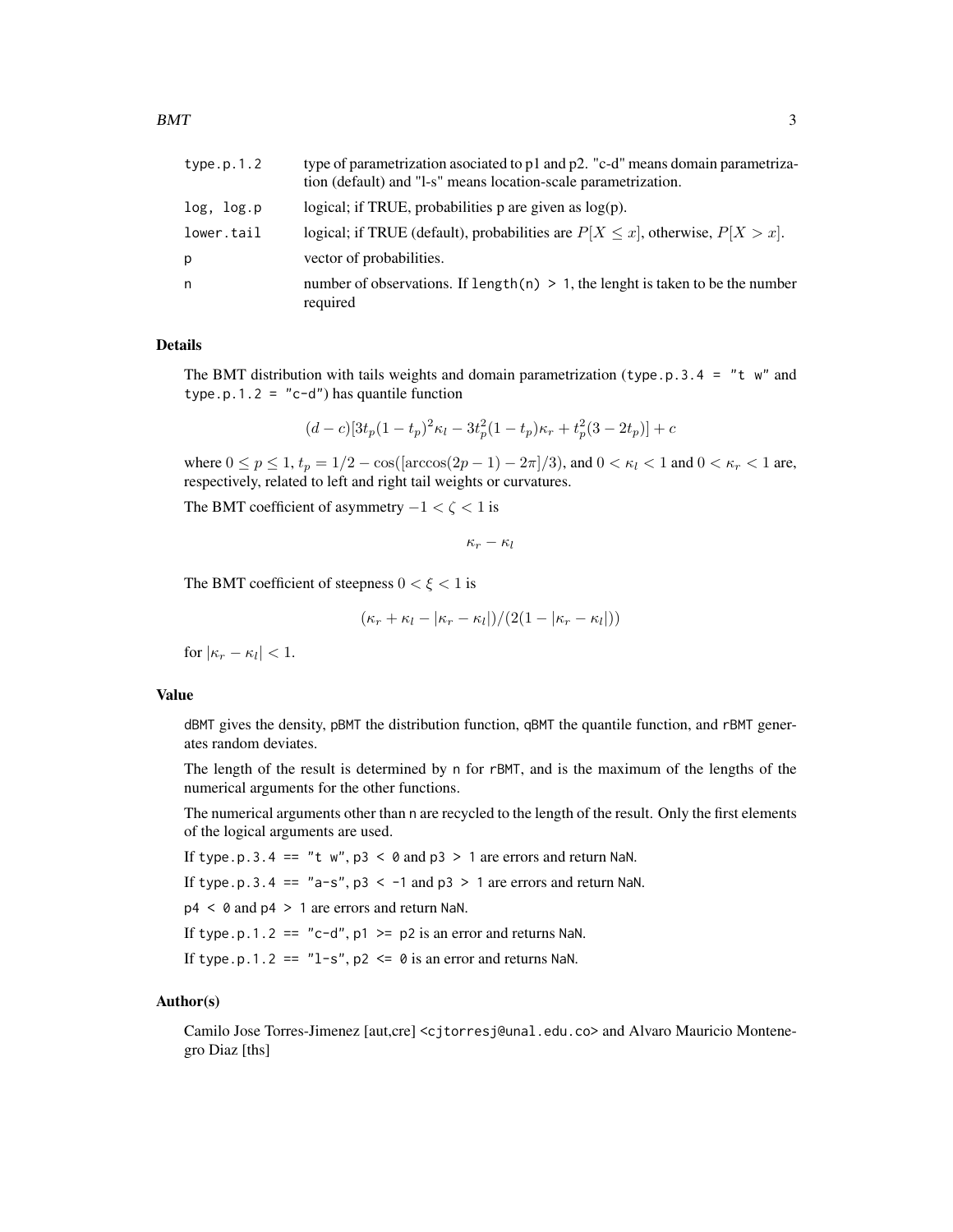<span id="page-3-0"></span>Torres-Jimenez, C. J. and Montenegro-Diaz, A. M. (2017, September), *An alternative to continuous univariate distributions supported on a bounded interval: The BMT distribution*. ArXiv e-prints.

Torres-Jimenez, C. J. (2017, September), *Comparison of estimation methods for the BMT distribution*. ArXiv e-prints.

Torres-Jimenez, C. J. (2018), *The BMT Item Response Theory model: A new skewed distribution family with bounded domain and an IRT model based on it*, PhD thesis, Doctorado en ciencias -Estadistica, Universidad Nacional de Colombia, Sede Bogota.

# See Also

[BMTcentral](#page-7-1), [BMTdispersion](#page-11-1), [BMTskewness](#page-38-1), [BMTkurtosis](#page-34-1), [BMTmoments](#page-35-1) for descriptive measures or moments. [BMTchangepars](#page-9-1) for parameter conversion between different parametrizations.

```
# BMT on [0,1] with left tail weight equal to 0.25 and
# right tail weight equal to 0.75
z \leq -seq(0, 1, length.out = 100)F1 <- pBMT(z, 0.25, 0.75, "t w")
Q1 <- qBMT(F1, 0.25, 0.75, "t w")
max(abs(z - Q1))f1 <- dBMT(z, 0.25, 0.75, "t w")
r1 <- rBMT(100, 0.25, 0.75, "t w")
layout(matrix(c(1,2,1,3), 2, 2))
hist(r1, freq = FALSE, xlim = c(0,1))
lines(z, f1)
plot(z, F1, type="1")plot(F1, Q1, type="l")
# BMT on [0,1] with asymmetry coefficient equal to 0.5 and
# steepness coefficient equal to 0.5
F2 \leq pBMT(z, 0.5, 0.5, "a-s")
Q2 <- qBMT(F2, 0.5, 0.5, "a-s")
f2 \leq -dBMT(z, 0.5, 0.5, 'a-s")r2 <- rBMT(100, 0.5, 0.5, "a-s")
max(abs(f1 - f2))max(abs(F1 - F2))max(abs(Q1 - Q2))# BMT on [-1.783489, 3.312195] with
# left tail weight equal to 0.25 and
# right tail weight equal to 0.75
x \le - seq(-1.783489, 3.312195, length.out = 100)
F3 <- pBMT(x, 0.25, 0.75, "t w", -1.783489, 3.312195, "c-d")
Q3 <- qBMT(F3, 0.25, 0.75, "t w", -1.783489, 3.312195, "c-d")
max(abs(x - Q3))f3 <- dBMT(x, 0.25, 0.75, "t w", -1.783489, 3.312195, "c-d")
r3 <- rBMT(100, 0.25, 0.75, "t w", -1.783489, 3.312195, "c-d")
layout(matrix(c(1,2,1,3), 2, 2))
hist(r3, freq = FALSE, xlim = c(-1.783489, 3.312195))
```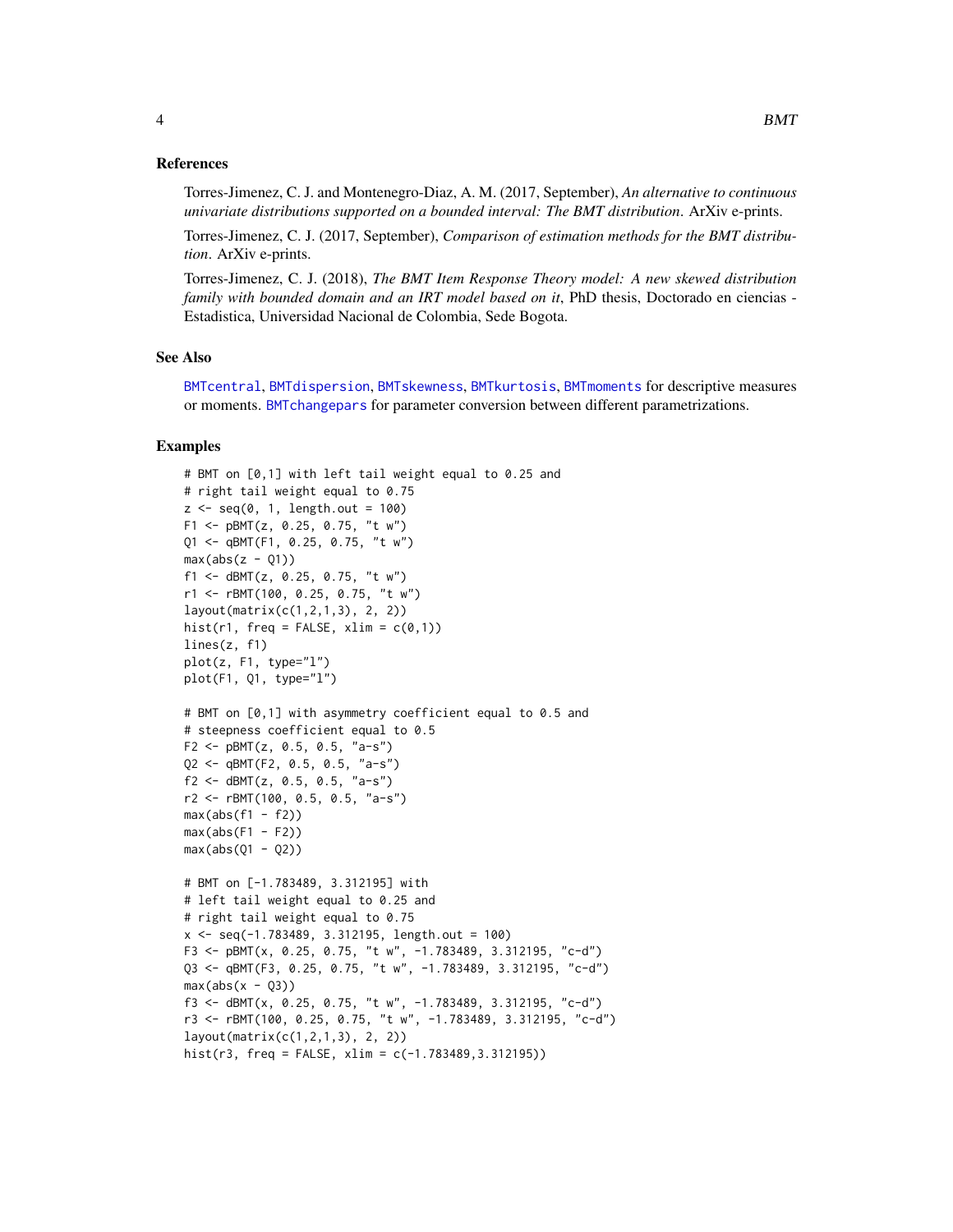#### <span id="page-4-0"></span>BMT.Phi 5

```
lines(x, f3)
plot(x, F3, type="l")
plot(F3, Q3, type="l")
# BMT with mean equal to 0, standard deviation equal to 1,
# asymmetry coefficient equal to 0.5 and
# steepness coefficient equal to 0.5
f4 <- dBMT(x, 0.5, 0.5, "a-s", 0, 1, "l-s")
F4 <- pBMT(x, 0.5, 0.5, "a-s", 0, 1, "l-s")Q4 <- qBMT(F4, 0.5, 0.5, "a-s", 0, 1, "l-s")
r4 <- rBMT(100, 0.5, 0.5, "a-s", 0, 1, "l-s")
max(abs(f3 - f4))max(abs(F3 - F4))max(abs(Q3 - Q4))
```
BMT.Phi *The BMT-Phi Distribution.*

#### <span id="page-4-1"></span>Description

Density, distribution function, quantile function, random number generation for the BMT-Phi distribution with mean equal to mean and standard deviation equal to sd.

# Usage

```
dBMT.Phi(x, mean = 0, sd = 1, log = FALSE)pBMT.Phi(q, mean = 0, sd = 1, lower.tail = TRUE, log.p = FALSE)qBMT.Phi(p, mean = 0, sd = 1, lower[avated] = TRUE, <math>log.p = FALSE)
rBMT.Phi(n, mean = 0, sd = 1)
```

| x, q       | vector of quantiles.                                                                           |
|------------|------------------------------------------------------------------------------------------------|
| mean       | vector of means.                                                                               |
| sd         | vector of standard deviations.                                                                 |
| log, log.p | logical; if TRUE, probabilities $p$ are given as $log(p)$ .                                    |
| lower.tail | logical; if TRUE (default), probabilities are $P[X \le x]$ , otherwise, $P[X > x]$ .           |
| p          | vector of probabilities.                                                                       |
| n          | number of observations. If length $(n) > 1$ , the length is taken to be the number<br>required |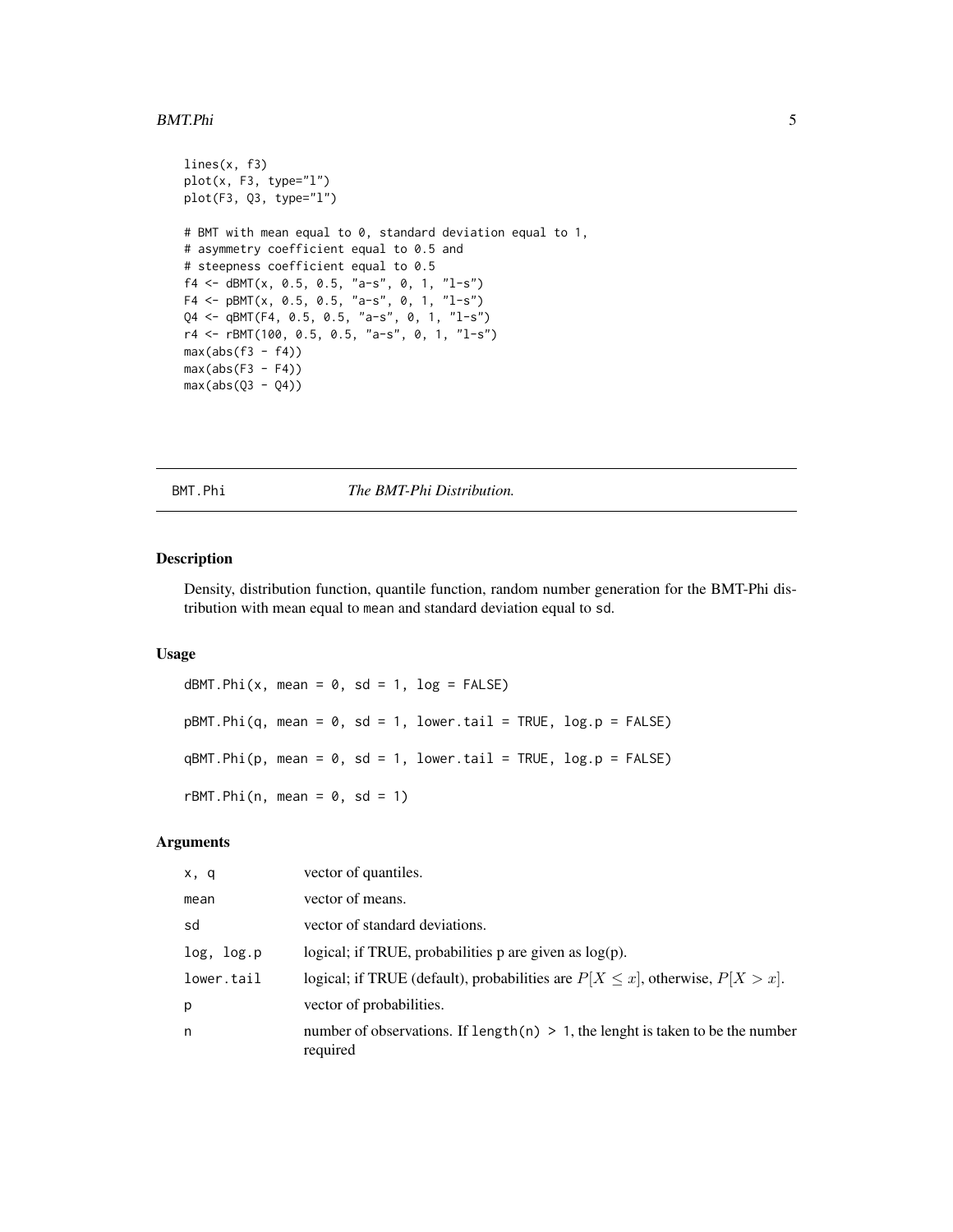# <span id="page-5-0"></span>Details

If mean or sd are not specified they assume the default values of 0 and 1, respectively.

The BMT-Phi distribution is the BMT distribution with  $\kappa_l = \kappa_r = 0.58029164978583758$ . The BMT-Phi cumulative distribution function (cdf) is the closest BMT cdf to the normal cdf with the same mean and standard deviation.

# Value

dBMT.Phi gives the density, pBMT.Phi the distribution function, qBMT.Phi the quantile function, and rBMT.Phi generates random deviates.

The length of the result is determined by n for rBMT.Phi, and is the maximum of the lengths of the numerical arguments for the other functions.

The numerical arguments other than n are recycled to the length of the result. Only the first elements of the logical arguments are used.

 $sd \leq \theta$  is an error and returns NaN.

#### Author(s)

Camilo Jose Torres-Jimenez [aut,cre] <cjtorresj@unal.edu.co>

# **References**

Torres-Jimenez, C. J. (2018), *The BMT Item Response Theory model: A new skewed distribution family with bounded domain and an IRT model based on it*, PhD thesis, Doctorado en ciencias - Estadistica, Universidad Nacional de Colombia, Sede Bogota.

# See Also

[Distributions](#page-0-0) for other standard distributions. [pBMT](#page-1-1) for the BMT distribution and [pBMT.Psi](#page-6-1) for the BMT-Psi distribution.

```
layout(matrix(1:4,2,2))
curve(pnorm(x), -4, 4, col = "red", lty = 2, ylab = "cdf")curve(pBMT.Phi(x), add = TRUE, col = "blue", lty = 3)legend("topleft", legend = c("norm(0,1)", "BMT-Phi(0,1)"),bty = "n", col = c("red", "blue"), lty = 2:3)curve(pnorm(x)-pBMT.Phi(x), -4, 4)curve(qnorm(x), col = "red", lty = 2, xlab = "p", ylab = "qf")
curve(qBMT.Phi(x), add = TRUE, col = "blue", lty = 3)hist(rBMT.Phi(10000), freq = FALSE, breaks = seq(-4, 4, 0.25), border = "blue")
curve(dnorm(x), add = TRUE, col = "red", lty = 2)curve(dBMT.Phi(x), add = TRUE, col = "blue", lty = 3)
```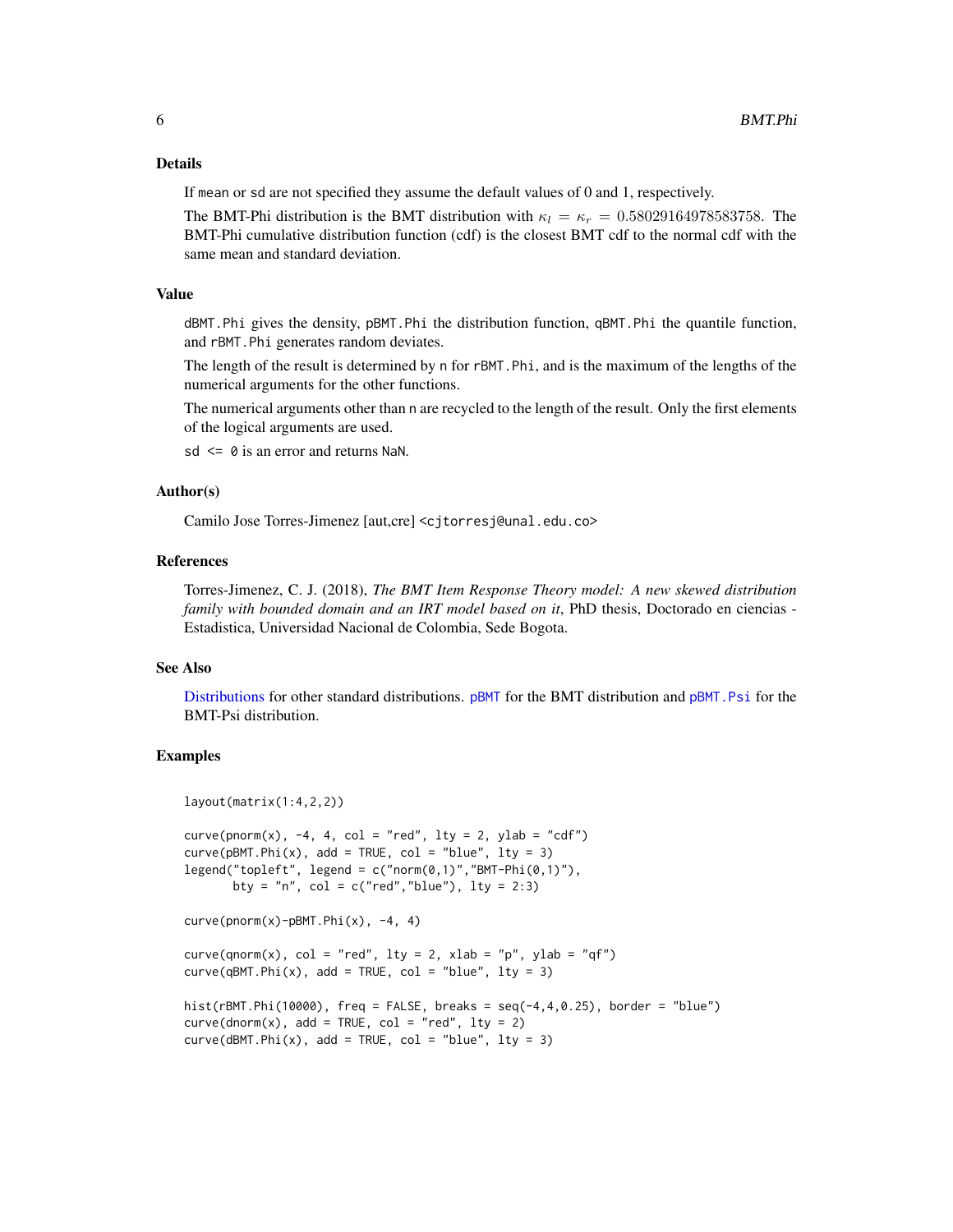<span id="page-6-0"></span>

#### <span id="page-6-1"></span>Description

Density, distribution function, quantile function, random number generation for the BMT-Psi distribution with mean equal to mean and standard deviation equal to sd.

# Usage

```
dBMT.Psi(x, mean = 0, sd = 1, log = FALSE)pBMT.Psi(q, mean = 0, sd = 1, lower.tail = TRUE, log.p = FALSE)qBMT.Psi(p, mean = 0, sd = 1, lower.tail = TRUE, log.p = FALSE)rBMT.Psi(n, mean = 0, sd = 1)
```
# Arguments

| x, q       | vector of quantiles.                                                                           |
|------------|------------------------------------------------------------------------------------------------|
| mean       | vector of means.                                                                               |
| sd         | vector of standard deviations.                                                                 |
| log, log.p | logical; if TRUE, probabilities $p$ are given as $log(p)$ .                                    |
| lower.tail | logical; if TRUE (default), probabilities are $P[X \le x]$ , otherwise, $P[X > x]$ .           |
| p          | vector of probabilities.                                                                       |
| n          | number of observations. If length $(n) > 1$ , the lenght is taken to be the number<br>required |

#### Details

If mean or sd are not specified they assume the default values of 0 and 1, respectively.

The BMT-Psi distribution is the BMT distribution with  $\kappa_l = \kappa_r = 0.63355781127887611515$ . The BMT-Psi cumulative distribution function (cdf) is the closest BMT cdf to the logistic cdf with scale  $= 1 / d$  and  $d = 1.70174439$  (Camilli, 1994, p. 295).

# Value

dBMT.Psi gives the density, pBMT.Psi the distribution function, qBMT.Psi the quantile function, and rBMT.Psi generates random deviates.

The length of the result is determined by n for rBMT.Psi, and is the maximum of the lengths of the numerical arguments for the other functions.

The numerical arguments other than n are recycled to the length of the result. Only the first elements of the logical arguments are used.

 $sd \leq 0$  is an error and returns NaN.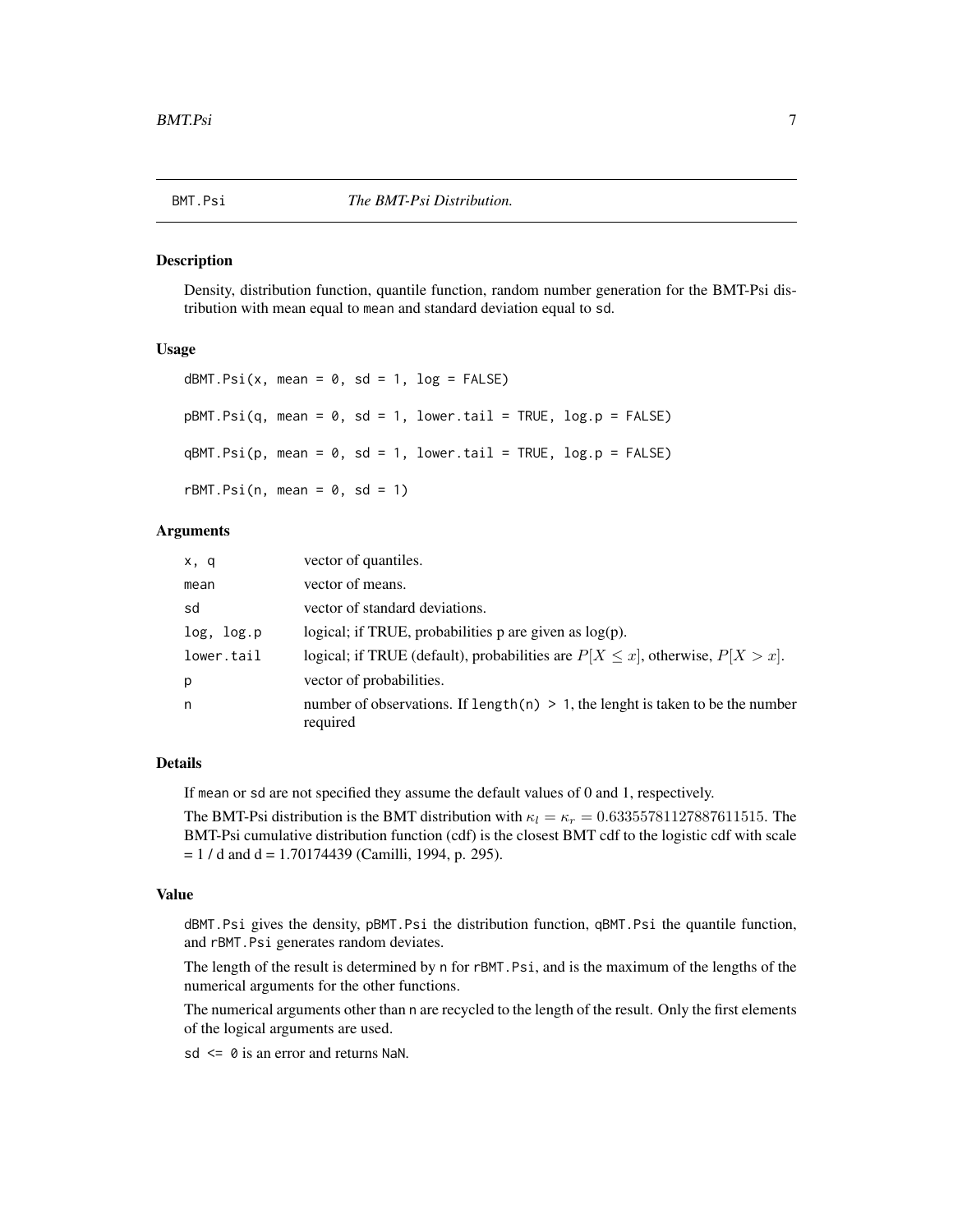# <span id="page-7-0"></span>Author(s)

Camilo Jose Torres-Jimenez [aut,cre] <cjtorresj@unal.edu.co>

#### References

Torres-Jimenez, C. J. (2018), *The BMT Item Response Theory model: A new skewed distribution family with bounded domain and an IRT model based on it*, PhD thesis, Doctorado en ciencias -Estadistica, Universidad Nacional de Colombia, Sede Bogota.

Camilli, G. (1994). Teacher's corner: origin of the scaling constant d= 1.7 in item response theory. Journal of Educational Statistics, 19(3), 293-295.

# See Also

[Distributions](#page-0-0) for other standard distributions. [pBMT](#page-1-1) for the BMT distribution and [pBMT.Phi](#page-4-1) for the BMT-Phi distribution.

# Examples

```
layout(matrix(1:4, 2, 2))
curve(plogis(x, scale = 1 / 1.70174439), -4, 4, col = "red", lty = 2, ylab = "cdf")curve(pBMT.Psi(x), add = TRUE, col = "blue", lty = 3)legend("topleft", legend = c("logis(0, 1 / 1.70174439)","BMT-Psi(0,1)"),
      bty = "n", col = c("red", "blue"), lty = 2:3)curve(plogis(x, scale = 1 / 1.70174439)-pBMT.Psi(x), -4, 4)
curve(qlogis(x, scale = 1 / 1.70174439), col = "red", lty = 2, xlab = "p", ylab = "qf")
curve(qBMT.Psi(x), add = TRUE, col = "blue", lty = 3)hist(rBMT.Psi(10000), freq = FALSE, breaks = seq(-4, 4, 0.25), border = "blue")
curve(dlogis(x, scale = 1 / 1.70174439), add = TRUE, col = "red", lty = 2)
curve(dBMT.Psi(x), add = TRUE, col = "blue", lty = 3)
```
<span id="page-7-1"></span>BMTcentral *The BMT Distribution Descriptive Measures - Central Tendency.*

#### Description

Mean, median and mode for the BMT distribution, with p3 and p4 tails weights ( $\kappa_l$  and  $\kappa_r$ ) or asymmetry-steepness parameters ( $\zeta$  and  $\xi$ ) and p1 and p2 domain (minimum and maximum) or location-scale (mean and standard deviation) parameters.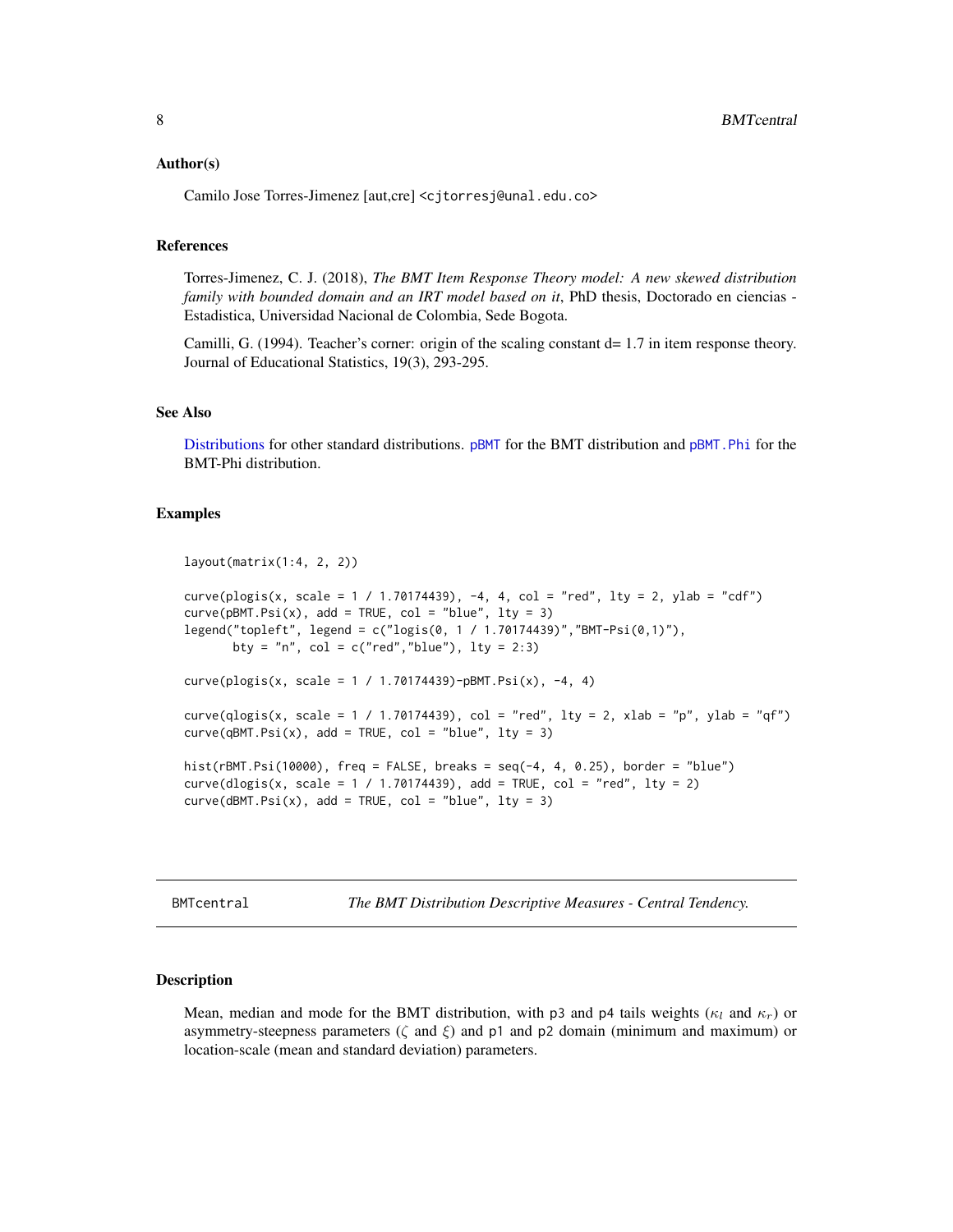#### BMTcentral 9

# Usage

```
BMTmean(p3, p4, type.p.3.4 = "t w", p1 = 0, p2 = 1, type.p.1.2 = "c-d")
BMTmedian(p3, p4, type.p.3.4 = "t w", p1 = 0, p2 = 1,
  type.p.1.2 = "c-d")
```
BMTmode(p3, p4, type.p.3.4 = "t w", p1 = 0, p2 = 1, type.p.1.2 = "c-d")

#### **Arguments**

| p3, p4     | tails weights ( $\kappa_l$ and $\kappa_r$ ) or asymmetry-steepness ( $\zeta$ and $\xi$ ) parameters of the<br><b>BMT</b> distribution.                           |
|------------|------------------------------------------------------------------------------------------------------------------------------------------------------------------|
| type.p.3.4 | type of parametrization asociated to p3 and p4. "t w" means tails weights<br>parametrization (default) and "a-s" means asymmetry-steepness parametriza-<br>tion. |
| p1, p2     | domain (minimum and maximum) or location-scale (mean and standard devia-<br>tion) parameters of the BMT ditribution.                                             |
| type.p.1.2 | type of parametrization asociated to p1 and p2. "c-d" means domain parametriza-<br>tion (default) and "l-s" means location-scale parametrization.                |

# Details

See References.

# Value

BMTmean gives the mean, BMTmedian the median and BMTmode the mode for the BMT distribution.

The arguments are recycled to the length of the result. Only the first elements of type.p.3.4 and type.p.1.2 are used.

If type.p.3.4 == "t  $w$ ",  $p3 < \theta$  and  $p3 > 1$  are errors and return NaN.

If type.p.3.4 ==  $"a-s", p3 < -1$  and  $p3 > 1$  are errors and return NaN.

p4 < 0 and p4 > 1 are errors and return NaN.

If type.p.1.2 == "c-d",  $p1 \geq p2$  is an error and returns NaN.

If type.p.1.2 ==  $"l-s"$ , p2 <= 0 is an error and returns NaN.

# Author(s)

Camilo Jose Torres-Jimenez [aut,cre] <cjtorresj@unal.edu.co>

# References

Torres-Jimenez, C. J. and Montenegro-Diaz, A. M. (2017, September), *An alternative to continuous univariate distributions supported on a bounded interval: The BMT distribution*. ArXiv e-prints.

Torres-Jimenez, C. J. (2018), *The BMT Item Response Theory model: A new skewed distribution family with bounded domain and an IRT model based on it*, PhD thesis, Doctorado en ciencias - Estadistica, Universidad Nacional de Colombia, Sede Bogota.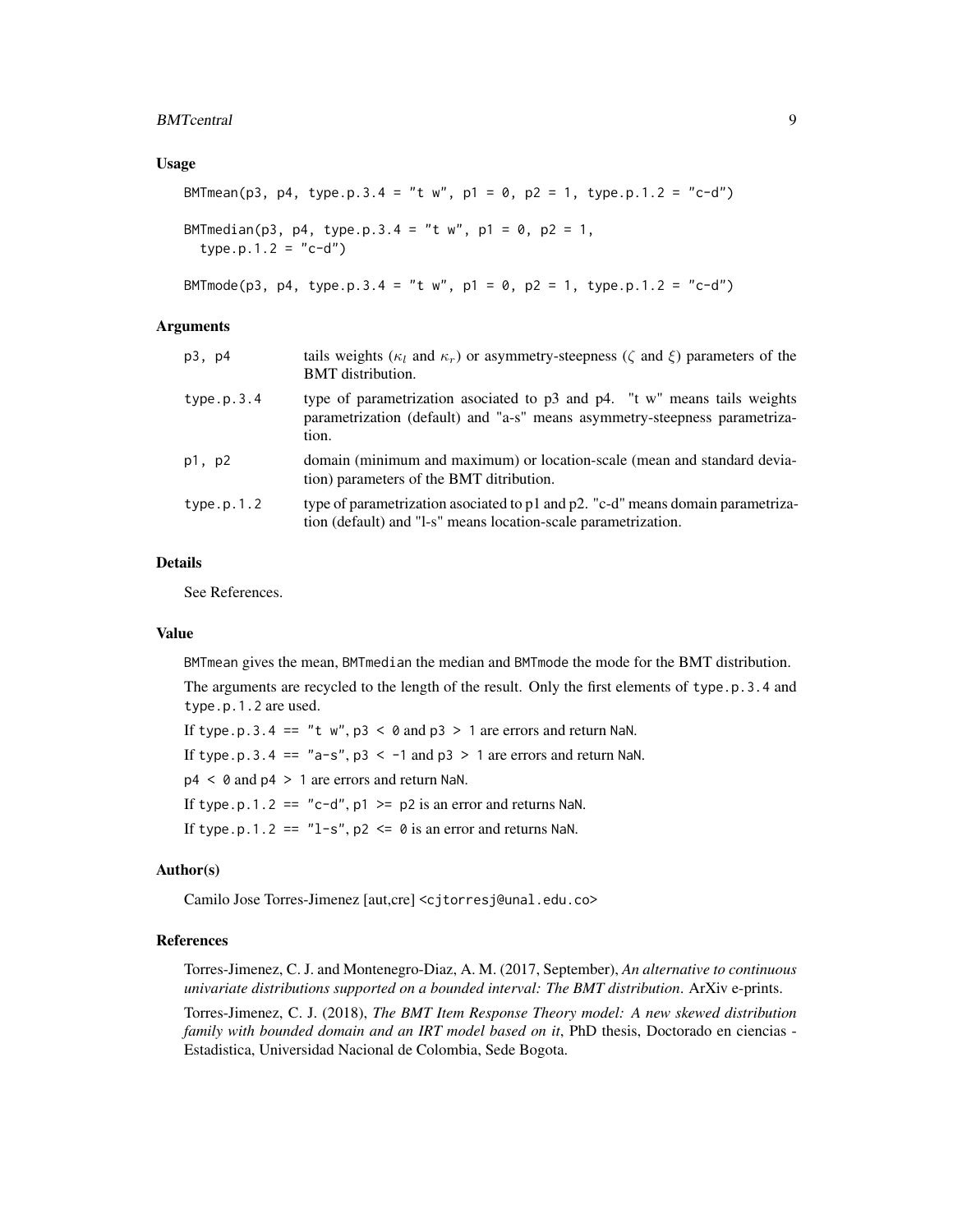# See Also

[BMTdispersion](#page-11-1), [BMTskewness](#page-38-1), [BMTkurtosis](#page-34-1), [BMTmoments](#page-35-1) for other descriptive measures or moments.

# Examples

```
# BMT on [0,1] with left tail weight equal to 0.25 and
# right tail weight equal to 0.75
BMTmean(0.25, 0.75, "t w")
BMTmedian(0.25, 0.75, "t w")
BMTmode(0.25, 0.75, "t w")
# BMT on [0,1] with asymmetry coefficient equal to 0.5 and
# steepness coefficient equal to 0.75
BMTmean(0.5, 0.5, "a-s")
BMTmedian(0.5, 0.5, "a-s")
BMTmode(0.5, 0.5, "a-s")
# BMT on [-1.783489,3.312195] with
# left tail weight equal to 0.25 and
# right tail weight equal to 0.75
BMTmean(0.25, 0.75, "t w", -1.783489, 3.312195, "c-d")
BMTmedian(0.25, 0.75, "t w", -1.783489, 3.312195, "c-d")
BMTmode(0.25, 0.75, "t w", -1.783489, 3.312195, "c-d")
# BMT with mean equal to 0, standard deviation equal to 1,
# asymmetry coefficient equal to 0.5 and
# steepness coefficient equal to 0.75
BMTmean(0.5, 0.5, "a-s", 0, 1, "l-s")
BMTmedian(0.5, 0.5, "a-s", 0, 1, "l-s")
BMTmode(0.5, 0.5, "a-s", 0, 1, "l-s")
```
<span id="page-9-1"></span>

BMTchangepars *The BMT Distribution Parameter Conversion.*

# Description

Parameter conversion for different parameterizations for the BMT distribution, with p3 and p4 tails weights ( $\kappa_l$  and  $\kappa_r$ ) or asymmetry-steepness parameters ( $\zeta$  and  $\xi$ ) and p1 and p2 domain (minimum and maximum) or location-scale (mean and standard deviation) parameters.

# Usage

```
BMTchangepars(p3, p4, type.p.3.4 = "t w", p1 = NULL, p2 = NULL,
  type.p.1.2 = NULL
```
<span id="page-9-0"></span>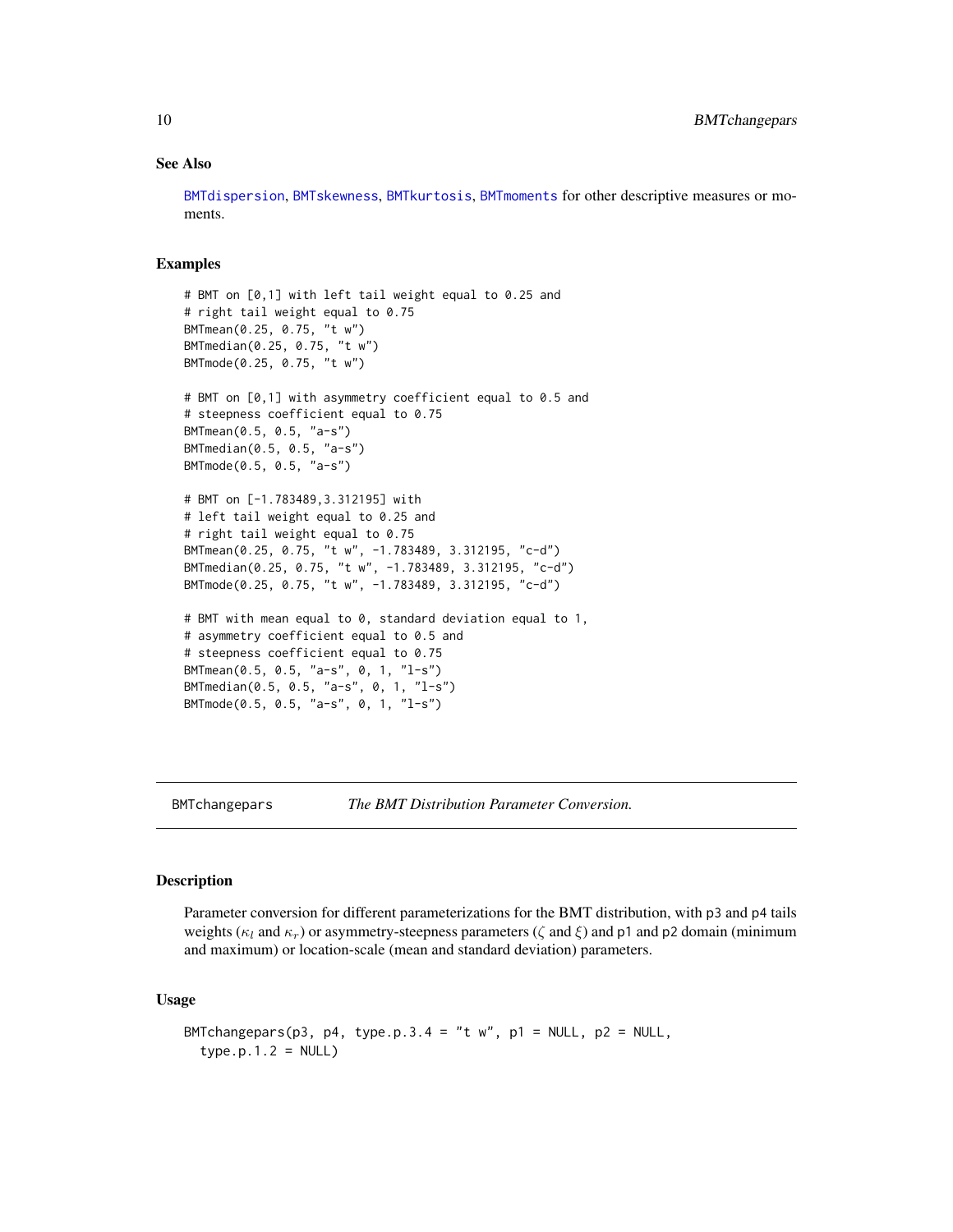# BMTchangepars 11

#### **Arguments**

| p3, p4     | tails weights ( $\kappa_l$ and $\kappa_r$ ) or asymmetry-steepness ( $\zeta$ and $\xi$ ) parameters of the<br><b>BMT</b> distribution.                           |
|------------|------------------------------------------------------------------------------------------------------------------------------------------------------------------|
| type.p.3.4 | type of parametrization asociated to p3 and p4. "t w" means tails weights<br>parametrization (default) and "a-s" means asymmetry-steepness parametriza-<br>tion. |
| p1, p2     | domain (minimum and maximum) or location-scale (mean and standard devia-<br>tion) parameters of the BMT ditribution.                                             |
| type.p.1.2 | type of parametrization asociated to p1 and p2. "c-d" means domain parametriza-<br>tion (default) and "1-s" means location-scale parametrization.                |

# Details

The BMT coefficient of asymmetry  $-1 < \zeta < 1$  is

$$
\kappa_r-\kappa_l
$$

The BMT coefficient of steepness  $0 < \xi < 1$  is

$$
(\kappa_r + \kappa_l - |\kappa_r - \kappa_l|)/(2(1 - |\kappa_r - \kappa_l|))
$$

for  $|\kappa_r - \kappa_l| < 1$ .

The BMT distribution has mean  $(d - c)BMTmean(\kappa_l, \kappa_r) + c$  and standard deviation  $(d - c)BMTmean(\kappa_l, \kappa_r)$  $c) BMTsd(\kappa_l, \kappa_r)$ 

From these equations, we can go back and forth with each parameterization.

# Value

BMTchangepars reparametrizes p3, p4, p1, p2 according to the alternative parameterizations from the given type.p.3.4 and type.p.1.2. BMTchangepars returns a list with the alternative arguments to those received.

The arguments are recycled to the length of the result. Only the first elements of type.p.3.4 and type.p.1.2 are used.

If type.p.3.4 == "t  $w$ ",  $p3 < \theta$  and  $p3 > 1$  are errors and return NaN.

If type.p.3.4 ==  $"a-s", p3 < -1$  and  $p3 > 1$  are errors and return NaN.

p4 < 0 and p4 > 1 are errors and return NaN.

If type.p.1.2 == "c-d",  $p1 \geq p2$  is an error and returns NaN.

If type.p.1.2 ==  $"l-s"$ , p2 <= 0 is an error and returns NaN.

# Author(s)

Camilo Jose Torres-Jimenez [aut,cre] <cjtorresj@unal.edu.co> and Alvaro Mauricio Montenegro Diaz [ths]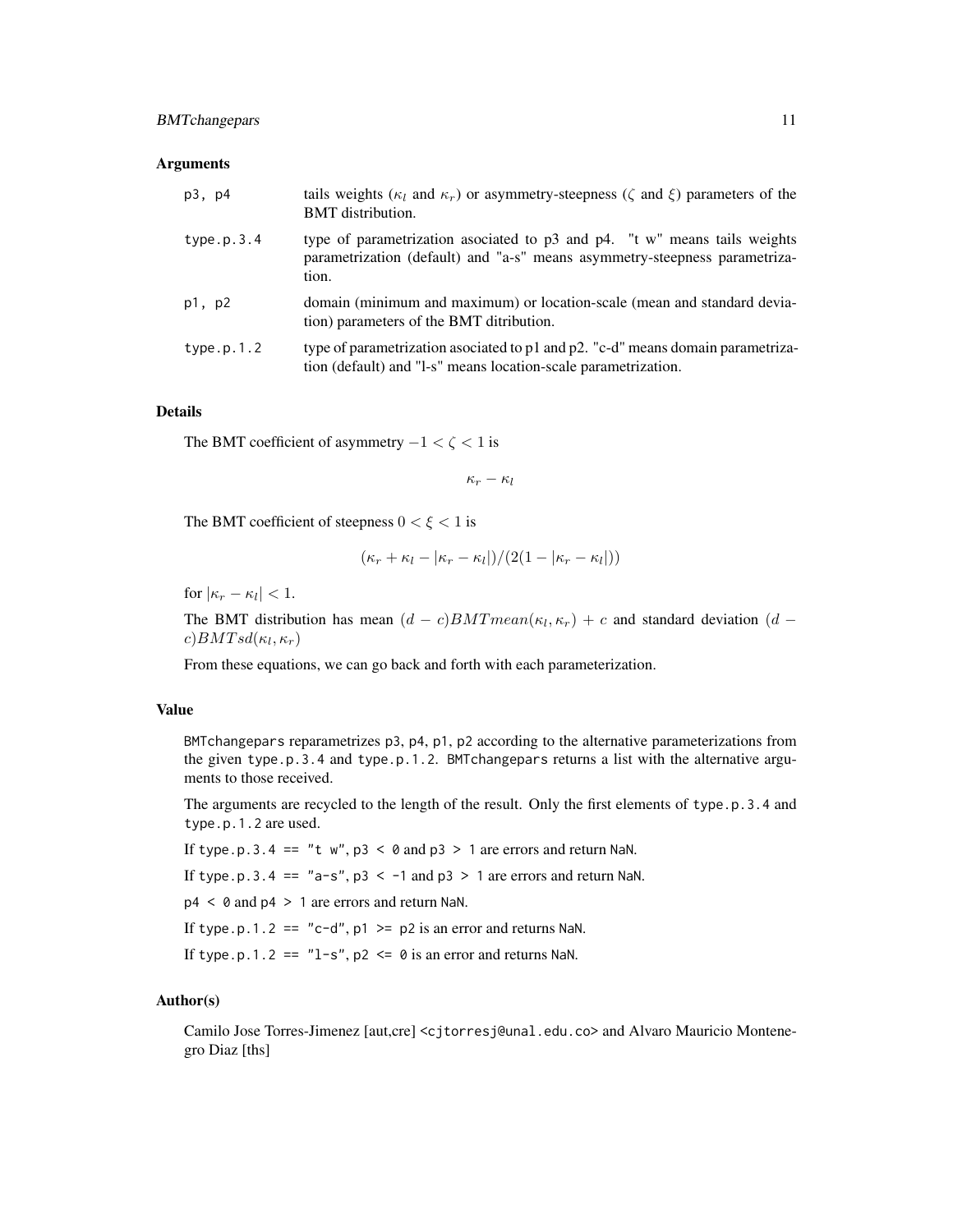# <span id="page-11-0"></span>References

Torres-Jimenez, C. J. (2018), *The BMT Item Response Theory model: A new skewed distribution family with bounded domain and an IRT model based on it*, PhD thesis, Doctorado en ciencias -Estadistica, Universidad Nacional de Colombia, Sede Bogota.

#### See Also

[BMT](#page-1-2) for the BMT density, distribution, quantile function and random deviates.

# Examples

```
# BMT on [0,1] with left tail weight equal to 0.25 and
# right tail weight equal to 0.75
parameters <- BMTchangepars(0.25, 0.75, "t w")
parameters # Parameters of the BMT in the asymmetry-steepness parametrization
# BMT with mean equal to 0, standard deviation equal to 1,
# asymmetry coefficient equal to 0.5 and
# steepness coefficient equal to 0.75
parameters <- BMTchangepars(0.5, 0.5, "a-s", 0, 1, "l-s")
parameters # Parameters of the BMT in the tail weight and domain parametrization
```
<span id="page-11-1"></span>

BMTdispersion *The BMT Distribution Descriptive Measures - Dispersion.*

# **Description**

Variance, standard deviation and interquantile range for the BMT distribution, with p3 and p4 tails weights ( $\kappa_l$  and  $\kappa_r$ ) or asymmetry-steepness parameters ( $\zeta$  and  $\xi$ ) and p1 and p2 domain (minimum and maximum) or location-scale (mean and standard deviation) parameters.

# Usage

| BMTvar(p3, p4, type.p.3.4 = "t w", p1 = 0, p2 = 1, type.p.1.2 = "c-d") |
|------------------------------------------------------------------------|
| BMTsd(p3, p4, type.p.3.4 = "t w", p1 = 0, p2 = 1, type.p.1.2 = "c-d")  |
| BMTiqr(p3, p4, type.p.3.4 = "t w", p1 = 0, p2 = 1, type.p.1.2 = "c-d") |

| p3, p4     | tails weights ( $\kappa_l$ and $\kappa_r$ ) or asymmetry-steepness ( $\zeta$ and $\xi$ ) parameters of the<br><b>BMT</b> ditribution.                            |
|------------|------------------------------------------------------------------------------------------------------------------------------------------------------------------|
| type.p.3.4 | type of parametrization asociated to p3 and p4. "t w" means tails weights<br>parametrization (default) and "a-s" means asymmetry-steepness parametriza-<br>tion. |
| p1, p2     | domain (minimum and maximum) or location-scale (mean and standard devia-<br>tion) parameters of the BMT ditribution.                                             |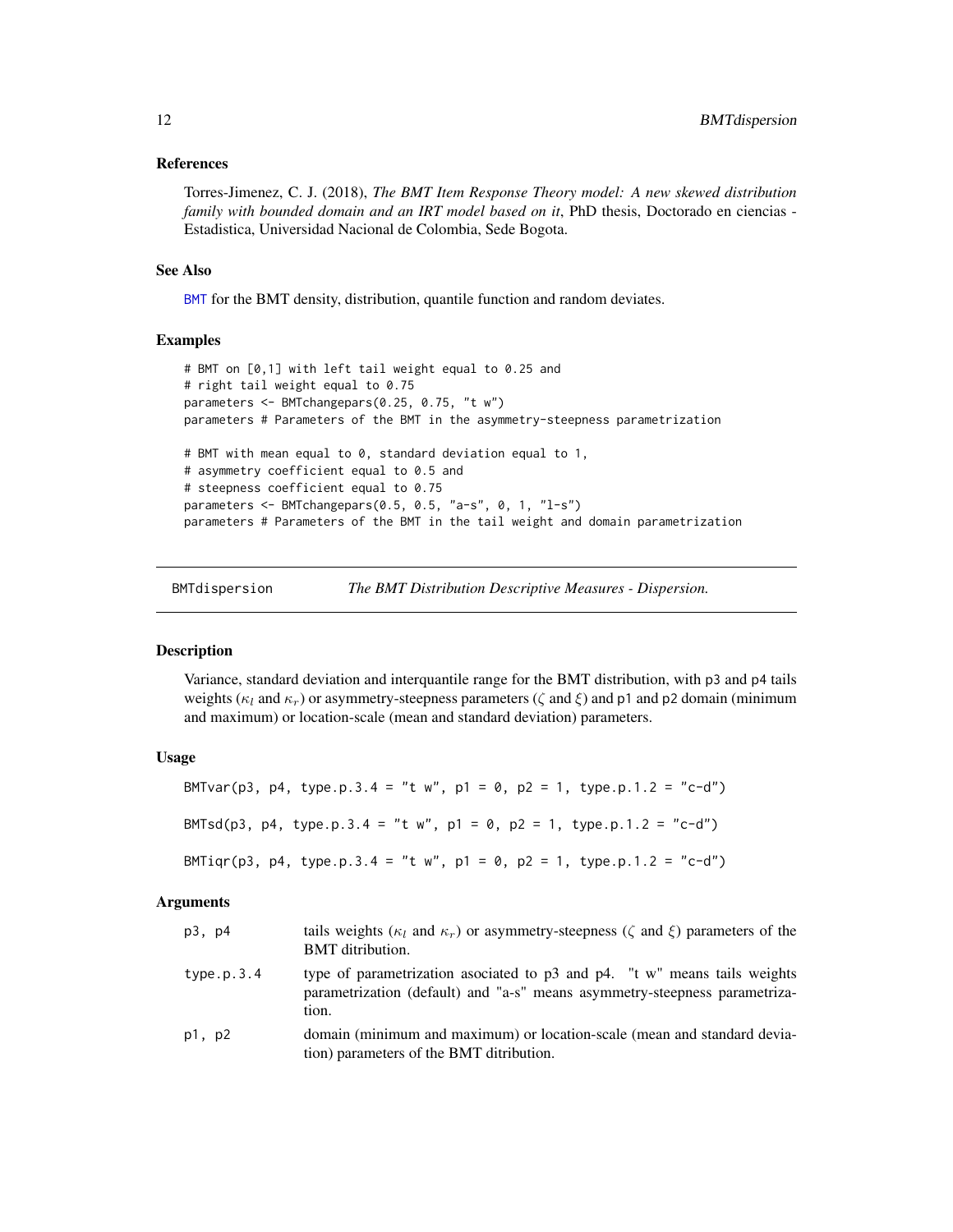# <span id="page-12-0"></span>BMT dispersion 13

#### Details

See References.

# Value

BMTvar gives the variance, BMTsd the standard deviation and BMTiqr the interquantile range for the BMT distribution.

The arguments are recycled to the length of the result. Only the first elements of type.p.3.4 and type.p.1.2 are used.

If type.p.3.4 == "t  $w$ ", p3 < 0 and p3 > 1 are errors and return NaN. If type.p.3.4 == "a-s",  $p3 < -1$  and  $p3 > 1$  are errors and return NaN.  $p4 < 0$  and  $p4 > 1$  are errors and return NaN. If type.p.1.2 == "c-d",  $p1 \geq p2$  is an error and returns NaN. If type.p.1.2 ==  $"l-s"$ , p2 <= 0 is an error and returns NaN.

# Author(s)

Camilo Jose Torres-Jimenez [aut,cre] <cjtorresj@unal.edu.co>

#### References

Torres-Jimenez, C. J. and Montenegro-Diaz, A. M. (2017, September), *An alternative to continuous univariate distributions supported on a bounded interval: The BMT distribution*. ArXiv e-prints.

Torres-Jimenez, C. J. (2018), *The BMT Item Response Theory model: A new skewed distribution family with bounded domain and an IRT model based on it*, PhD thesis, Doctorado en ciencias - Estadistica, Universidad Nacional de Colombia, Sede Bogota.

#### See Also

[BMTcentral](#page-7-1), [BMTskewness](#page-38-1), [BMTkurtosis](#page-34-1), [BMTmoments](#page-35-1) for other descriptive measures or moments.

```
# BMT on [0,1] with left tail weight equal to 0.25 and
# right tail weight equal to 0.75
BMTvar(0.25, 0.75, "t w")
BMTsd(0.25, 0.75, "t w")
BMTiqr(0.25, 0.75, "t w")
# BMT on [0,1] with asymmetry coefficient equal to 0.5 and
# steepness coefficient equal to 0.75
BMTvar(0.5, 0.5, "a-s")
BMTsd(0.5, 0.5, "a-s")
```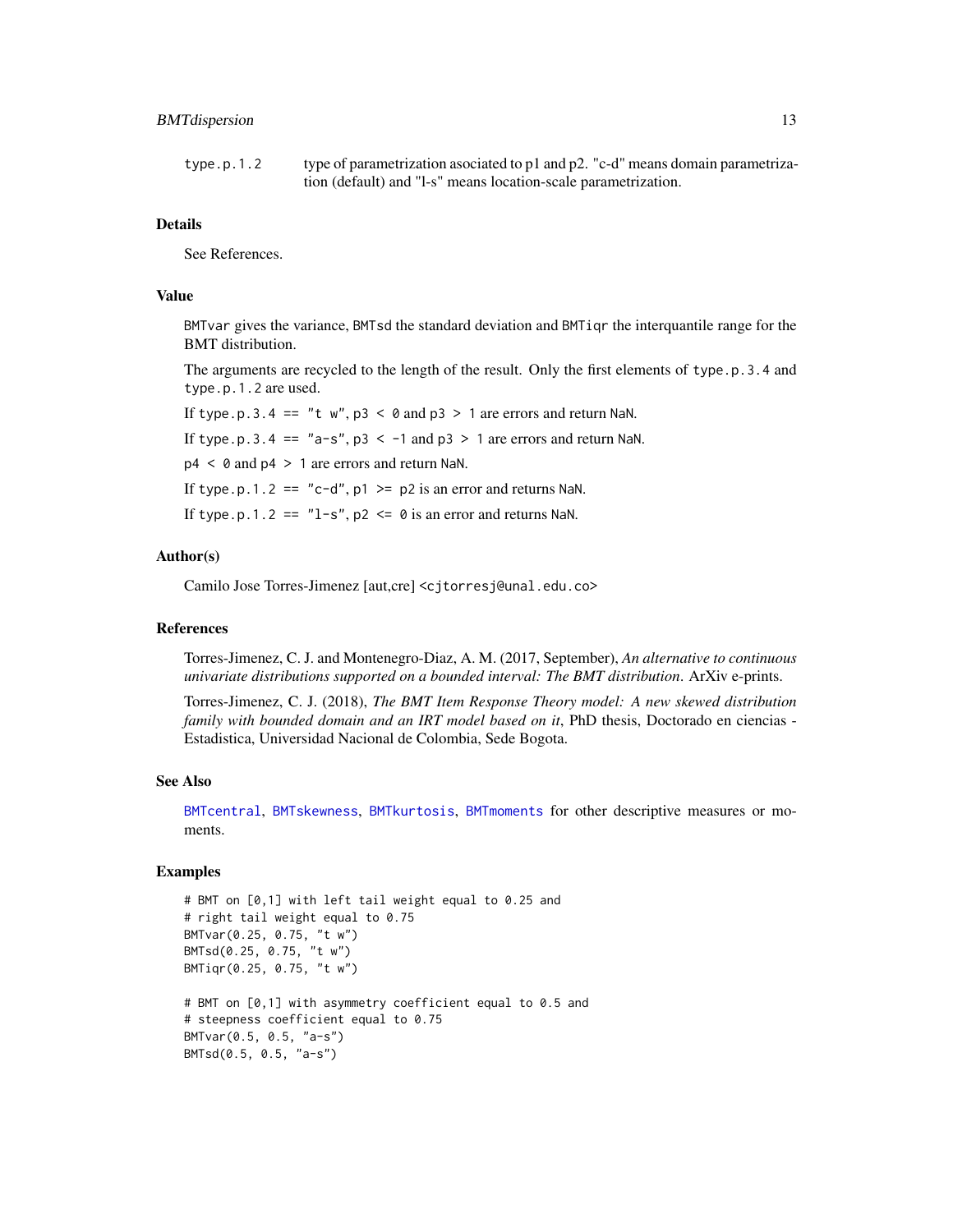```
BMTiqr(0.5, 0.5, "a-s")
# BMT on [-1.783489,3.312195] with left tail weight equal to 0.25 and
# right tail weight equal to 0.75
BMTvar(0.25, 0.75, "t w", -1.783489, 3.312195, "c-d")
BMTsd(0.25, 0.75, "t w", -1.783489, 3.312195, "c-d")
BMTiqr(0.25, 0.75, "t w", -1.783489, 3.312195, "c-d")
# BMT with mean equal to 0, standard deviation equal to 1,
# asymmetry coefficient equal to 0.5 and
# steepness coefficient equal to 0.75
BMTvar(0.5, 0.5, "a-s", 0, 1, "l-s")
BMTsd(0.5, 0.5, "a-s", 0, 1, "l-s")
BMTiqr(0.5, 0.5, "a-s", 0, 1, "l-s")
```
<span id="page-13-1"></span>

BMTfit *Fit of the BMT Distribution to Non-censored Data.*

#### **Description**

Fit of the BMT distribution to non-censored data by maximum likelihood (mle), moment matching (mme), quantile matching (qme), maximum goodness-of-fit (mge), also known as minimum distance, maximum product of spacing (mpse), also called maximum spacing, and minimum quantile distance (mqde), which can also be called maximum quantile goodness-of-fit.

# Usage

```
BMTfit(data, method = c("mle", "mme", "qme", "mge", "mpse", "mqde"),
  start = list(p3 = 0.5, p4 = 0.5, p1 = min(data) - 0.1, p2 = max(data) +0.1), fix.arg = NULL, type.p.3.4 = "t w", type.p.1.2 = "c-d",
 optim.method = "Nelder-Mead", custom.optim = NULL, keepdata = TRUE,
  keepdata.nb = 100, ...)
```

| data    | A numeric vector with the observed values for non-censored data.                                                                                                                                                                                                                                                                                 |
|---------|--------------------------------------------------------------------------------------------------------------------------------------------------------------------------------------------------------------------------------------------------------------------------------------------------------------------------------------------------|
| method  | A character string coding for the fitting method: "mle" for 'maximum likeli-<br>hood estimation', "mme" for 'moment matching estimation', "qme" for 'quantile<br>matching estimation', "mge" for 'maximum goodness-of-fit estimation', "mpse"<br>for 'maximum product of spacing estimation', and "mqde" for 'minimum quan-<br>tile estimation'. |
| start   | A named list giving the initial values of parameters of the BMT distribution or<br>a function of data computing initial values and returning a named list. (see the<br>'details' section of mledist).                                                                                                                                            |
| fix.arg | An optional named list giving the values of fixed parameters of the BMT dis-<br>tribution or a function of data computing (fixed) parameter values and returning<br>a named list. Parameters with fixed value are thus NOT estimated. (see the<br>'details' section of mledist).                                                                 |

<span id="page-13-0"></span>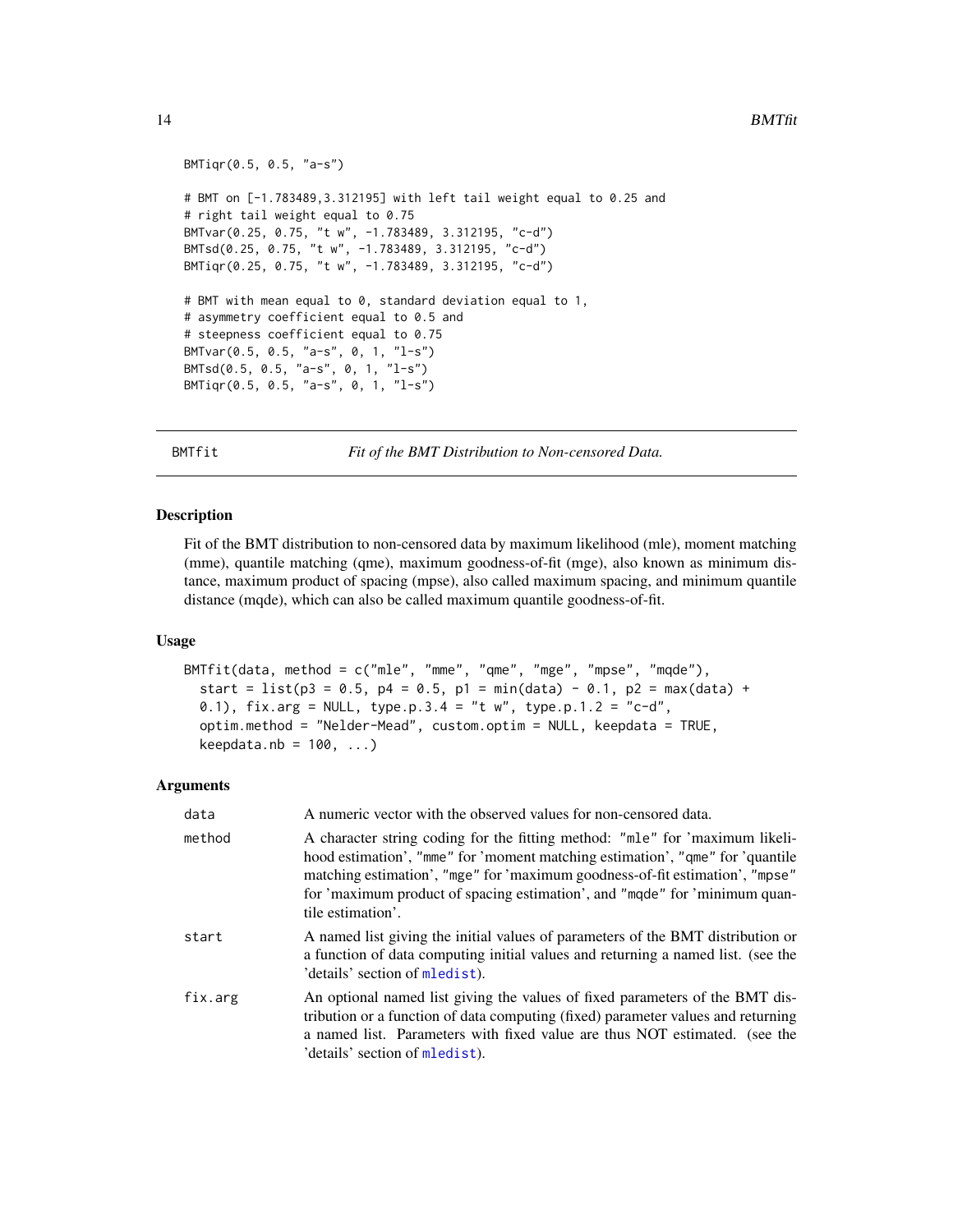<span id="page-14-0"></span> $BMTfit$  15

| type.p.3.4   | Type of parametrization asociated to $p3$ and $p4$ . "t w" means tails weights<br>parametrization (default) and "a-s" means asymmetry-steepness parametriza-<br>tion.                                                                                                                                                                   |
|--------------|-----------------------------------------------------------------------------------------------------------------------------------------------------------------------------------------------------------------------------------------------------------------------------------------------------------------------------------------|
| type.p.1.2   | Type of parametrization asociated to p1 and p2. "c-d" means domain parametriza-<br>tion (default) and "l-s" means location-scale parametrization.                                                                                                                                                                                       |
| optim.method | "default" (see the 'details' section of mledist) or optimization method to pass<br>to optim.                                                                                                                                                                                                                                            |
| custom.optim | A function carrying the optimization (see the 'details' section of mledist).                                                                                                                                                                                                                                                            |
| keepdata     | A logical. If TRUE, dataset is returned, otherwise only a sample subset is re-<br>turned.                                                                                                                                                                                                                                               |
| keepdata.nb  | When keepdata=FALSE, the length $(>1)$ of the subset returned.                                                                                                                                                                                                                                                                          |
| $\ddots$     | Further arguments to be passed to generic functions, or to one of the functions<br>"BMTfit.mle", "BMTfit.mme", "BMTfit.qme", "BMTfit.mge", "BMTfit.mpse",<br>or "BMTfit.mqde" depending of the chosen method. See BMTfit.mle, BMTfit.mme,<br>BMTfit.qme, BMTfit.mge, BMTfit.mpse, BMTfit.mqde for details on parame-<br>ter estimation. |

# Details

This function is based on the function [fitdist](#page-0-0) from the package [fitdistrplus](#page-0-0) but it focuses on the parameter estimation for the BMT distribution (see [BMT](#page-1-2) for details). It has six possible fitting methods: maximum likelihood (mle), moment matching (mme), quantile matching (qme), maximum goodness-of-fit (mge), also known as minimum distance, maximum product of spacing (mpse), also called maximum spacing, and minimum quantile distance (mqde), which can also be called maximum quantile goodness-of-fit. These fitting methods are carried out in  $BMTfit$ .mle, [BMTfit.mme](#page-22-1), [BMTfit.qme](#page-31-1), [BMTfit.mge](#page-17-1), [BMTfit.mpse](#page-25-1), and [BMTfit.mqde](#page-28-1), respectively (see each function for details). BMTfit returns an object of class "[fitdist](#page-0-0)" (see fitdist for details). Therefore, it benefits of all the developed functions and methods for that class (see [fitdistrplus](#page-0-0) for details).

Generic methods of a [fitdist](#page-0-0) object are print, plot, summary, quantile, logLik, vcov and coef.

# Value

fitdist returns an object of class "fitdist" with the following components:

| estimate | the parameter estimates.                                                                                                                                                                                                                                                                                                                            |
|----------|-----------------------------------------------------------------------------------------------------------------------------------------------------------------------------------------------------------------------------------------------------------------------------------------------------------------------------------------------------|
| method   | the character string coding for the fitting method : "mle" for 'maximum likeli-<br>hood estimation', "mme" for 'moment matching estimation', "qme" for 'quantile<br>matching estimation', "mge" for 'maximum goodness-of-fit estimation', "mpse"<br>for 'maximum product of spacing estimation', and "mode" for 'minimum quan-<br>tile estimation'. |
| sd       | the estimated standard errors, NA if numerically not computable or NULL if not<br>available.                                                                                                                                                                                                                                                        |
| cor      | the estimated correlation matrix, NA if numerically not computable or NULL if<br>not available.                                                                                                                                                                                                                                                     |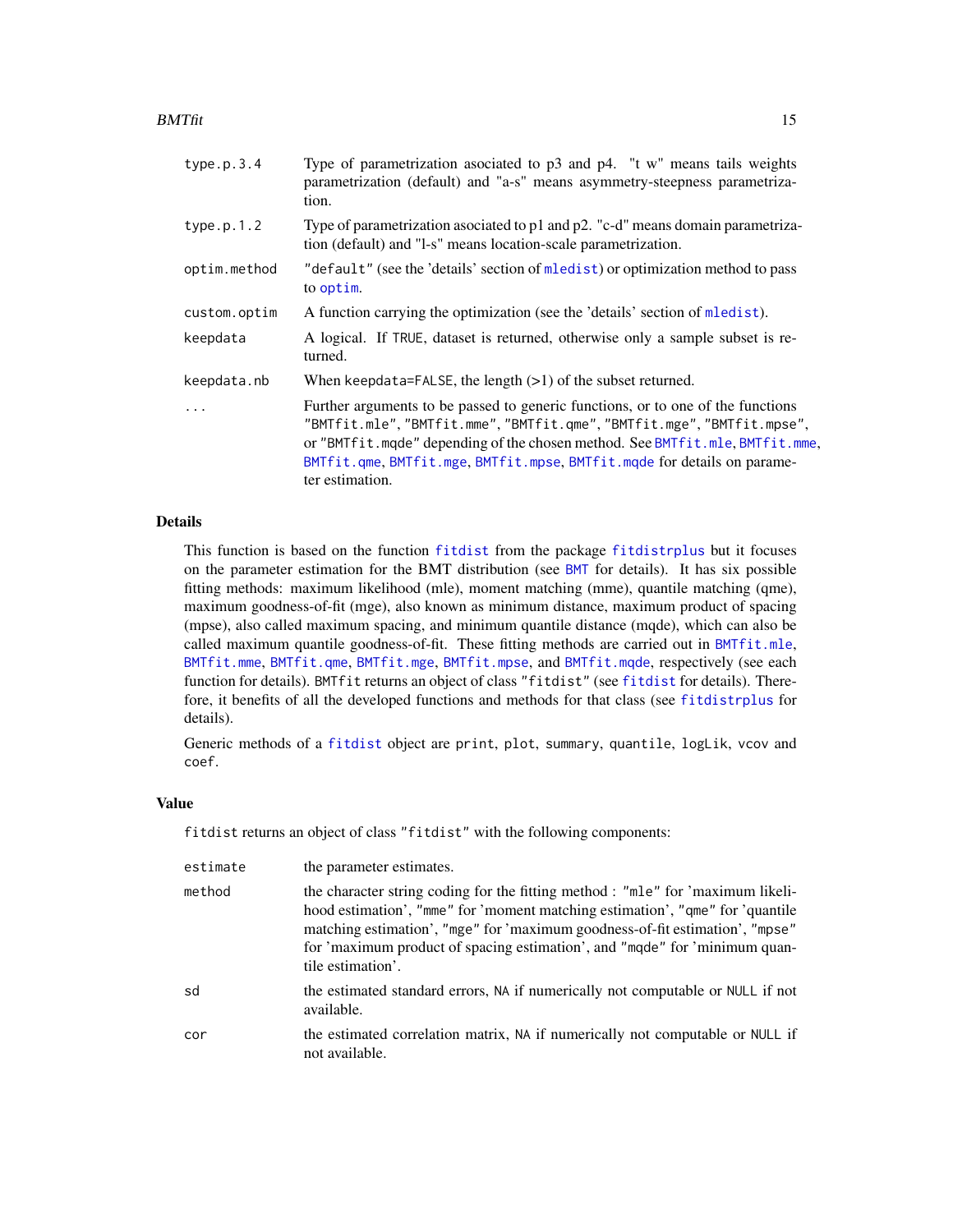<span id="page-15-0"></span>

| vcov        | the estimated variance-covariance matrix, NULL if not available.                                                                                                                |
|-------------|---------------------------------------------------------------------------------------------------------------------------------------------------------------------------------|
| loglik      | the log-likelihood.                                                                                                                                                             |
| aic         | the Akaike information criterion.                                                                                                                                               |
| bic         | the the so-called BIC or SBC (Schwarz Bayesian criterion).                                                                                                                      |
| n           | the length of the data set.                                                                                                                                                     |
| data        | the data set.                                                                                                                                                                   |
| distname    | the name of the distribution (BMT).                                                                                                                                             |
| fix.arg     | the named list giving the values of parameters of the named distribution that<br>must be kept fixed rather than estimated or NULL if there are no such parameters.              |
| fix.arg.fun | the function used to set the value of fix. arg or NULL.                                                                                                                         |
| discrete    | the input argument or the automatic definition by the function to be passed to<br>functions gofstat, plotdist and cdfcomp.                                                      |
| dots        | the list of further arguments passed in to be used in bootdist in iterative<br>calls to mledist, mmedist, qmedist, mgedist, mpsedist, mqdedist or NULL if<br>no such arguments. |
| weights     | the vector of weigths used in the estimation process or NULL.                                                                                                                   |

# Author(s)

Camilo Jose Torres-Jimenez [aut,cre] <cjtorresj@unal.edu.co>

# Source

Based on the function [fitdist](#page-0-0) of the R package: [fitdistrplus](#page-0-0)

Delignette-Muller ML and Dutang C (2015), *fitdistrplus: An R Package for Fitting Distributions*. Journal of Statistical Software, 64(4), 1-34.

#### References

Torres-Jimenez, C. J. (2017, September), *Comparison of estimation methods for the BMT distribution*. ArXiv e-prints.

Torres-Jimenez, C. J. (2018), *The BMT Item Response Theory model: A new skewed distribution family with bounded domain and an IRT model based on it*, PhD thesis, Doctorado en ciencias - Estadistica, Universidad Nacional de Colombia, Sede Bogota.

# See Also

See [BMT](#page-1-2) for the BMT density, distribution, quantile function and random deviates. See [BMTfit.mle](#page-20-1), [BMTfit.mme](#page-22-1), [BMTfit.qme](#page-31-1), [BMTfit.mge](#page-17-1), [BMTfit.mpse](#page-25-1) and [BMTfit.mqde](#page-28-1) for details on parameter estimation. See [fitdist](#page-0-0) for details on the object fitdist and its methods print, plot, summary, quantile, logLik, vcov and coef, and [fitdistrplus](#page-0-0) for an overview of the package to which that object belongs to.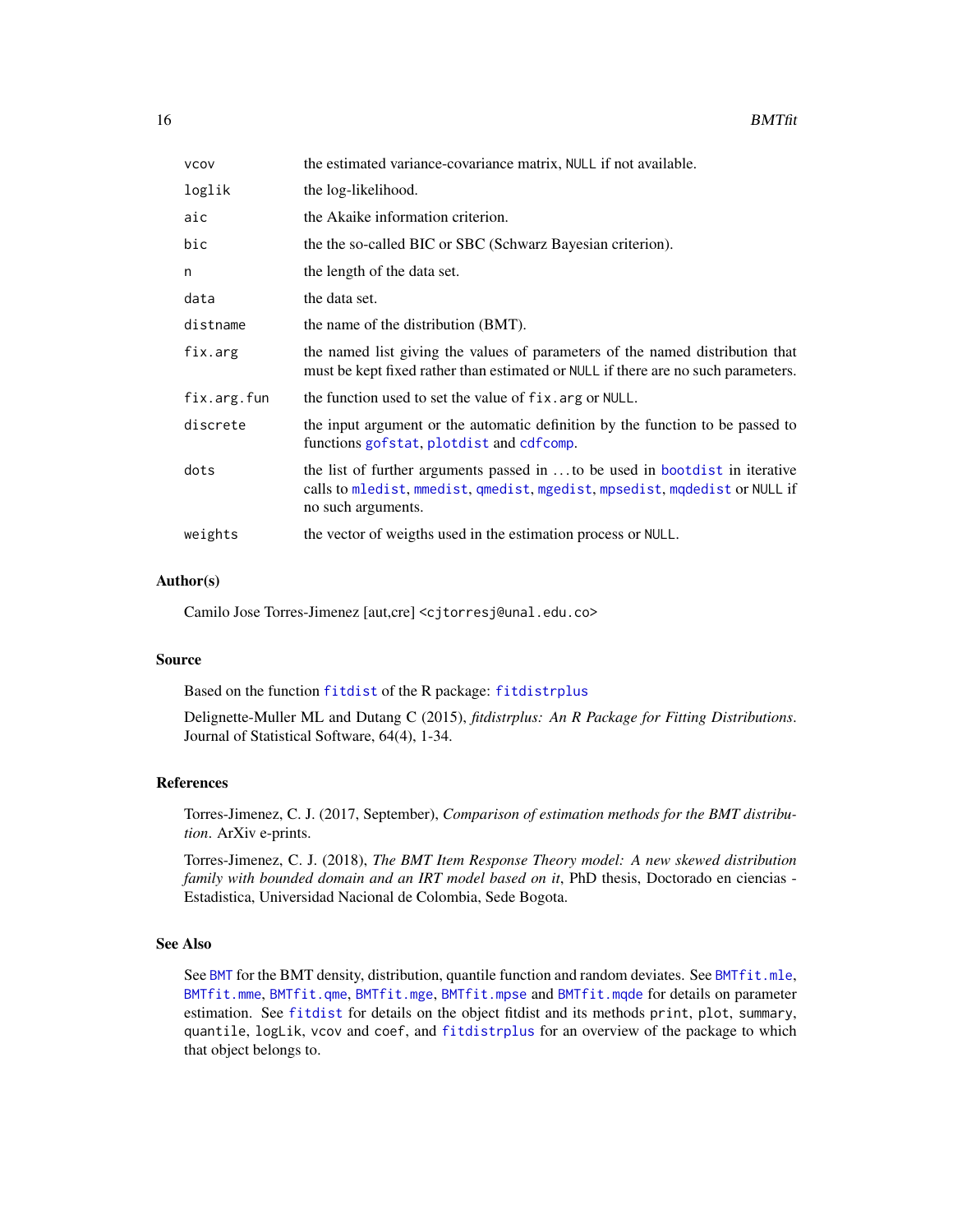# $BMTfit$  17

```
# (1) fit of the BMT distribution by maximum likelihood estimation
data(groundbeef)
serving <- groundbeef$serving
fit.mle <- BMTfit(serving)
summary(fit.mle)
plot(fit.mle)
plot(fit.mle, demp = TRUE)
plot(fit.mle, histo = FALSE, demp = TRUE)
cdfcomp(fit.mle, addlegend=FALSE)
denscomp(fit.mle, addlegend=FALSE)
ppcomp(fit.mle, addlegend=FALSE)
qqcomp(fit.mle, addlegend=FALSE)
# (2) Comparison of various estimation methods
fit.mme <- BMTfit(serving, method="mme")
fit.mpse <- BMTfit(serving, method="mpse")
fit.mqde <- BMTfit(serving, method="mqde")
summary(fit.mme)
summary(fit.mpse)
summary(fit.mqde)
cdfcomp(list(fit.mle, fit.mme, fit.mpse, fit.mqde),
       legendtext=c("mle", "mme", "mpse", "mqde"))
denscomp(list(fit.mle, fit.mme, fit.mpse, fit.mqde),
         legendtext=c("mle", "mme", "mpse", "mqde"))
qqcomp(list(fit.mle, fit.mme, fit.mpse, fit.mqde),
      legendtext=c("mle", "mme", "mpse", "mqde"))
ppcomp(list(fit.mle, fit.mme, fit.mpse, fit.mqde),
      legendtext=c("mle", "mme", "mpse", "mqde"))
gofstat(list(fit.mle, fit.mme, fit.mpse, fit.mqde),
        fitnames=c("mle", "mme", "mpse", "mqde"))
# (3) how to change the optimisation method?
BMTfit(serving, optim.method="Nelder-Mead")
BMTfit(serving, optim.method="L-BFGS-B")
BMTfit(serving, custom.optim="nlminb")
# (4) estimation of the tails weights parameters of the BMT distribution
# with domain fixed at [9,201] using Kolmogorov-Smirnov
fit.KS <- BMTfit(serving, method="mge", gof="KS",
                 start=list(p3=0.5, p4=0.5), fix.arg=list(p1=9, p2=201))
summary(fit.KS)
plot(fit.KS)
# (5) estimation of the asymmetry-steepness parameters of the BMT
# distribution with domain fixed at [9,201] using minimum quantile distance
# with a closed formula (optim.method="CD")
fit.mqde.CD <- BMTfit(serving, method="mqde", optim.method="CD",
                      start=list(p3=0.5, p4=0.5), type.p.3.4 = "a-s",fix.arg=list(p1=9, p2=201))
summary(fit.mqde.CD)
plot(fit.mqde.CD)
```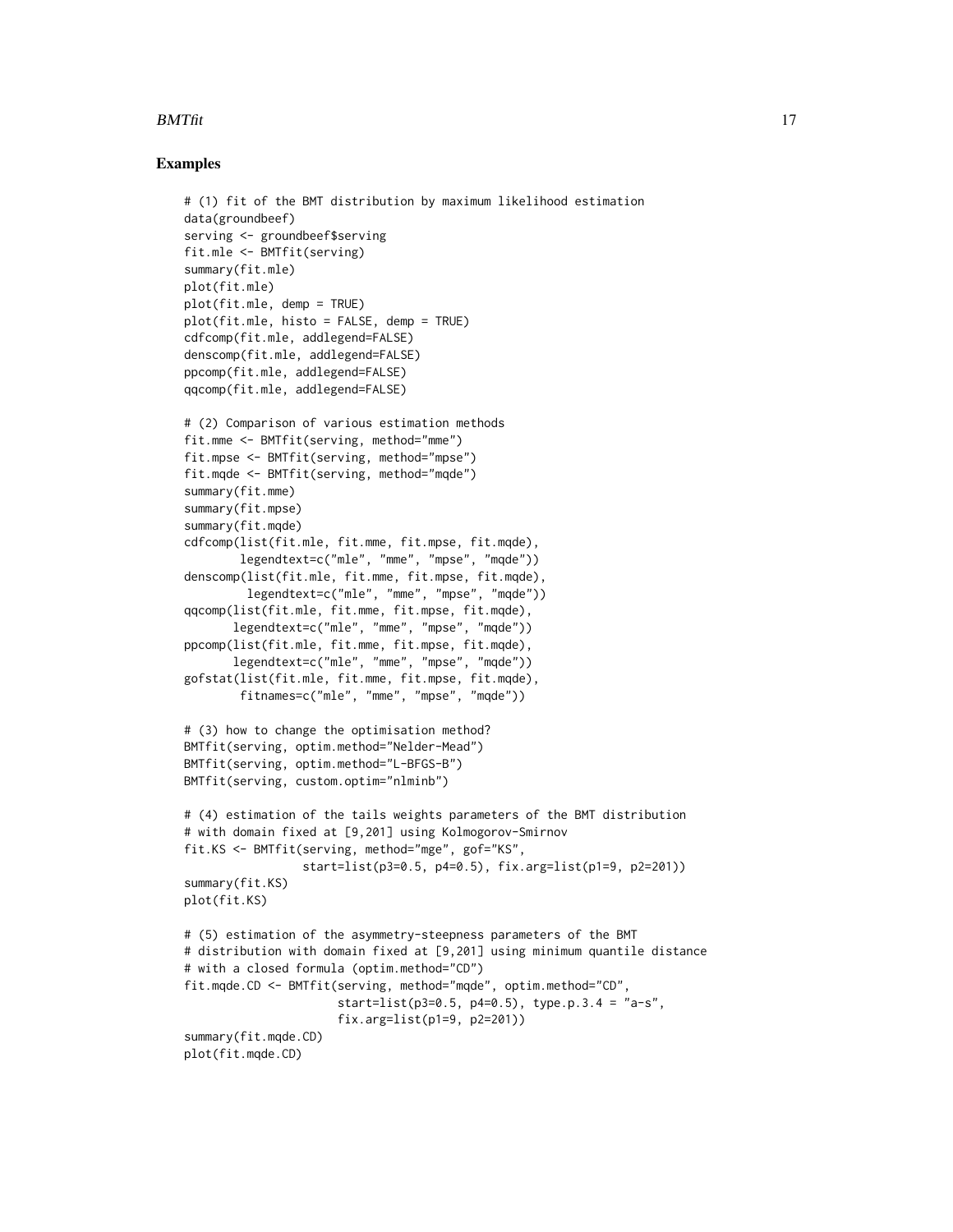<span id="page-17-1"></span><span id="page-17-0"></span>BMTfit.mge *Maximum Goodness-of-fit Fit of the BMT Distribution to Noncensored Data.*

# Description

Fit of the BMT distribution to non-censored data by maximum goodness-of-fit estimation (mge), also known as minimum distance estimation.

# Usage

```
BMTfit.mge(data, gof = "CvM", start = list(p3 = 0.5, p4 = 0.5, p1 =min(data) - 0.1, p2 = max(data) + 0.1, fix.argv = NULL,type.p.3.4 = "t w", type.p.1.2 = "c-d", optim.method = "Nelder-Mead",
  custom.optim = NULL, silent = TRUE, ...)
```

| data         | A numeric vector with the observed values for non-censored data.                                                                                                                                                                                                                                                   |
|--------------|--------------------------------------------------------------------------------------------------------------------------------------------------------------------------------------------------------------------------------------------------------------------------------------------------------------------|
| gof          | A character string coding for the name of the goodness-of-fit distance used :<br>"CvM" for Cramer-von Mises distance, "KS" for Kolmogorov-Smirnov distance,<br>"AD" for Anderson-Darling distance, "ADR", "ADL", "AD2R", "AD2L" and<br>"AD2" for variants of Anderson-Darling distance described by Luceno (2006). |
| start        | A named list giving the initial values of parameters of the BMT distribution or<br>a function of data computing initial values and returning a named list. (see the<br>'details' section of mledist).                                                                                                              |
| fix.arg      | An optional named list giving the values of fixed parameters of the BMT dis-<br>tribution or a function of data computing (fixed) parameter values and returning<br>a named list. Parameters with fixed value are thus NOT estimated. (see the<br>'details' section of mledist).                                   |
| type.p.3.4   | Type of parametrization asociated to p3 and p4. "t w" means tails weights<br>parametrization (default) and "a-s" means asymmetry-steepness parametriza-<br>tion.                                                                                                                                                   |
| type.p.1.2   | Type of parametrization asociated to p1 and p2. "c-d" means domain parametriza-<br>tion (default) and "l-s" means location-scale parametrization.                                                                                                                                                                  |
| optim.method | "default" (see the 'details' section of mledist) or optimization method to pass<br>to optim.                                                                                                                                                                                                                       |
| custom.optim | A function carrying the optimization (see the 'details' section of mledist).                                                                                                                                                                                                                                       |
| silent       | A logical to remove or show warnings when bootstraping.                                                                                                                                                                                                                                                            |
| .            | Further arguments to be passed to generic functions or to the function "mgedist".<br>See mgedist for details.                                                                                                                                                                                                      |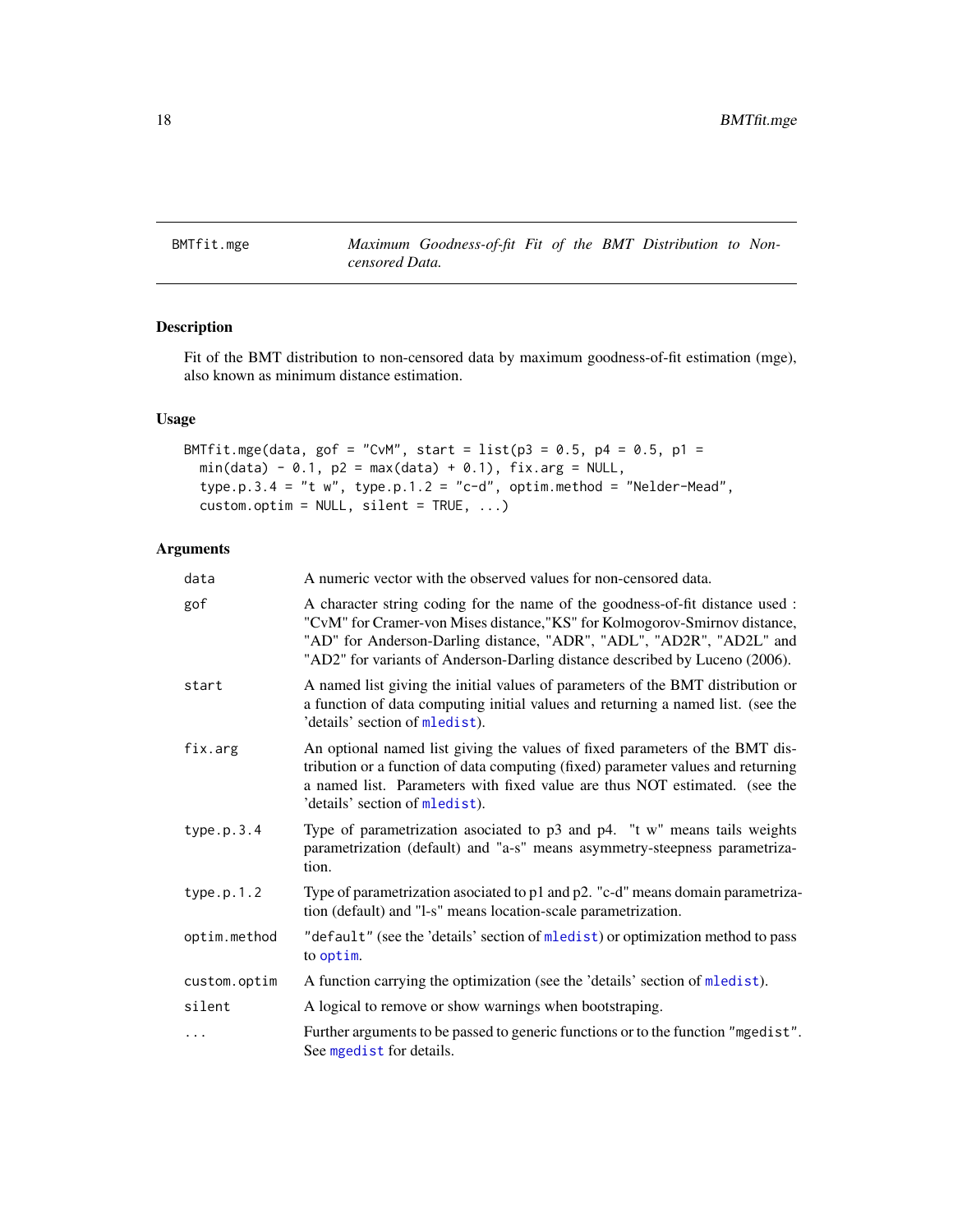# <span id="page-18-0"></span>BMTfit.mge 19

# Details

This function is not intended to be called directly but is internally called in [BMTfit](#page-13-1) when used with the maximum goodness-of-fit method.

BMTfit.mge is based on the function [mgedist](#page-0-0) but it focuses on the maximum goodness-of-fit parameter estimation for the BMT distribution (see [BMT](#page-1-2) for details about the BMT distribution and [mgedist](#page-0-0) for details about maximum goodness-of-fit fit of univariate distributions).

# Value

BMTfit.mge returns a list with following components,

| estimate      | the parameter estimates.                                                                                                                                                                                                                                                                                                                                                                      |
|---------------|-----------------------------------------------------------------------------------------------------------------------------------------------------------------------------------------------------------------------------------------------------------------------------------------------------------------------------------------------------------------------------------------------|
| convergence   | an integer code for the convergence of optim/constr0ptim defined as below or<br>defined by the user in the user-supplied optimization function.                                                                                                                                                                                                                                               |
|               | 0 indicates successful convergence.                                                                                                                                                                                                                                                                                                                                                           |
|               | 1 indicates that the iteration limit of optim has been reached.                                                                                                                                                                                                                                                                                                                               |
|               | 10 indicates degeneracy of the Nealder-Mead simplex.                                                                                                                                                                                                                                                                                                                                          |
|               | 100 indicates that optime no countered an internal error.                                                                                                                                                                                                                                                                                                                                     |
| value         | the value of the corresponding objective function of the estimation method at<br>the estimate.                                                                                                                                                                                                                                                                                                |
| hessian       | a symmetric matrix computed by optim as an estimate of the Hessian at the<br>solution found or computed in the user-supplied optimization function.                                                                                                                                                                                                                                           |
| loglik        | the log-likelihood value.                                                                                                                                                                                                                                                                                                                                                                     |
| gof           | the code of the goodness-of-fit distance maximized.                                                                                                                                                                                                                                                                                                                                           |
|               | optim. function the name of the optimization function used for maximum product of spacing.                                                                                                                                                                                                                                                                                                    |
| optim.method  | when optim is used, the name of the algorithm used, NULL otherwise.                                                                                                                                                                                                                                                                                                                           |
| fix.arg       | the named list giving the values of parameters of the named distribution that<br>must kept fixed rather than estimated or NULL if there are no such parameters.                                                                                                                                                                                                                               |
| fix.arg.fun   | the function used to set the value of fix. arg or NULL.                                                                                                                                                                                                                                                                                                                                       |
| weights       | the vector of weigths used in the estimation process or NULL.                                                                                                                                                                                                                                                                                                                                 |
| counts        | A two-element integer vector giving the number of calls to the log-likelihood<br>function and its gradient respectively. This excludes those calls needed to com-<br>pute the Hessian, if requested, and any calls to log-likelihood function to com-<br>pute a finite-difference approximation to the gradient. counts is returned by<br>optim or the user-supplied function or set to NULL. |
| optim.message | A character string giving any additional information returned by the optimizer,<br>or NULL. To understand exactly the message, see the source code.                                                                                                                                                                                                                                           |

# Author(s)

Camilo Jose Torres-Jimenez [aut,cre] <cjtorresj@unal.edu.co>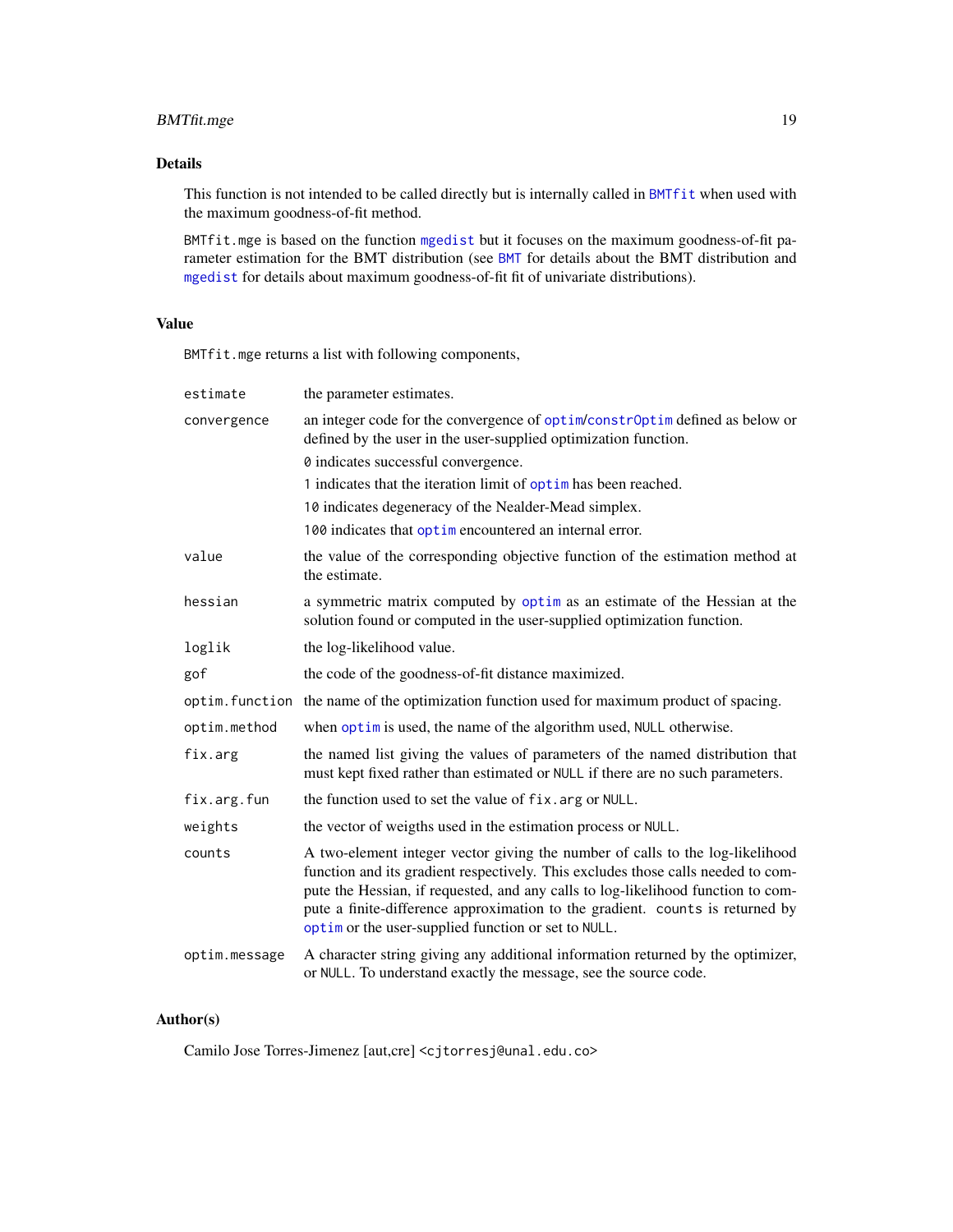#### <span id="page-19-0"></span>Source

Based on the function [mgedist](#page-0-0) of the R package: [fitdistrplus](#page-0-0)

Delignette-Muller ML and Dutang C (2015), *fitdistrplus: An R Package for Fitting Distributions*. Journal of Statistical Software, 64(4), 1-34.

# References

Torres-Jimenez, C. J. (2017, September), *Comparison of estimation methods for the BMT distribution*. ArXiv e-prints.

Torres-Jimenez, C. J. (2018), *The BMT Item Response Theory model: A new skewed distribution family with bounded domain and an IRT model based on it*, PhD thesis, Doctorado en ciencias - Estadistica, Universidad Nacional de Colombia, Sede Bogota.

# See Also

See [BMT](#page-1-2) for the BMT density, distribution, quantile function and random deviates. See [BMTfit.mme](#page-22-1), [BMTfit.qme](#page-31-1), [BMTfit.mle](#page-20-1), [BMTfit.mpse](#page-25-1) and [BMTfit.mqde](#page-28-1) for other estimation methods. See [optim](#page-0-0) and [constrOptim](#page-0-0) for optimization routines. See [BMTfit](#page-13-1) and [fitdist](#page-0-0) for functions that return an objetc of class "fitdist".

```
# (1) basic fit by maximum goodness-of-fit estimation
set.seed(1234)
x1 \leq -rBMT(n=100, p3 = 0.25, p4 = 0.75)
BMTfit.mge(x1)
# (2) how to change the goodness-of-fit statistic/distance?
BMTfit.mge(x1, gof="KS")
BMTfit.mge(x1, gof="AD2R")
# (3) how to change the optimisation method?
BMTfit.mge(x1, optim.method="L-BFGS-B")
BMTfit.mge(x1, custom.optim="nlminb")
# (4) estimation of the tails weights parameters of the BMT
# distribution with domain fixed at [0,1]
BMTfit.mge(x1, start=list(p3=0.5, p4=0.5), fix.arg=list(p1=0, p2=1))
# (5) estimation of the asymmetry-steepness parameters of the BMT
# distribution with domain fixed at [0,1]
BMTfit.mge(x1, start=list(p3=0, p4=0.5), type.p.3.4 = "a-s",
           fix.arg=list(p1=0, p2=1))
```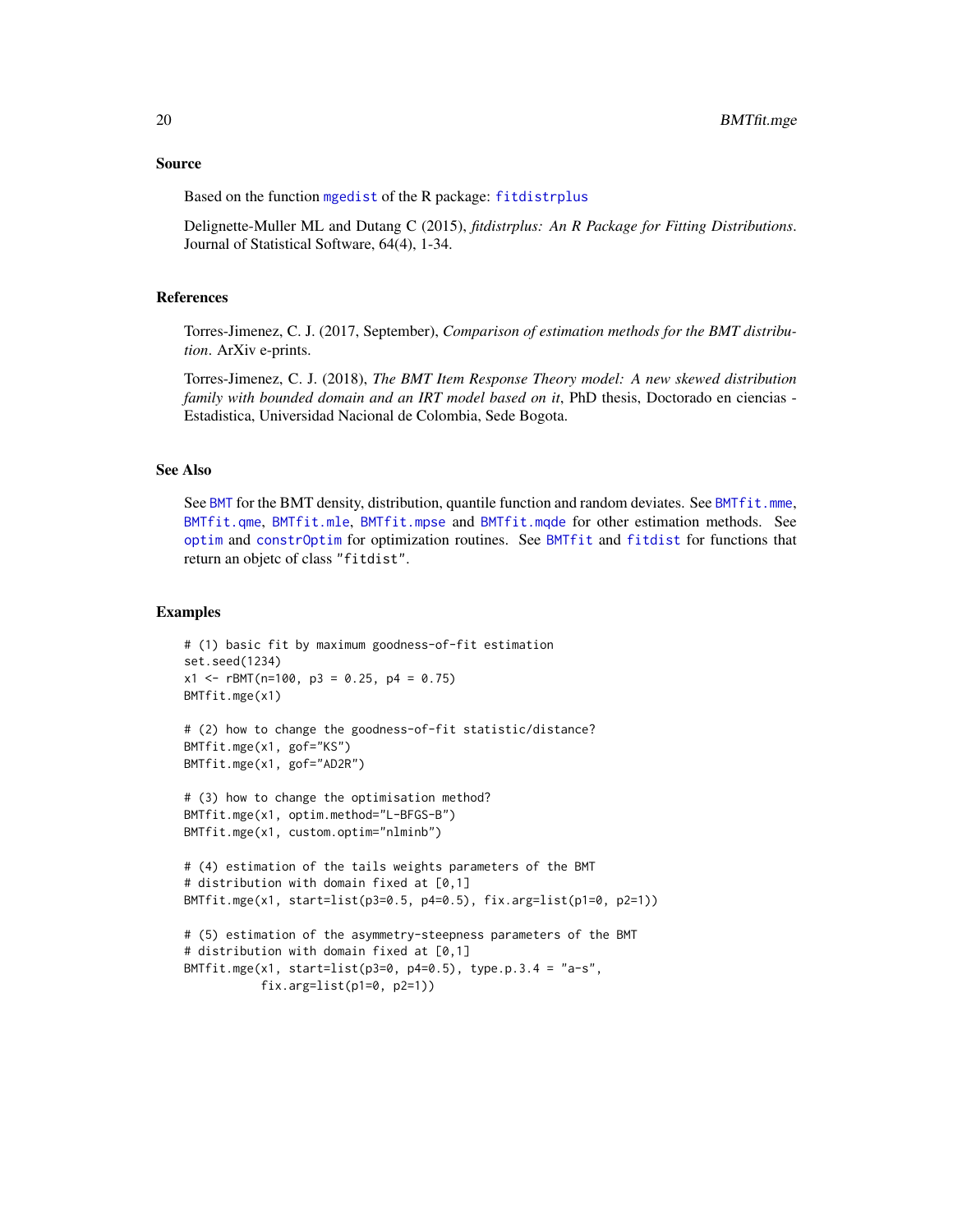<span id="page-20-1"></span><span id="page-20-0"></span>

# Description

Fit of the BMT distribution to non-censored data by maximum likelihood estimation (mle).

# Usage

```
BMTfit.mle(data, start = list(p3 = 0.5, p4 = 0.5, p1 = min(data) - 0.1, p2 =
 max(data) + 0.1), fix.arg = NULL, type.p.3.4 = "t w",
  type.p.1.2 = "c-d", optim.method = "Nelder-Mead", custom.optim = NULL,
  silent = TRUE, ...)
```
# Arguments

| data         | A numeric vector with the observed values for non-censored data.                                                                                                                                                                                                                 |
|--------------|----------------------------------------------------------------------------------------------------------------------------------------------------------------------------------------------------------------------------------------------------------------------------------|
| start        | A named list giving the initial values of parameters of the BMT distribution or<br>a function of data computing initial values and returning a named list. (see the<br>'details' section of mledist).                                                                            |
| fix.arg      | An optional named list giving the values of fixed parameters of the BMT dis-<br>tribution or a function of data computing (fixed) parameter values and returning<br>a named list. Parameters with fixed value are thus NOT estimated. (see the<br>'details' section of mledist). |
| type.p.3.4   | Type of parametrization asociated to $p3$ and $p4$ . "t w" means tails weights<br>parametrization (default) and "a-s" means asymmetry-steepness parametriza-<br>tion.                                                                                                            |
| type.p.1.2   | Type of parametrization asociated to p1 and p2. "c-d" means domain parametriza-<br>tion (default) and "l-s" means location-scale parametrization.                                                                                                                                |
| optim.method | "default" (see the 'details' section of mledist) or optimization method to pass<br>to optim.                                                                                                                                                                                     |
| custom.optim | A function carrying the optimization (see the 'details' section of mledist).                                                                                                                                                                                                     |
| silent       | A logical to remove or show warnings when bootstraping.                                                                                                                                                                                                                          |
| $\cdots$     | Further arguments to be passed to generic functions or to the function "mledist".<br>See mledist for details.                                                                                                                                                                    |

# Details

This function is not intended to be called directly but is internally called in [BMTfit](#page-13-1) when used with the maximum likelihood method.

BMTfit.mle is based on the function [mledist](#page-0-0) from the package [fitdistrplus](#page-0-0) but it focuses on the maximum likelihood parameter estimation for the BMT distribution (see [BMT](#page-1-2) for details about the BMT distribution and [mledist](#page-0-0) for details about maximum likelihood fit of univariate distributions).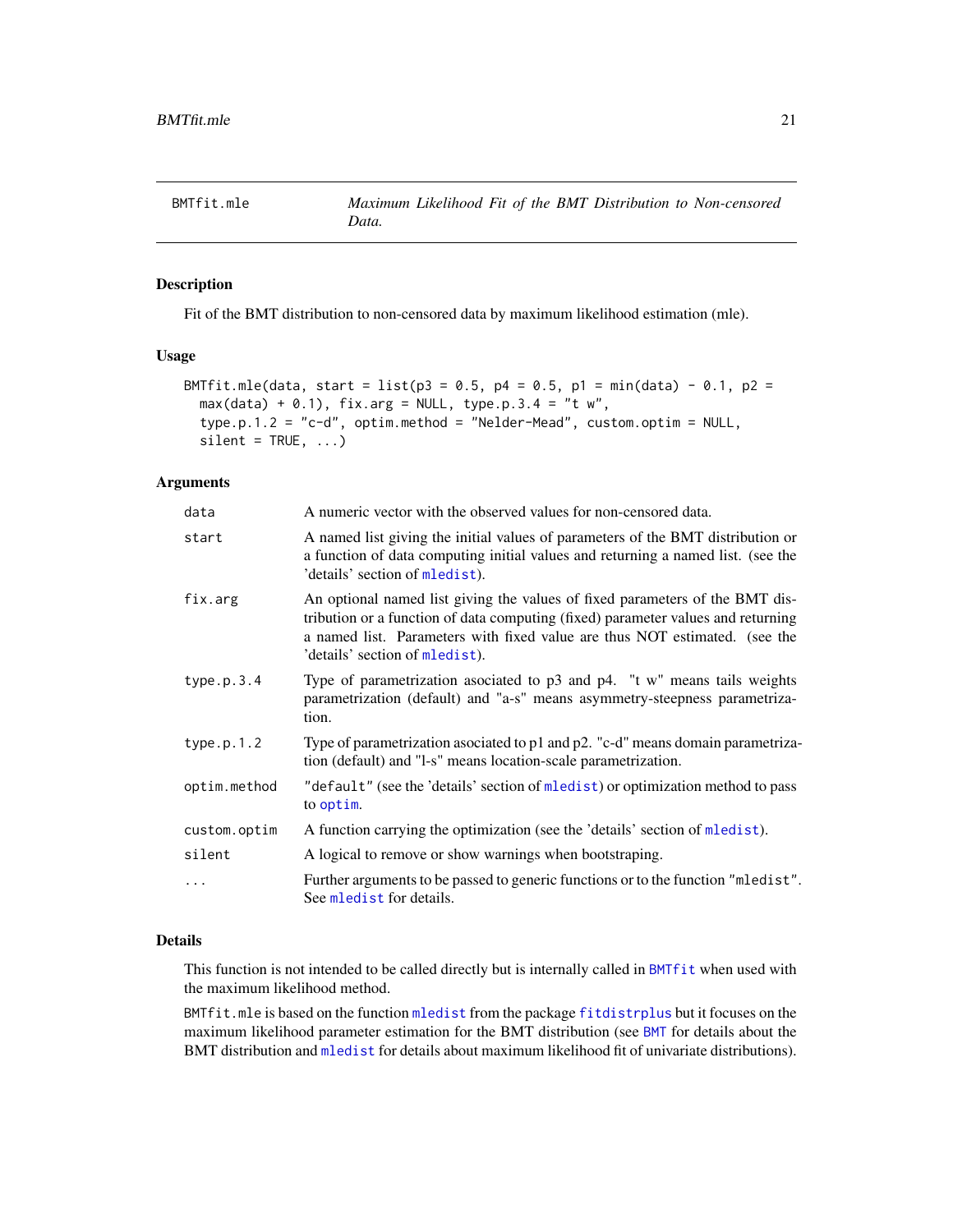# <span id="page-21-0"></span>Value

BMTfit.mle returns a list with following components,

| estimate      | the parameter estimates.                                                                                                                                                                                                                                                                                                                                                                      |
|---------------|-----------------------------------------------------------------------------------------------------------------------------------------------------------------------------------------------------------------------------------------------------------------------------------------------------------------------------------------------------------------------------------------------|
| convergence   | an integer code for the convergence of optim/constrOptim defined as below or<br>defined by the user in the user-supplied optimization function.                                                                                                                                                                                                                                               |
|               | 0 indicates successful convergence.                                                                                                                                                                                                                                                                                                                                                           |
|               | 1 indicates that the iteration limit of optim has been reached.                                                                                                                                                                                                                                                                                                                               |
|               | 10 indicates degeneracy of the Nealder-Mead simplex.                                                                                                                                                                                                                                                                                                                                          |
|               | 100 indicates that optim encountered an internal error.                                                                                                                                                                                                                                                                                                                                       |
| loglik        | the log-likelihood value.                                                                                                                                                                                                                                                                                                                                                                     |
| hessian       | a symmetric matrix computed by optim as an estimate of the Hessian at the<br>solution found or computed in the user-supplied optimization function. It is<br>used in BMT fit to estimate standard errors.                                                                                                                                                                                     |
|               | optim. function the name of the optimization function used for maximum likelihood.                                                                                                                                                                                                                                                                                                            |
| optim.method  | when optim is used, the name of the algorithm used, NULL otherwise.                                                                                                                                                                                                                                                                                                                           |
| fix.arg       | the named list giving the values of parameters of the named distribution that<br>must kept fixed rather than estimated or NULL if there are no such parameters.                                                                                                                                                                                                                               |
| fix.arg.fun   | the function used to set the value of fix. arg or NULL.                                                                                                                                                                                                                                                                                                                                       |
| weights       | the vector of weigths used in the estimation process or NULL.                                                                                                                                                                                                                                                                                                                                 |
| counts        | A two-element integer vector giving the number of calls to the log-likelihood<br>function and its gradient respectively. This excludes those calls needed to com-<br>pute the Hessian, if requested, and any calls to log-likelihood function to com-<br>pute a finite-difference approximation to the gradient. counts is returned by<br>optim or the user-supplied function or set to NULL. |
| optim.message | A character string giving any additional information returned by the optimizer,<br>or NULL. To understand exactly the message, see the source code.                                                                                                                                                                                                                                           |

# Author(s)

Camilo Jose Torres-Jimenez [aut,cre] <cjtorresj@unal.edu.co>

# Source

Based on the function [mledist](#page-0-0) of the R package: [fitdistrplus](#page-0-0)

Delignette-Muller ML and Dutang C (2015), *fitdistrplus: An R Package for Fitting Distributions*. Journal of Statistical Software, 64(4), 1-34.

# References

Torres-Jimenez, C. J. (2017, September), *Comparison of estimation methods for the BMT distribution*. ArXiv e-prints.

Torres-Jimenez, C. J. (2018), *The BMT Item Response Theory model: A new skewed distribution family with bounded domain and an IRT model based on it*, PhD thesis, Doctorado en ciencias -Estadistica, Universidad Nacional de Colombia, Sede Bogota.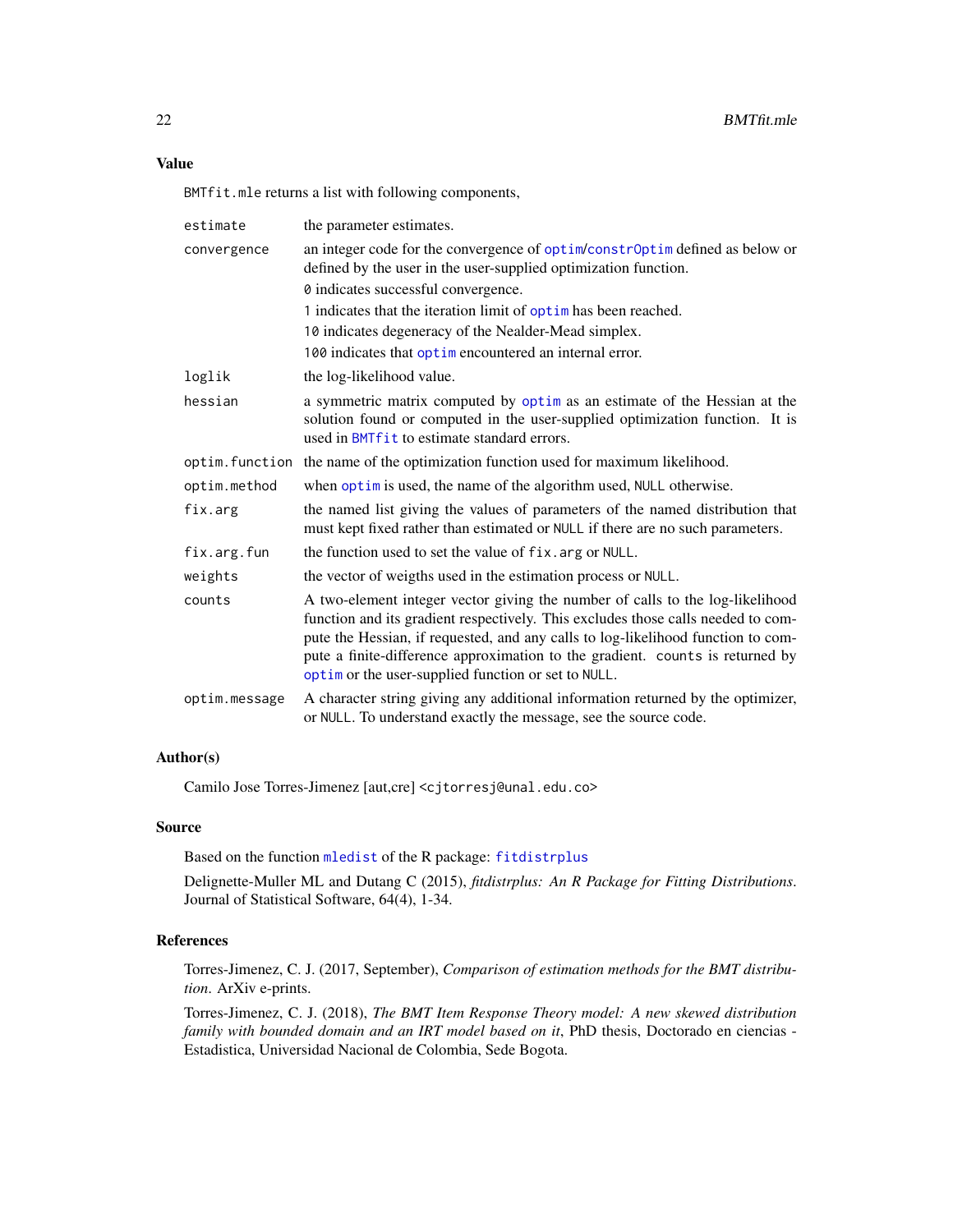#### <span id="page-22-0"></span>BMTfit.mme 23

# See Also

See [BMT](#page-1-2) for the BMT density, distribution, quantile function and random deviates. See [BMTfit.mme](#page-22-1), [BMTfit.qme](#page-31-1), [BMTfit.mge](#page-17-1), [BMTfit.mpse](#page-25-1) and [BMTfit.mqde](#page-28-1) for other estimation methods. See [optim](#page-0-0) and [constrOptim](#page-0-0) for optimization routines. See [BMTfit](#page-13-1) and [fitdist](#page-0-0) for functions that return an objetc of class "fitdist".

# **Examples**

```
# (1) basic fit by maximum likelihood estimation
set.seed(1234)
x1 <- rBMT(n=100, p3 = 0.25, p4 = 0.75)
BMTfit.mle(x1)
# (2) how to change the optimisation method?
BMTfit.mle(x1, optim.method="L-BFGS-B")
BMTfit.mle(x1, custom.optim="nlminb")
# (3) estimation of the tails weights parameters of the BMT
# distribution with domain fixed at [0,1]
BMTfit.mle(x1, start=list(p3=0.5, p4=0.5), fix.arg=list(p1=0, p2=1))
# (4) estimation of the asymmetry-steepness parameters of the BMT
# distribution with domain fixed at [0,1]
BMTfit.mle(x1, start=list(p3=0, p4=0.5), type.p.3.4 = "a-s",
           fix.arg=list(p1=0, p2=1))
```
<span id="page-22-1"></span>BMTfit.mme *Moment Matching Fit of the BMT Distribution to Non-censored Data.*

#### Description

Fit of the BMT distribution to non-censored data by moment matching (mme).

#### Usage

```
BMTfit.mme(data, start = list(p3 = 0.5, p4 = 0.5, p1 = min(data) - 0.1, p2 =
  max(data) + 0.1), fix.arg = NULL, type.p.3.4 = "t w",
  type.p.1.2 = "c-d", optim.method = "Nelder-Mead", custom.optim = NULL,
  silent = TRUE, ...)
```

| data  | A numeric vector with the observed values for non-censored data.                                                                                                    |
|-------|---------------------------------------------------------------------------------------------------------------------------------------------------------------------|
| start | A named list giving the initial values of parameters of the BMT distribution or<br>a function of data computing initial values and returning a named list. (see the |
|       | details' section of mledist).                                                                                                                                       |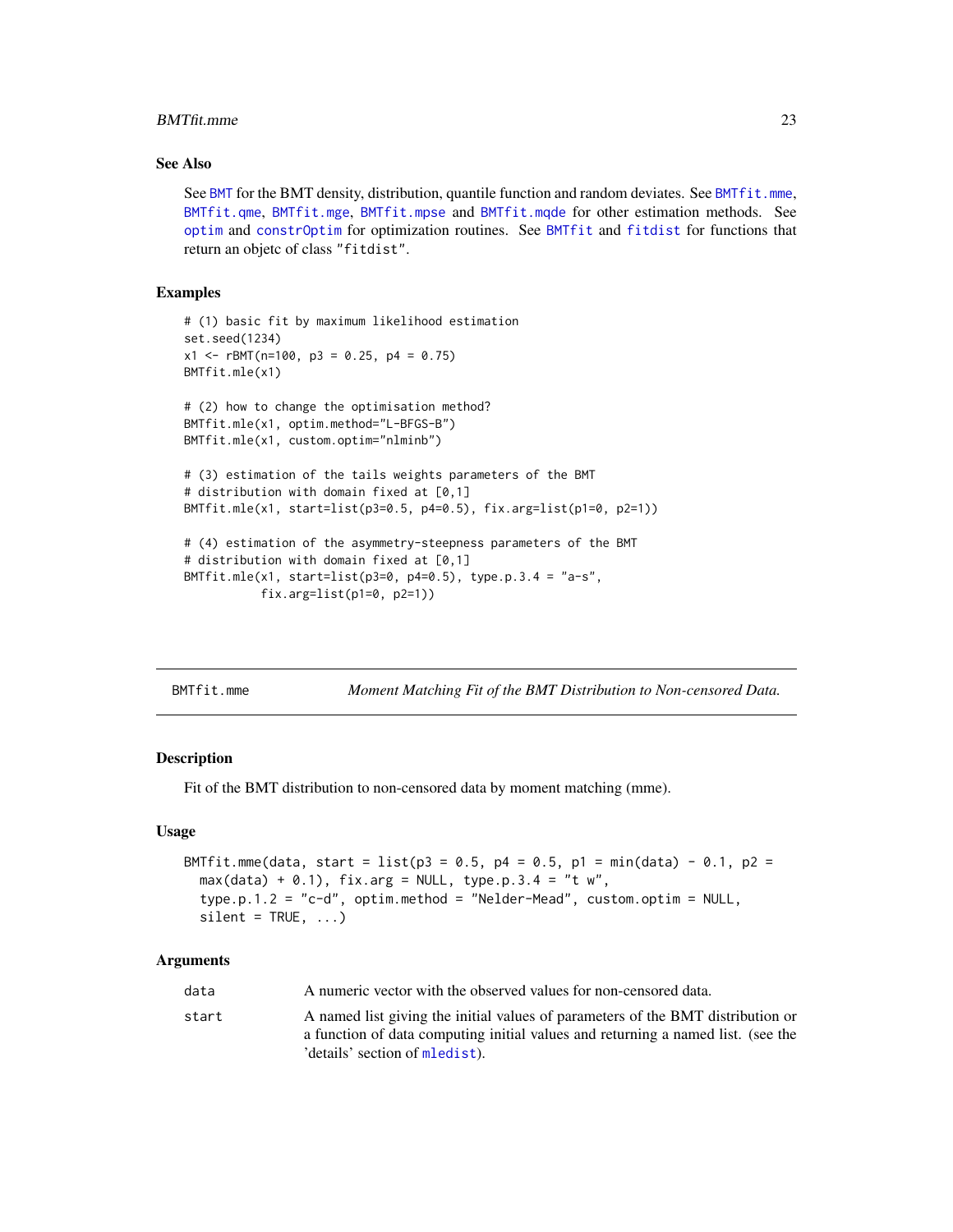<span id="page-23-0"></span>

| fix.arg      | An optional named list giving the values of fixed parameters of the BMT dis-<br>tribution or a function of data computing (fixed) parameter values and returning<br>a named list. Parameters with fixed value are thus NOT estimated. (see the<br>'details' section of mledist). |
|--------------|----------------------------------------------------------------------------------------------------------------------------------------------------------------------------------------------------------------------------------------------------------------------------------|
| type.p.3.4   | Type of parametrization asociated to $p3$ and $p4$ . "t w" means tails weights<br>parametrization (default) and "a-s" means asymmetry-steepness parametriza-<br>tion.                                                                                                            |
| type.p.1.2   | Type of parametrization asociated to p1 and p2. "c-d" means domain parametriza-<br>tion (default) and "l-s" means location-scale parametrization.                                                                                                                                |
| optim.method | "default" (see the 'details' section of mledist) or optimization method to pass<br>to optim.                                                                                                                                                                                     |
| custom.optim | A function carrying the optimization (see the 'details' section of mledist).                                                                                                                                                                                                     |
| silent       | A logical to remove or show warnings when bootstraping.                                                                                                                                                                                                                          |
| $\cdots$     | Further arguments to be passed to generic functions or to the function "mmedist".<br>See mmedist for details.                                                                                                                                                                    |

# Details

This function is not intended to be called directly but is internally called in [BMTfit](#page-13-1) when used with the moment matching method.

BMTfit.mme is based on the function [mmedist](#page-0-0) but it focuses on the moment matching parameter estimation for the BMT distribution (see [BMT](#page-1-2) for details about the BMT distribution and [mmedist](#page-0-0) for details about moment matching fit of univariate distributions).

For each parameter of the BMT distribution we choose a moment or measure. Mean for p1, standard deviation for p2, Pearson\_s skewness for p3, and Pearson's kurtosis for p4.

# Value

BMTfit.mme returns a list with following components,

| estimate    | the parameter estimates.                                                                                                                            |
|-------------|-----------------------------------------------------------------------------------------------------------------------------------------------------|
| convergence | an integer code for the convergence of optim/constr0ptim defined as below or<br>defined by the user in the user-supplied optimization function.     |
|             | 0 indicates successful convergence.                                                                                                                 |
|             | 1 indicates that the iteration limit of optimular has been reached.                                                                                 |
|             | 10 indicates degeneracy of the Nealder-Mead simplex.                                                                                                |
|             | 100 indicates that optime not entered an internal error.                                                                                            |
| value       | the value of the corresponding objective function of the estimation method at<br>the estimate.                                                      |
| hessian     | a symmetric matrix computed by optim as an estimate of the Hessian at the<br>solution found or computed in the user-supplied optimization function. |
| loglik      | the log-likelihood value.                                                                                                                           |
| order       | the vector of moment(s) matched: mean (1), standard deviation (2), Pearson's<br>skewness (3), Pearson's kurtosis (4).                               |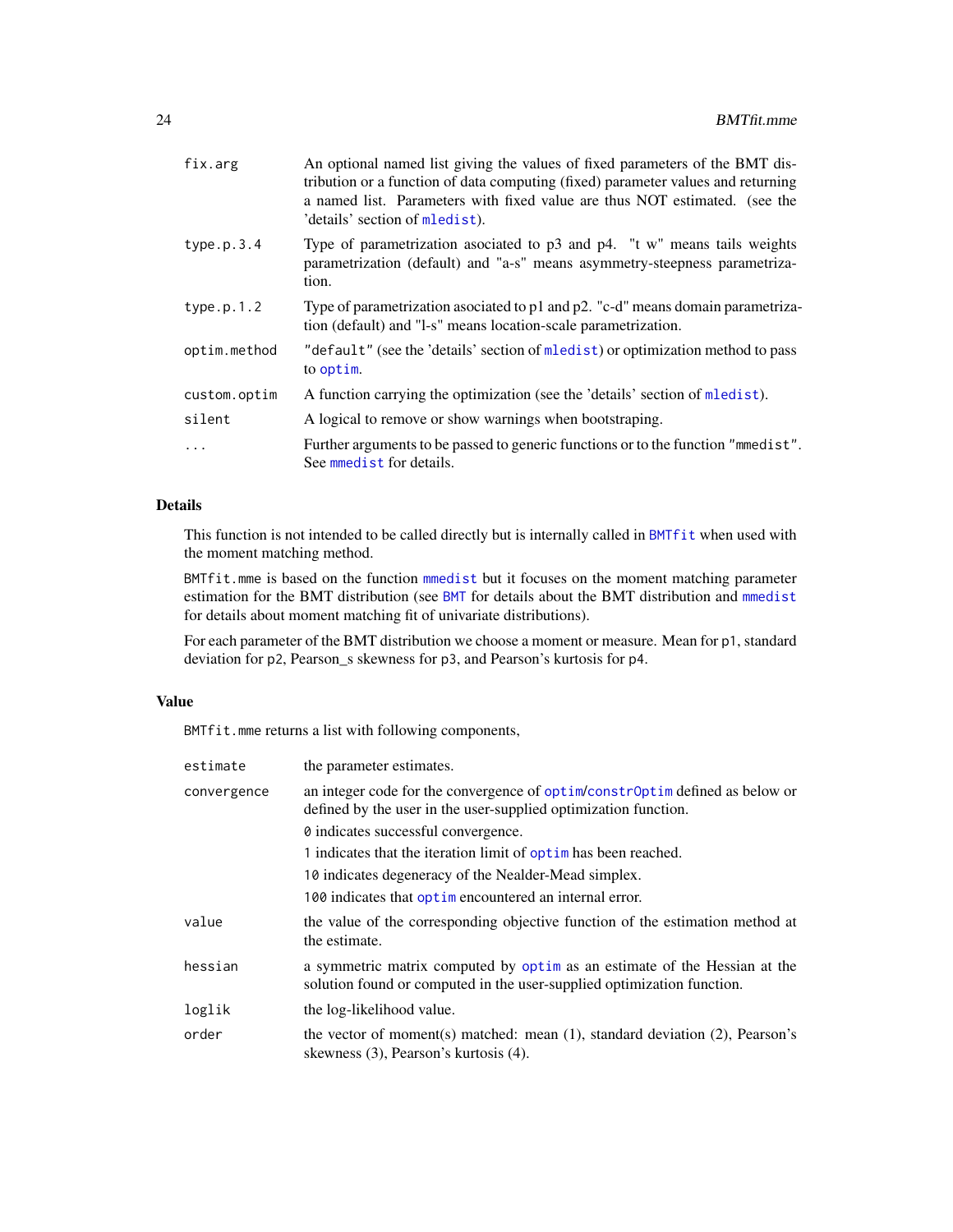#### <span id="page-24-0"></span>BMTfit.mme 25

| memp          | the empirical moment function.                                                                                                                                                                                                                                                                                                                                                                |
|---------------|-----------------------------------------------------------------------------------------------------------------------------------------------------------------------------------------------------------------------------------------------------------------------------------------------------------------------------------------------------------------------------------------------|
|               | optim. function the name of the optimization function used for maximum product of spacing.                                                                                                                                                                                                                                                                                                    |
| optim.method  | when optim is used, the name of the algorithm used, NULL otherwise.                                                                                                                                                                                                                                                                                                                           |
| fix.arg       | the named list giving the values of parameters of the named distribution that<br>must kept fixed rather than estimated or NULL if there are no such parameters.                                                                                                                                                                                                                               |
| fix.arg.fun   | the function used to set the value of fix. arg or NULL.                                                                                                                                                                                                                                                                                                                                       |
| weights       | the vector of weigths used in the estimation process or NULL.                                                                                                                                                                                                                                                                                                                                 |
| counts        | A two-element integer vector giving the number of calls to the log-likelihood<br>function and its gradient respectively. This excludes those calls needed to com-<br>pute the Hessian, if requested, and any calls to log-likelihood function to com-<br>pute a finite-difference approximation to the gradient. counts is returned by<br>optim or the user-supplied function or set to NULL. |
| optim.message | A character string giving any additional information returned by the optimizer,<br>or NULL. To understand exactly the message, see the source code.                                                                                                                                                                                                                                           |

# Author(s)

Camilo Jose Torres-Jimenez [aut,cre] <cjtorresj@unal.edu.co>

# Source

Based on the function [mmedist](#page-0-0) of the R package: [fitdistrplus](#page-0-0)

Delignette-Muller ML and Dutang C (2015), *fitdistrplus: An R Package for Fitting Distributions*. Journal of Statistical Software, 64(4), 1-34.

# References

Torres-Jimenez, C. J. (2017, September), *Comparison of estimation methods for the BMT distribution*. ArXiv e-prints.

Torres-Jimenez, C. J. (2018), *The BMT Item Response Theory model: A new skewed distribution family with bounded domain and an IRT model based on it*, PhD thesis, Doctorado en ciencias - Estadistica, Universidad Nacional de Colombia, Sede Bogota.

# See Also

See [BMT](#page-1-2) for the BMT density, distribution, quantile function and random deviates. See [BMTfit.qme](#page-31-1), [BMTfit.mle](#page-20-1), [BMTfit.mge](#page-17-1), [BMTfit.mpse](#page-25-1) and [BMTfit.mqde](#page-28-1) for other estimation methods. See [optim](#page-0-0) and [constrOptim](#page-0-0) for optimization routines. See [BMTfit](#page-13-1) and [fitdist](#page-0-0) for functions that return an objetc of class "fitdist".

```
# (1) basic fit by moment matching estimation
set.seed(1234)
x1 <- rBMT(n=100, p3=0.25, p4=0.75)
BMTfit.mme(x1)
```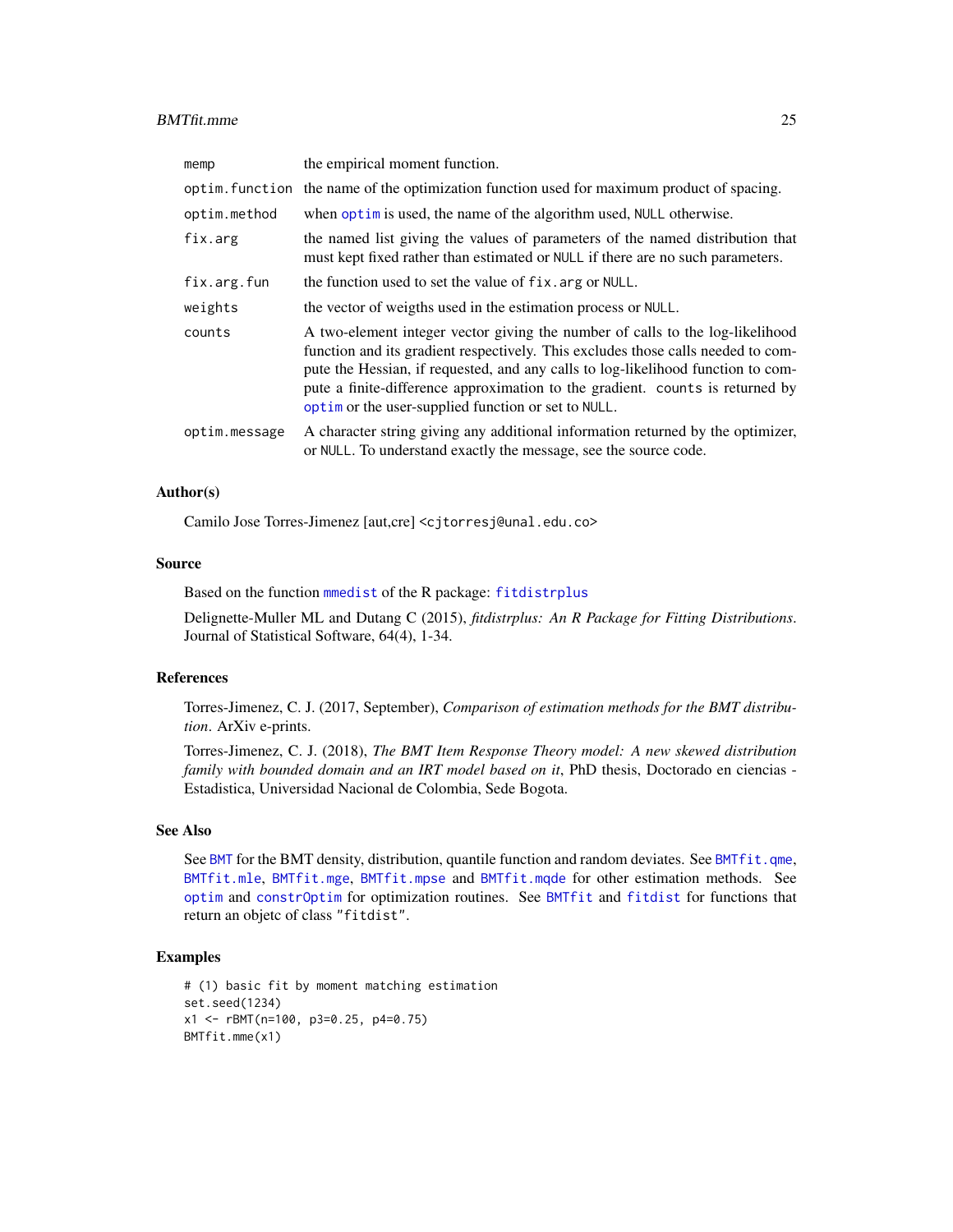```
# (3) how to change the optimisation method?
BMTfit.mme(x1, optim.method="L-BFGS-B")
BMTfit.mme(x1, custom.optim="nlminb")
# (4) estimation of the tails weights parameters of the BMT
# distribution with domain fixed at [0,1]
BMTfit.mme(x1, start=list(p3=0.5, p4=0.5), fix.arg=list(p1=0, p2=1))
# (5) estimation of the asymmetry-steepness parameters of the BMT
# distribution with domain fixed at [0,1]
BMTfit.mme(x1, start=list(p3=0, p4=0.5), type.p.3.4 = "a-s",
           fix.arg=list(p1=0, p2=1))
```
<span id="page-25-1"></span>

| BMTfit.mpse | Maximum Product of Spacing Fit of the BMT Distribution to Non- |  |
|-------------|----------------------------------------------------------------|--|
|             | censored Data.                                                 |  |

#### Description

Fit of the BMT distribution to non-censored data by maximum product of spacing estimation (mpse), also called maximum spacing estimation.

# Usage

```
BMTfit.mpse(data, start = list(p3 = 0.5, p4 = 0.5, p1 = min(data) - 0.1, p2 =
 max(data) + 0.1), fix.arg = NULL, type.p.3.4 = "t w",
  type.p.1.2 = "c-d", optim.method = "Nelder-Mead", custom.optim = NULL,
  silent = TRUE, ...
```

| data         | A numeric vector with the observed values for non-censored data.                                                                                                                                                                                                                 |
|--------------|----------------------------------------------------------------------------------------------------------------------------------------------------------------------------------------------------------------------------------------------------------------------------------|
| start        | A named list giving the initial values of parameters of the BMT distribution or<br>a function of data computing initial values and returning a named list. (see the<br>'details' section of mledist).                                                                            |
| fix.arg      | An optional named list giving the values of fixed parameters of the BMT dis-<br>tribution or a function of data computing (fixed) parameter values and returning<br>a named list. Parameters with fixed value are thus NOT estimated. (see the<br>'details' section of mledist). |
| type.p.3.4   | Type of parametrization asociated to $p3$ and $p4$ . "t w" means tails weights<br>parametrization (default) and "a-s" means asymmetry-steepness parametriza-<br>tion.                                                                                                            |
| type.p.1.2   | Type of parametrization asociated to p1 and p2. "c-d" means domain parametriza-<br>tion (default) and "1-s" means location-scale parametrization.                                                                                                                                |
| optim.method | "default" (see the 'details' section of mledist) or optimization method to pass<br>to optim.                                                                                                                                                                                     |

<span id="page-25-0"></span>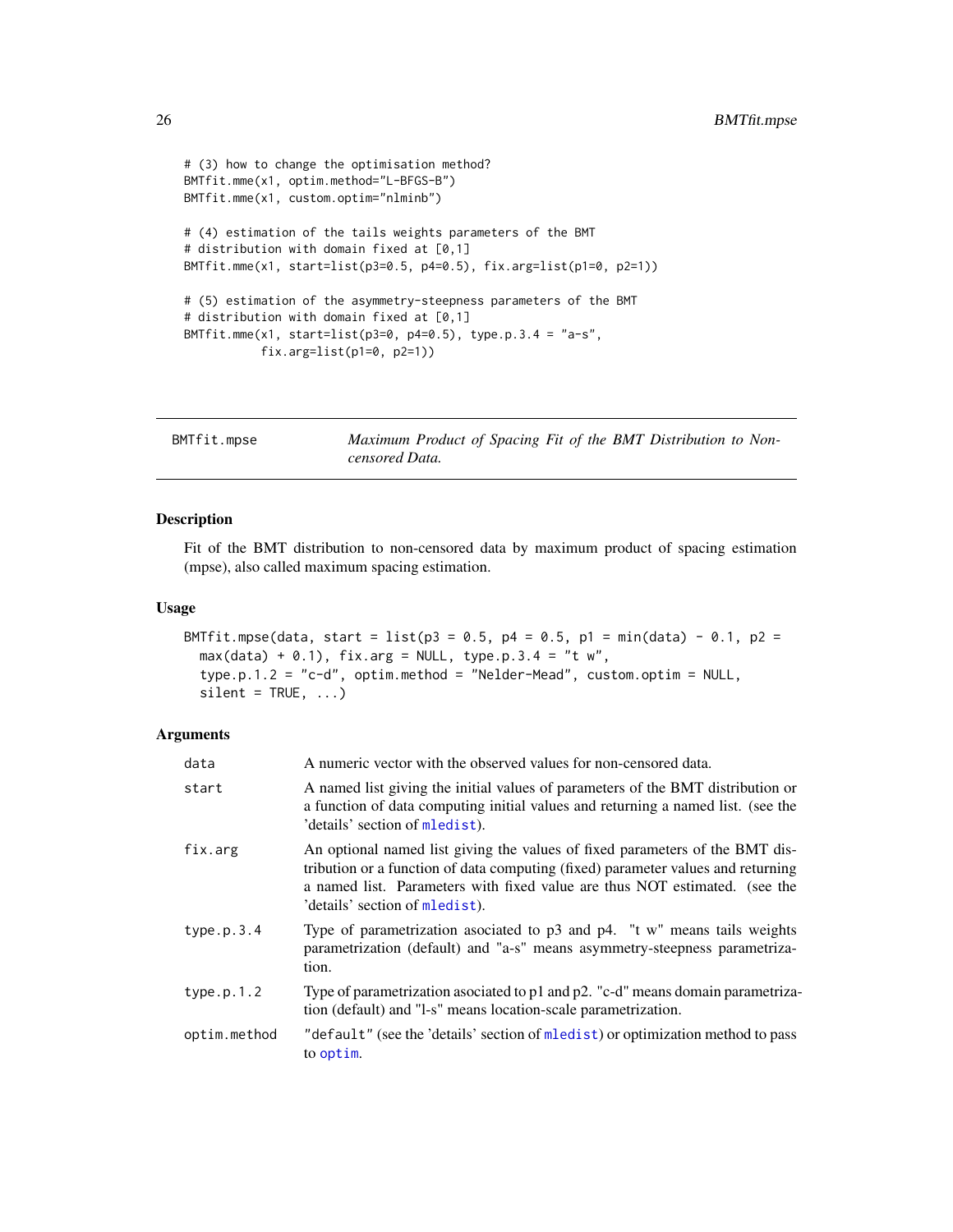# <span id="page-26-0"></span>BMTfit.mpse 27

| custom.optim            | A function carrying the optimization (see the 'details' section of mledist).       |
|-------------------------|------------------------------------------------------------------------------------|
| silent                  | A logical to remove or show warnings when bootstraping.                            |
| $\cdot$ $\cdot$ $\cdot$ | Further arguments to be passed to generic functions or to the function "mpsedist". |
|                         | See mpsedist for details.                                                          |

# Details

This function is not intended to be called directly but is internally called in [BMTfit](#page-13-1) when used with the maximum product of spacing method.

BMTfit.mpse is based on the function [mpsedist](#page-40-1) but it focuses on the maximum product of spacing parameter estimation for the BMT distribution (see [BMT](#page-1-2) for details about the BMT distribution and [mpsedist](#page-40-1) for details about maximum product of spacing fit of univariate distributions).

# Value

BMTfit.mpse returns a list with following components,

| estimate      | the parameter estimates.                                                                                                                                                                                                                                                                                                                                                                      |
|---------------|-----------------------------------------------------------------------------------------------------------------------------------------------------------------------------------------------------------------------------------------------------------------------------------------------------------------------------------------------------------------------------------------------|
| convergence   | an integer code for the convergence of optim/constr0ptim defined as below or<br>defined by the user in the user-supplied optimization function.                                                                                                                                                                                                                                               |
|               | 0 indicates successful convergence.                                                                                                                                                                                                                                                                                                                                                           |
|               | 1 indicates that the iteration limit of optim has been reached.                                                                                                                                                                                                                                                                                                                               |
|               | 10 indicates degeneracy of the Nealder-Mead simplex.                                                                                                                                                                                                                                                                                                                                          |
|               | 100 indicates that optime no countered an internal error.                                                                                                                                                                                                                                                                                                                                     |
| value         | the value of the corresponding objective function of the estimation method at<br>the estimate.                                                                                                                                                                                                                                                                                                |
| loglik        | the log-likelihood value.                                                                                                                                                                                                                                                                                                                                                                     |
| hessian       | a symmetric matrix computed by optim as an estimate of the Hessian at the<br>solution found or computed in the user-supplied optimization function.                                                                                                                                                                                                                                           |
|               | optim. function the name of the optimization function used for maximum product of spacing.                                                                                                                                                                                                                                                                                                    |
| optim.method  | when optim is used, the name of the algorithm used, NULL otherwise.                                                                                                                                                                                                                                                                                                                           |
| fix.arg       | the named list giving the values of parameters of the named distribution that<br>must kept fixed rather than estimated or NULL if there are no such parameters.                                                                                                                                                                                                                               |
| fix.arg.fun   | the function used to set the value of fix. arg or NULL.                                                                                                                                                                                                                                                                                                                                       |
| weights       | the vector of weigths used in the estimation process or NULL.                                                                                                                                                                                                                                                                                                                                 |
| counts        | A two-element integer vector giving the number of calls to the log-likelihood<br>function and its gradient respectively. This excludes those calls needed to com-<br>pute the Hessian, if requested, and any calls to log-likelihood function to com-<br>pute a finite-difference approximation to the gradient. counts is returned by<br>optim or the user-supplied function or set to NULL. |
| optim.message | A character string giving any additional information returned by the optimizer,<br>or NULL. To understand exactly the message, see the source code.                                                                                                                                                                                                                                           |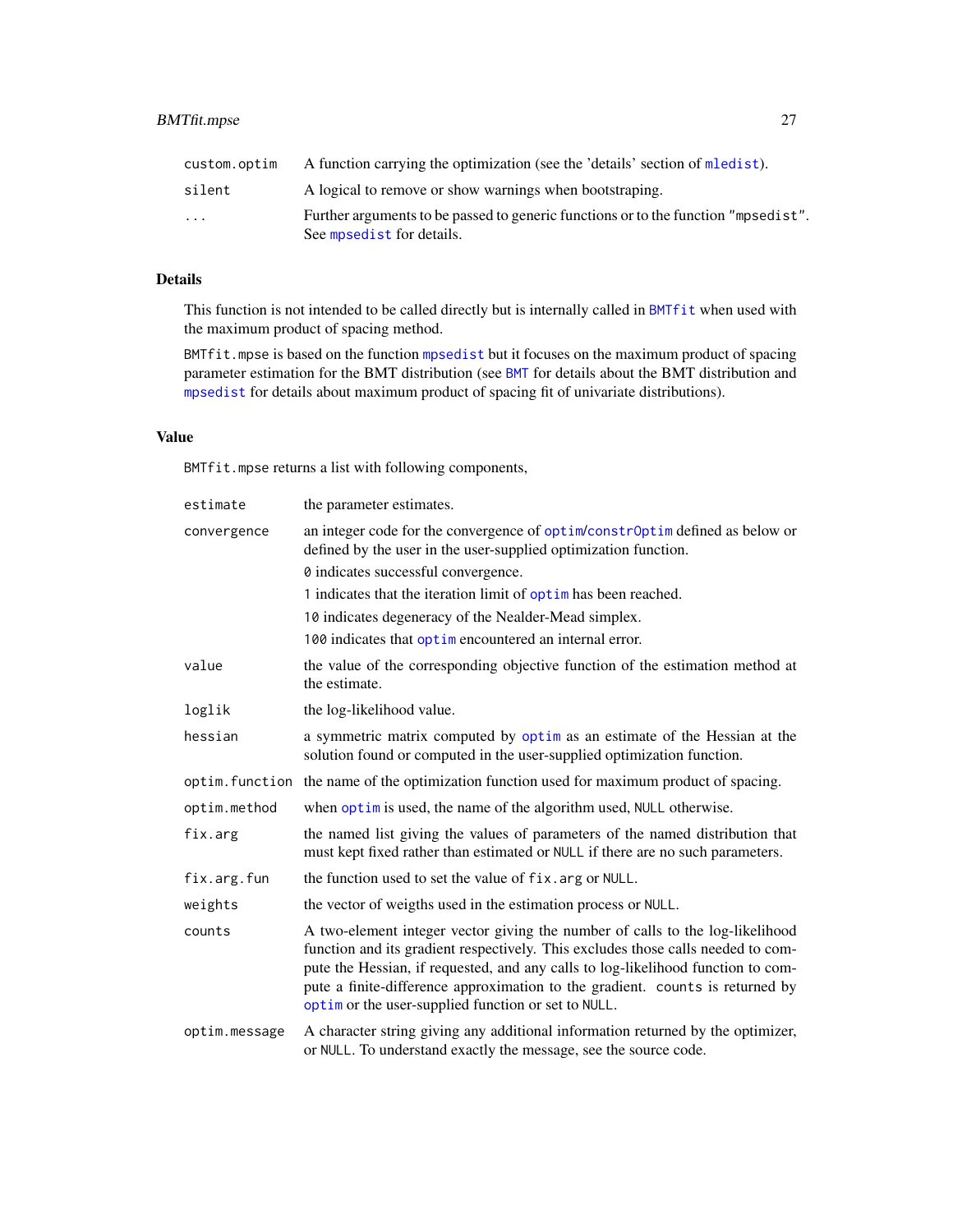# <span id="page-27-0"></span>Author(s)

Camilo Jose Torres-Jimenez [aut,cre] <cjtorresj@unal.edu.co>

#### Source

Based on the function [mpsedist](#page-40-1) which in turn is based on the function [mledist](#page-0-0) of the R package: [fitdistrplus](#page-0-0)

Delignette-Muller ML and Dutang C (2015), *fitdistrplus: An R Package for Fitting Distributions*. Journal of Statistical Software, 64(4), 1-34.

### References

Torres-Jimenez, C. J. (2017, September), *Comparison of estimation methods for the BMT distribution*. ArXiv e-prints.

Torres-Jimenez, C. J. (2018), *The BMT Item Response Theory model: A new skewed distribution family with bounded domain and an IRT model based on it*, PhD thesis, Doctorado en ciencias -Estadistica, Universidad Nacional de Colombia, Sede Bogota.

# See Also

See [BMT](#page-1-2) for the BMT density, distribution, quantile function and random deviates. See [BMTfit.mme](#page-22-1), [BMTfit.qme](#page-31-1), [BMTfit.mge](#page-17-1), [BMTfit.mle](#page-20-1) and [BMTfit.mqde](#page-28-1) for other estimation methods. See [optim](#page-0-0) and [constrOptim](#page-0-0) for optimization routines. See [BMTfit](#page-13-1) and [fitdist](#page-0-0) for functions that return an objetc of class "fitdist".

```
# (1) basic fit by maximum product of spacing estimation
set.seed(1234)
x1 <- rBMT(n=100, p3 = 0.25, p4 = 0.75)
BMTfit.mpse(x1)
# (2) how to change the optimisation method?
BMTfit.mpse(x1, optim.method="L-BFGS-B")
BMTfit.mpse(x1, custom.optim="nlminb")
# (3) estimation of the tails weights parameters of the BMT
# distribution with domain fixed at [0,1]
BMTfit.mpse(x1, start=list(p3=0.5, p4=0.5), fix.arg=list(p1=0, p2=1))
# (4) estimation of the asymmetry-steepness parameters of the BMT
# distribution with domain fixed at [0,1]
BMTfit.mpse(x1, start=list(p3=0, p4=0.5), type.p.3.4 = "a-s",
            fix.arg=list(p1=0, p2=1))
```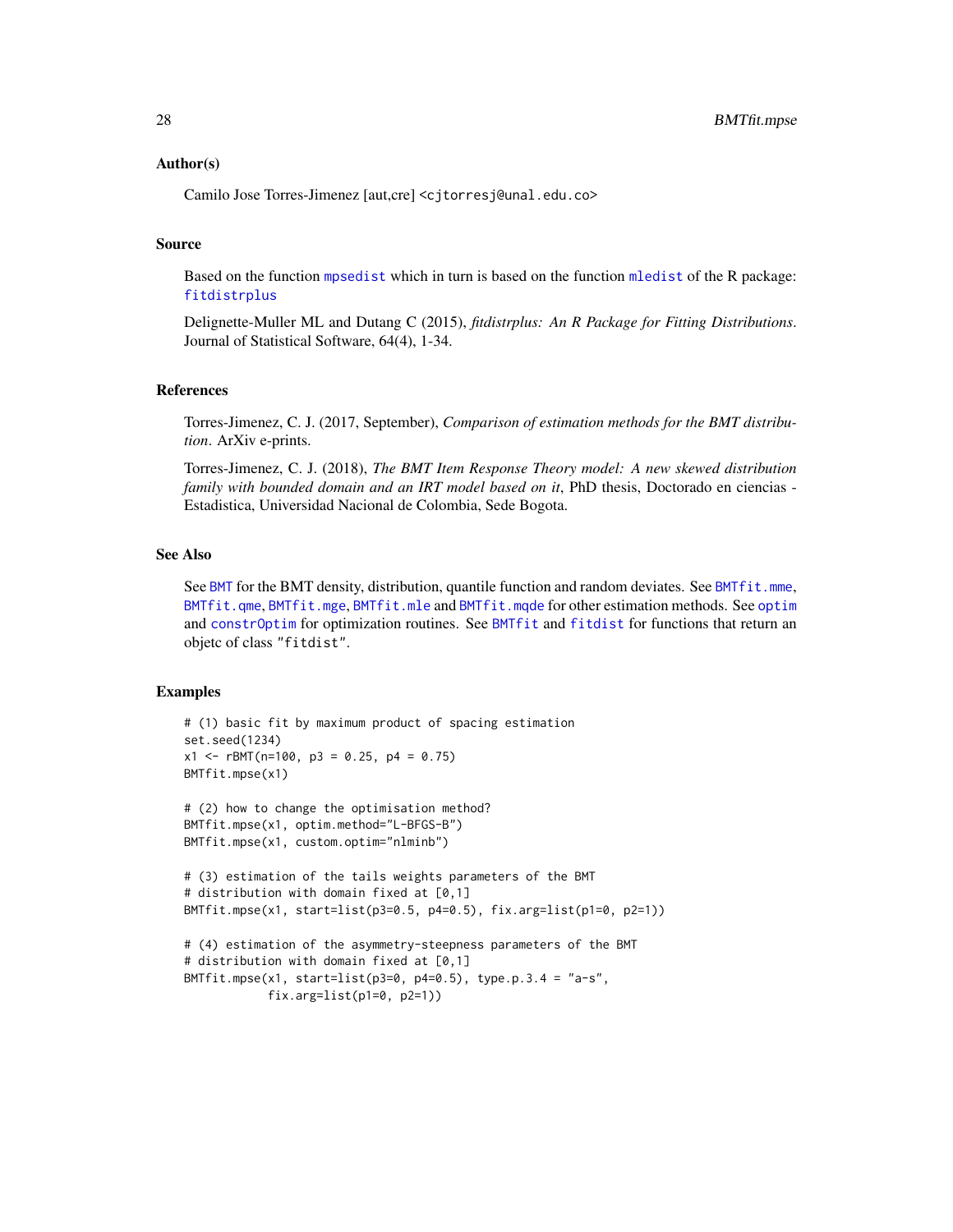<span id="page-28-1"></span><span id="page-28-0"></span>BMTfit.mqde *Minimum Quantile Distance Fit of the BMT Distribution to Noncensored Data.*

# Description

Fit of the BMT distribution to non-censored data by minimum quantile distance (mqde), which can also be called maximum quantile goodness-of-fit.

# Usage

```
BMTfit.mqde(data, probs = (1:length(data) - 0.5)/length(data), qtype = 5,
  dist = "euclidean", start = list(p3 = 0.5, p4 = 0.5, p1 = min(data) - 0.1,
 p2 = max(data) + 0.1, fix.argv = NULL, type.p.3.4 = "t w",type.p.1.2 = "c-d", optim.method = "Nelder-Mead", custom.optim = NULL,
 weights = NULL, silent = TRUE, ...)
```

| data         | A numeric vector with the observed values for non-censored data.                                                                                                                                                                                                                                   |
|--------------|----------------------------------------------------------------------------------------------------------------------------------------------------------------------------------------------------------------------------------------------------------------------------------------------------|
| probs        | A numeric vector of the probabilities for which the minimum quantile distance<br>estimation is done. $p[k] = (k - 0.5)/n$ (default).                                                                                                                                                               |
| qtype        | The quantile type used by the $R$ quantile function to compute the empirical<br>quantiles. Type 5 (default), i.e. $x[k]$ is both the kth order statistic and the type 5<br>sample quantile of $p[k] = (k - 0.5)/n$ .                                                                               |
| dist         | The distance measure between observed and theoretical quantiles to be used.<br>This must be one of "euclidean" (default), "maximum", or "manhattan". Any<br>unambiguous substring can be given.                                                                                                    |
| start        | A named list giving the initial values of parameters of the BMT distribution or<br>a function of data computing initial values and returning a named list. (see the<br>'details' section of mledist).                                                                                              |
| fix.arg      | An optional named list giving the values of fixed parameters of the BMT dis-<br>tribution or a function of data computing (fixed) parameter values and returning<br>a named list. Parameters with fixed value are thus NOT estimated. (see the<br>'details' section of mledist).                   |
| type.p.3.4   | Type of parametrization asociated to $p3$ and $p4$ . "t w" means tails weights<br>parametrization (default) and "a-s" means asymmetry-steepness parametriza-<br>tion.                                                                                                                              |
| type.p.1.2   | Type of parametrization asociated to p1 and p2. "c-d" means domain parametriza-<br>tion (default) and "l-s" means location-scale parametrization.                                                                                                                                                  |
| optim.method | "default" (see the 'details' section of mledist) or optimization method to pass<br>to optim. Given the close-form expression of the quantile function, two opti-<br>mization methods were added when the euclidean distance is selected: Coordi-<br>nate descend ("CD") and Newton-Rhapson ("NR"). |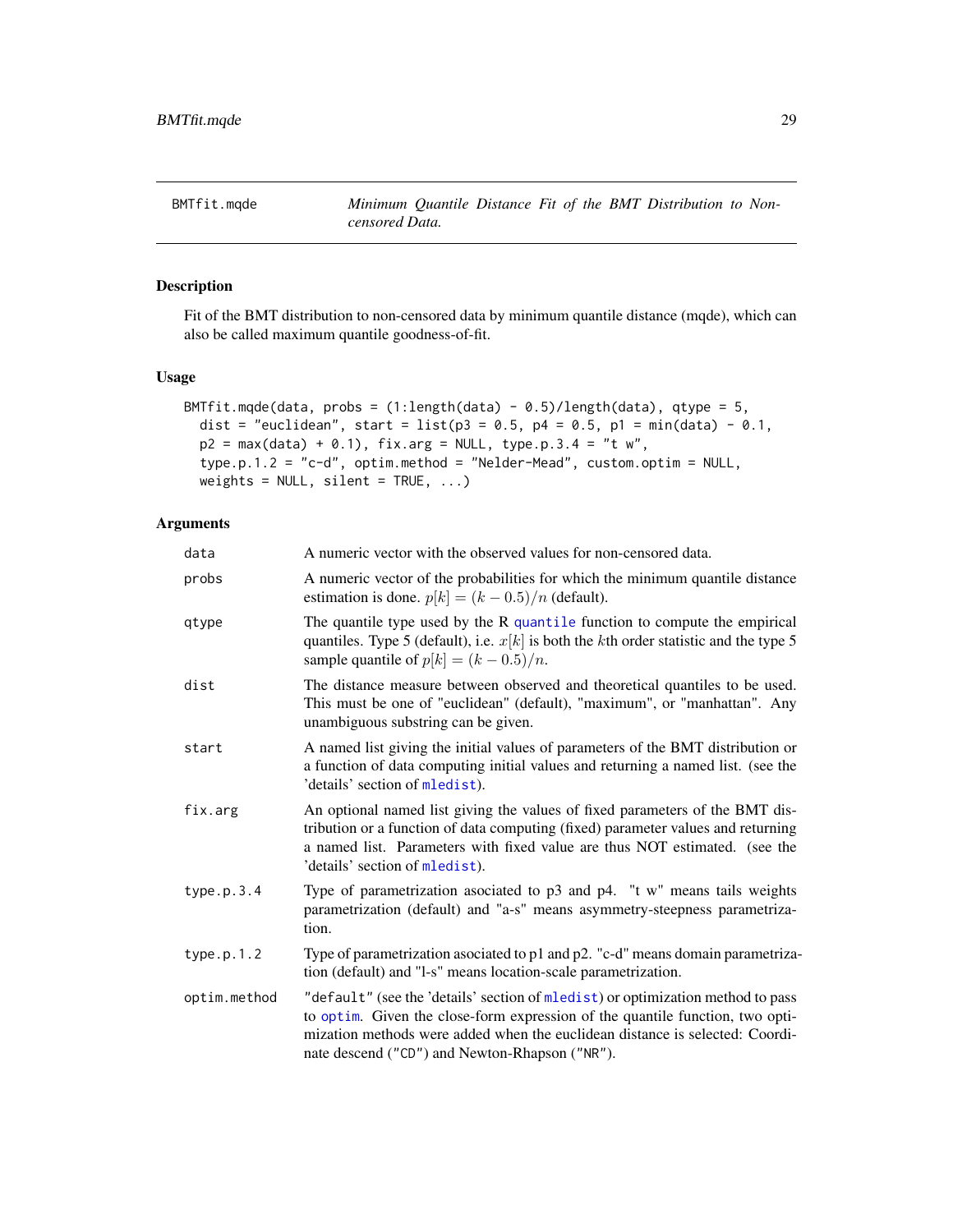<span id="page-29-0"></span>

| custom.optim | A function carrying the optimization (see the 'details' section of mledist).                                                                                                                           |
|--------------|--------------------------------------------------------------------------------------------------------------------------------------------------------------------------------------------------------|
| weights      | an optional vector of weights to be used in the fitting process. Should be NULL<br>or a numeric vector with strictly positive numbers. If non-NULL, weighted mqde<br>is used, otherwise ordinary mqde. |
| silent       | A logical to remove or show warnings when bootstraping.                                                                                                                                                |
| $\ddots$ .   | Further arguments to be passed to generic functions or to the function "maded ist".<br>See moded ist for details.                                                                                      |

# Details

This function is not intended to be called directly but is internally called in [BMTfit](#page-13-1) when used with the minimum quantile distance method.

BMTfit.mqde is based on the function [mqdedist](#page-43-1) but it focuses on the minimum quantile distance parameter estimation for the BMT distribution (see [BMT](#page-1-2) for details about the BMT distribution and [mqdedist](#page-43-1) for details about minimum quantile distance fit of univariate distributions).

Given the close-form expression of the quantile function, two optimization methods were added when the euclidean distance is selected: Coordinate descend ("CD") and Newton-Rhapson ("NR").

# Value

BMTfit.mqde returns a list with following components,

| estimate     | the parameter estimates.                                                                                                                                        |
|--------------|-----------------------------------------------------------------------------------------------------------------------------------------------------------------|
| convergence  | an integer code for the convergence of optim/constr0ptim defined as below or<br>defined by the user in the user-supplied optimization function.                 |
|              | 0 indicates successful convergence.                                                                                                                             |
|              | 1 indicates that the iteration limit of optim has been reached.                                                                                                 |
|              | 10 indicates degeneracy of the Nealder-Mead simplex.                                                                                                            |
|              | 100 indicates that optime no countered an internal error.                                                                                                       |
| value        | the value of the corresponding objective function of the estimation method at<br>the estimate.                                                                  |
| hessian      | a symmetric matrix computed by optim as an estimate of the Hessian at the<br>solution found or computed in the user-supplied optimization function.             |
| loglik       | the log-likelihood value.                                                                                                                                       |
| probs        | the probability vector on which observed and theoretical quantiles were calcu-<br>lated.                                                                        |
| dist         | the name of the distance between observed and theoretical quantiles used.                                                                                       |
|              | optim. function the name of the optimization function used for maximum product of spacing.                                                                      |
| optim.method | when optim is used, the name of the algorithm used, NULL otherwise.                                                                                             |
| fix.arg      | the named list giving the values of parameters of the named distribution that<br>must kept fixed rather than estimated or NULL if there are no such parameters. |
| fix.arg.fun  | the function used to set the value of fix. arg or NULL.                                                                                                         |
| weights      | the vector of weigths used in the estimation process or NULL.                                                                                                   |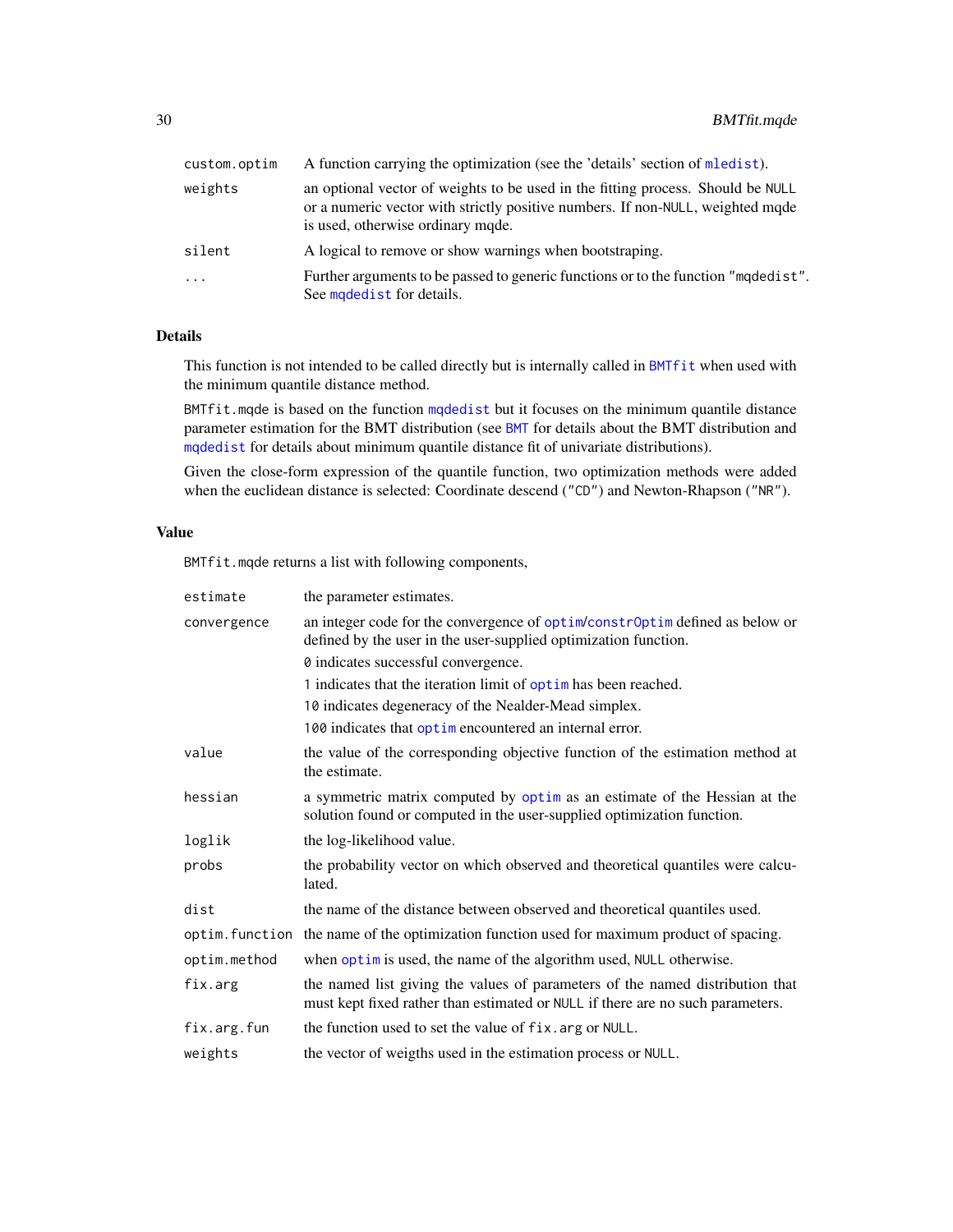# <span id="page-30-0"></span>BMTfit.mqde 31

| counts        | A two-element integer vector giving the number of calls to the log-likelihood                                                                       |
|---------------|-----------------------------------------------------------------------------------------------------------------------------------------------------|
|               | function and its gradient respectively. This excludes those calls needed to com-                                                                    |
|               | pute the Hessian, if requested, and any calls to log-likelihood function to com-                                                                    |
|               | pute a finite-difference approximation to the gradient. counts is returned by<br>optim or the user-supplied function or set to NULL.                |
| optim.message | A character string giving any additional information returned by the optimizer,<br>or NULL. To understand exactly the message, see the source code. |

# Author(s)

Camilo Jose Torres-Jimenez [aut,cre] <cjtorresj@unal.edu.co>

# Source

Based on the function [mqdedist](#page-43-1) which in turn is based on the function [mledist](#page-0-0) of the R package: [fitdistrplus](#page-0-0)

Delignette-Muller ML and Dutang C (2015), *fitdistrplus: An R Package for Fitting Distributions*. Journal of Statistical Software, 64(4), 1-34.

# References

Torres-Jimenez, C. J. (2017, September), *Comparison of estimation methods for the BMT distribution*. ArXiv e-prints.

Torres-Jimenez, C. J. (2018), *The BMT Item Response Theory model: A new skewed distribution family with bounded domain and an IRT model based on it*, PhD thesis, Doctorado en ciencias - Estadistica, Universidad Nacional de Colombia, Sede Bogota.

# See Also

See [BMT](#page-1-2) for the BMT density, distribution, quantile function and random deviates. See [BMTfit.mme](#page-22-1), [BMTfit.mle](#page-20-1), [BMTfit.mge](#page-17-1), [BMTfit.mpse](#page-25-1) and [BMTfit.qme](#page-31-1) for other estimation methods. See [optim](#page-0-0) and [constrOptim](#page-0-0) for optimization routines. See [BMTfit](#page-13-1) and [fitdist](#page-0-0) for functions that return an objetc of class "fitdist".

```
# (1) basic fit by minimum quantile distance estimation
set.seed(1234)
x1 <- rBMT(n=100, p3=0.25, p4=0.75)
BMTfit.mqde(x1)
```

```
# (2) quantile matching is a particular case of minimum quantile distance
BMTfit.mqde(x1, probs=c(0.2,0.4,0.6,0.8), qtype=7)
```

```
# (3) maximum or manhattan instead of euclidean distance
BMTfit.mqde(x1, dist="maximum")
BMTfit.mqde(x1, dist="manhattan")
```

```
# (4) how to change the optimisation method?
BMTfit.mqde(x1, optim.method="L-BFGS-B")
```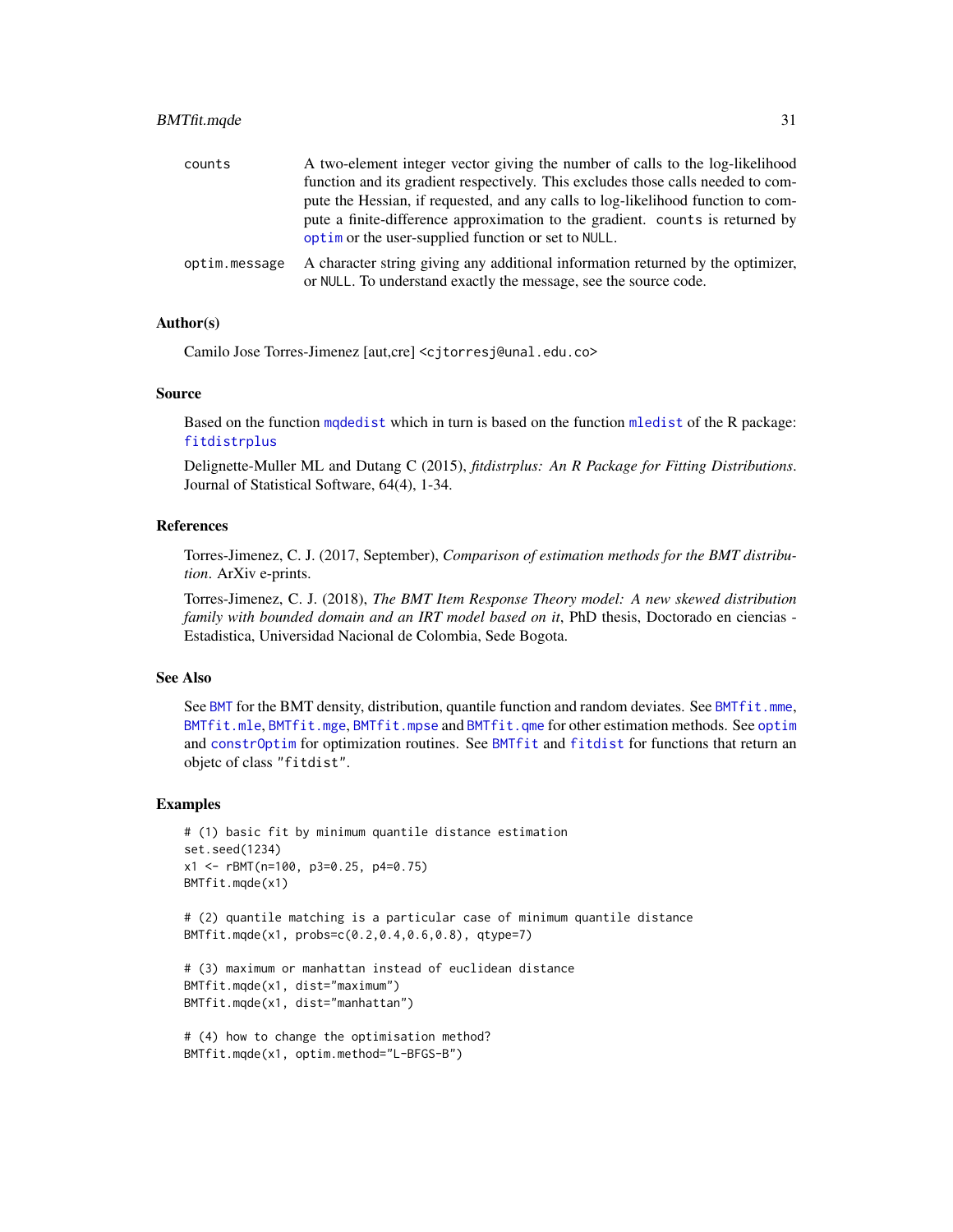```
BMTfit.mqde(x1, custom.optim="nlminb")
# (5) estimation of the tails weights parameters of the BMT
# distribution with domain fixed at [0,1]
BMTfit.mqde(x1, start=list(p3=0.5, p4=0.5), fix.arg=list(p1=0, p2=1))
# (6) estimation of the asymmetry-steepness parameters of the BMT
# distribution with domain fixed at [0,1]
BMTfit.mqde(x1, start=list(p3=0, p4=0.5), type.p.3.4 = "a-s",
            fix.arg=list(p1=0, p2=1))
```
<span id="page-31-1"></span>BMTfit.qme *Quantile Matching Fit of the BMT Distribution to Non-censored Data.*

# Description

Fit of the BMT distribution to non-censored data by quantile matching estimation (qme).

# Usage

```
BMTfit.qme(data, probs = c(0.2, 0.4, 0.6, 0.8), qtype = 7, start = list(p3
 = 0.5, p4 = 0.5, p1 = min(data) - 0.1, p2 = max(data) + 0.1),
  fix.arg = NULL, type.p.3.4 = "t w", type.p.1.2 = "c-d",optim.method = "Nelder-Mead", custom.optim = NULL, silent = TRUE, ...)
```

| data       | A numeric vector with the observed values for non-censored data.                                                                                                                                                                                                                 |
|------------|----------------------------------------------------------------------------------------------------------------------------------------------------------------------------------------------------------------------------------------------------------------------------------|
| probs      | A numeric vector of the probabilities for which the quantile matching is done.<br>The length of this vector must be equal to the number of parameters to estimate.                                                                                                               |
| qtype      | The quantile type used by the $R$ quantile function to compute the empirical<br>quantiles, (default 7 corresponds to the default quantile method in R).                                                                                                                          |
| start      | A named list giving the initial values of parameters of the BMT distribution or<br>a function of data computing initial values and returning a named list. (see the<br>'details' section of mledist).                                                                            |
| fix.arg    | An optional named list giving the values of fixed parameters of the BMT dis-<br>tribution or a function of data computing (fixed) parameter values and returning<br>a named list. Parameters with fixed value are thus NOT estimated. (see the<br>'details' section of mledist). |
| type.p.3.4 | Type of parametrization asociated to p3 and p4. "t w" means tails weights<br>parametrization (default) and "a-s" means asymmetry-steepness parametriza-<br>tion.                                                                                                                 |
| type.p.1.2 | Type of parametrization asociated to p1 and p2. "c-d" means domain parametriza-<br>tion (default) and "l-s" means location-scale parametrization.                                                                                                                                |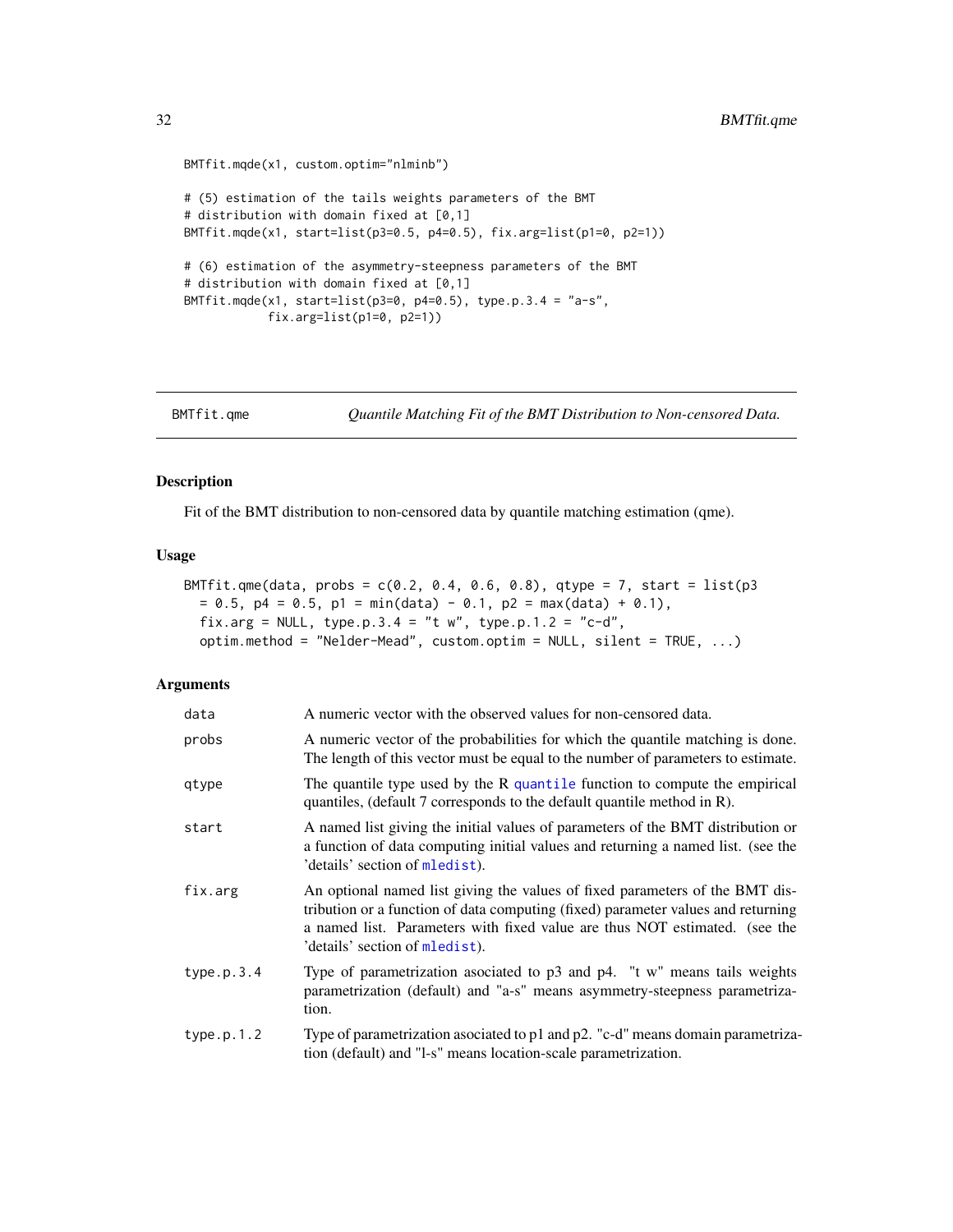<span id="page-32-0"></span>

| optim.method | "default" (see the 'details' section of mledist) or optimization method to pass<br>to optim.                  |
|--------------|---------------------------------------------------------------------------------------------------------------|
| custom.optim | A function carrying the optimization (see the 'details' section of mledist).                                  |
| silent       | A logical to remove or show warnings when bootstraping.                                                       |
| $\cdot$      | Further arguments to be passed to generic functions or to the function "gmedist".<br>See qmedist for details. |

# Details

This function is not intended to be called directly but is internally called in [BMTfit](#page-13-1) when used with the quantile matching method.

BMTfit.qme is based on the function [qmedist](#page-0-0) but it focuses on the quantile matching parameter estimation for the BMT distribution (see [BMT](#page-1-2) for details about the BMT distribution and [qmedist](#page-0-0) for details about quantile matching fit of univariate distributions).

# Value

BMTfit.qme returns a list with following components,

| estimate      | the parameter estimates.                                                                                                                                                                                                                                                                                                                                                                      |
|---------------|-----------------------------------------------------------------------------------------------------------------------------------------------------------------------------------------------------------------------------------------------------------------------------------------------------------------------------------------------------------------------------------------------|
| convergence   | an integer code for the convergence of optim/constrOptim defined as below or<br>defined by the user in the user-supplied optimization function.                                                                                                                                                                                                                                               |
|               | 0 indicates successful convergence.                                                                                                                                                                                                                                                                                                                                                           |
|               | 1 indicates that the iteration limit of optim has been reached.                                                                                                                                                                                                                                                                                                                               |
|               | 10 indicates degeneracy of the Nealder-Mead simplex.                                                                                                                                                                                                                                                                                                                                          |
|               | 100 indicates that optime no countered an internal error.                                                                                                                                                                                                                                                                                                                                     |
| value         | the value of the corresponding objective function of the estimation method at<br>the estimate.                                                                                                                                                                                                                                                                                                |
| hessian       | a symmetric matrix computed by optim as an estimate of the Hessian at the<br>solution found or computed in the user-supplied optimization function.                                                                                                                                                                                                                                           |
| loglik        | the log-likelihood value.                                                                                                                                                                                                                                                                                                                                                                     |
| probs         | the probability vector on which quantiles are matched.                                                                                                                                                                                                                                                                                                                                        |
|               | optim. function the name of the optimization function used for maximum product of spacing.                                                                                                                                                                                                                                                                                                    |
| optim.method  | when optim is used, the name of the algorithm used, NULL otherwise.                                                                                                                                                                                                                                                                                                                           |
| fix.arg       | the named list giving the values of parameters of the named distribution that<br>must kept fixed rather than estimated or NULL if there are no such parameters.                                                                                                                                                                                                                               |
| fix.arg.fun   | the function used to set the value of fix. arg or NULL.                                                                                                                                                                                                                                                                                                                                       |
| weights       | the vector of weigths used in the estimation process or NULL.                                                                                                                                                                                                                                                                                                                                 |
| counts        | A two-element integer vector giving the number of calls to the log-likelihood<br>function and its gradient respectively. This excludes those calls needed to com-<br>pute the Hessian, if requested, and any calls to log-likelihood function to com-<br>pute a finite-difference approximation to the gradient. counts is returned by<br>optim or the user-supplied function or set to NULL. |
| optim.message | A character string giving any additional information returned by the optimizer,<br>or NULL. To understand exactly the message, see the source code.                                                                                                                                                                                                                                           |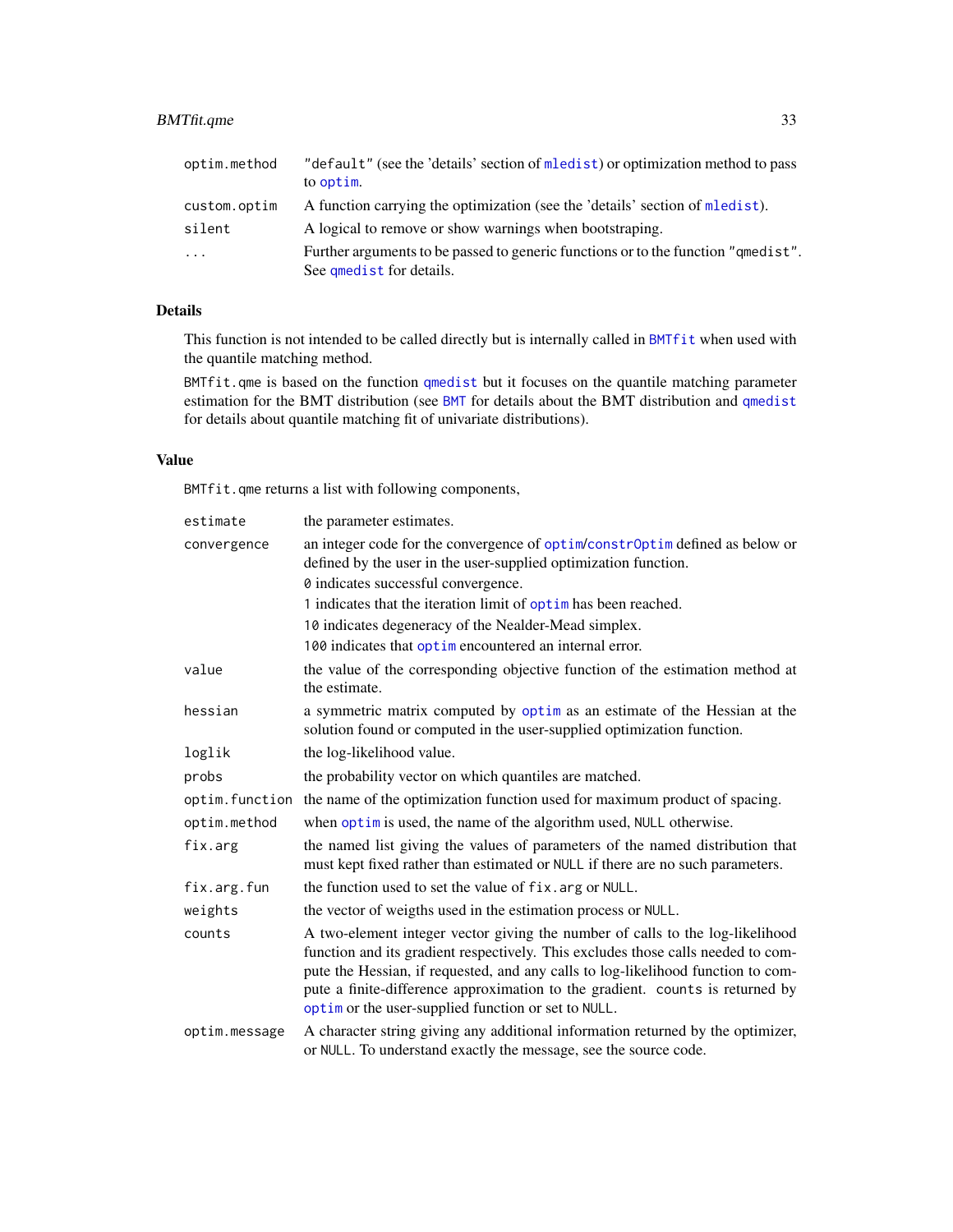# <span id="page-33-0"></span>Author(s)

Camilo Jose Torres-Jimenez [aut,cre] <cjtorresj@unal.edu.co>

#### Source

Based on the function [qmedist](#page-0-0) of the R package: [fitdistrplus](#page-0-0)

Delignette-Muller ML and Dutang C (2015), *fitdistrplus: An R Package for Fitting Distributions*. Journal of Statistical Software, 64(4), 1-34.

# References

Torres-Jimenez, C. J. (2017, September), *Comparison of estimation methods for the BMT distribution*. ArXiv e-prints.

Torres-Jimenez, C. J. (2018), *The BMT Item Response Theory model: A new skewed distribution family with bounded domain and an IRT model based on it*, PhD thesis, Doctorado en ciencias - Estadistica, Universidad Nacional de Colombia, Sede Bogota.

# See Also

See [BMT](#page-1-2) for the BMT density, distribution, quantile function and random deviates. See [BMTfit.mme](#page-22-1), [BMTfit.mle](#page-20-1), [BMTfit.mge](#page-17-1), [BMTfit.mpse](#page-25-1) and [BMTfit.mqde](#page-28-1) for other estimation methods. See [optim](#page-0-0) and [constrOptim](#page-0-0) for optimization routines. See [BMTfit](#page-13-1) and [fitdist](#page-0-0) for functions that return an objetc of class "fitdist".

```
# (1) basic fit by quantile matching estimation
set.seed(1234)
x1 \leq -rBMT(n=100, p3 = 0.25, p4 = 0.75)
BMTfit.qme(x1)
# (2) changing the probability vector on which quantiles are matched
BMTfit.qme(x1, probs=c(0.1,0.3,0.5,0.75))
# (3) how to change the optimisation method?
BMTfit.qme(x1, optim.method="L-BFGS-B")
BMTfit.qme(x1, custom.optim="nlminb")
# (4) estimation of the tails weights parameters of the BMT
# distribution with domain fixed at [0,1]
BMTfit.qme(x1, start=list(p3=0.5, p4=0.5),
           fix.arg=list(p1=0, p2=1), probs=c(1/3,2/3))
# (5) estimation of the asymmetry-steepness parameters of the BMT
# distribution with domain fixed at [0,1]
BMTfit.qme(x1, start=list(p3=0, p4=0.5), type.p.3.4 = "a-s",
           fix.arg=list(p1=0, p2=1), probs=c(1/3,2/3))
```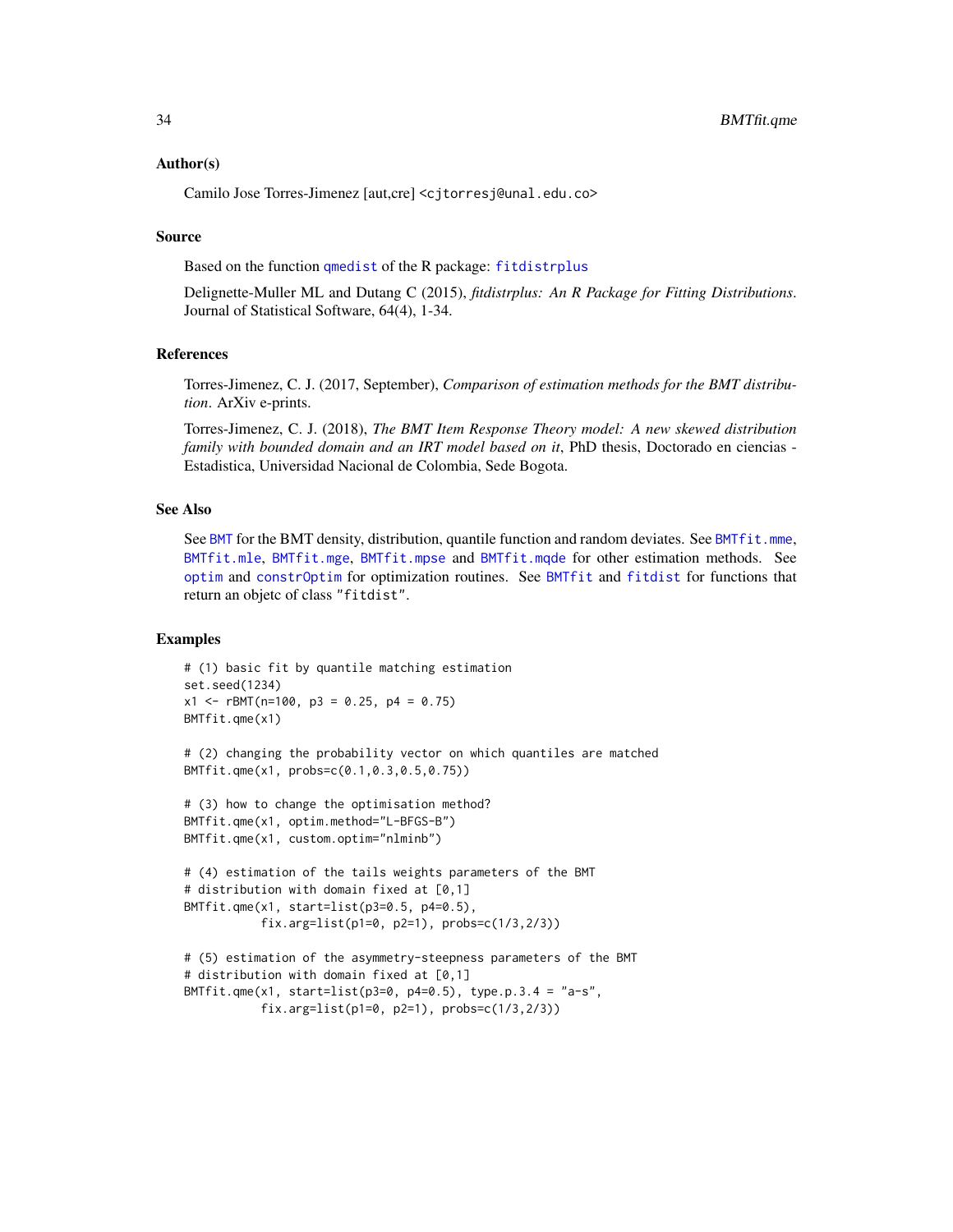# <span id="page-34-1"></span><span id="page-34-0"></span>Description

Kurtosis and steepness coefficient for the BMT distribution with p3 and p4 tails weights ( $\kappa_l$  and  $\kappa_r$ ) or asymmetry-steepness parameters ( $\zeta$  and  $\xi$ ) and p1 and p2 domain (minimum and maximum) or location-scale (mean and standard deviation) parameters.

#### Usage

```
BMTkurt(p3, p4, type.p.3.4 = "t w", p1 = 0, p2 = 1, type.p.1.2 = "c-d")
BMTsteep(p3, p4, type.p.3.4 = "t w", p1 = 0, p2 = 1, type.p.1.2 = "c-d")
```
# Arguments

| p3, p4     | tails weights ( $\kappa_l$ and $\kappa_r$ ) or asymmetry-steepness ( $\zeta$ and $\xi$ ) parameters of the<br><b>BMT</b> distribution.                           |
|------------|------------------------------------------------------------------------------------------------------------------------------------------------------------------|
| type.p.3.4 | type of parametrization asociated to p3 and p4. "t w" means tails weights<br>parametrization (default) and "a-s" means asymmetry-steepness parametriza-<br>tion. |
| p1, p2     | domain (minimum and maximum) or location-scale (mean and standard devia-<br>tion) parameters of the BMT ditribution.                                             |
| type.p.1.2 | type of parametrization asociated to p1 and p2. "c-d" means domain parametriza-<br>tion (default) and "l-s" means location-scale parametrization.                |

# Details

See References.

#### Value

BMTkurt gives the Pearson's kurtosis and BMTsteep the proposed steepness coefficient for the BMT distribution.

The arguments are recycled to the length of the result. Only the first elements of type.p.3.4 and type.p.1.2 are used.

If type.p.3.4 == "t  $w$ ",  $p3 < 0$  and  $p3 > 1$  are errors and return NaN.

If type.p.3.4 ==  $"a-s", p3 < -1$  and  $p3 > 1$  are errors and return NaN.

p4 < 0 and p4 > 1 are errors and return NaN.

If type.p.1.2 == "c-d",  $p1 \geq p2$  is an error and returns NaN.

If type.p.1.2 ==  $"l-s"$ , p2 <= 0 is an error and returns NaN.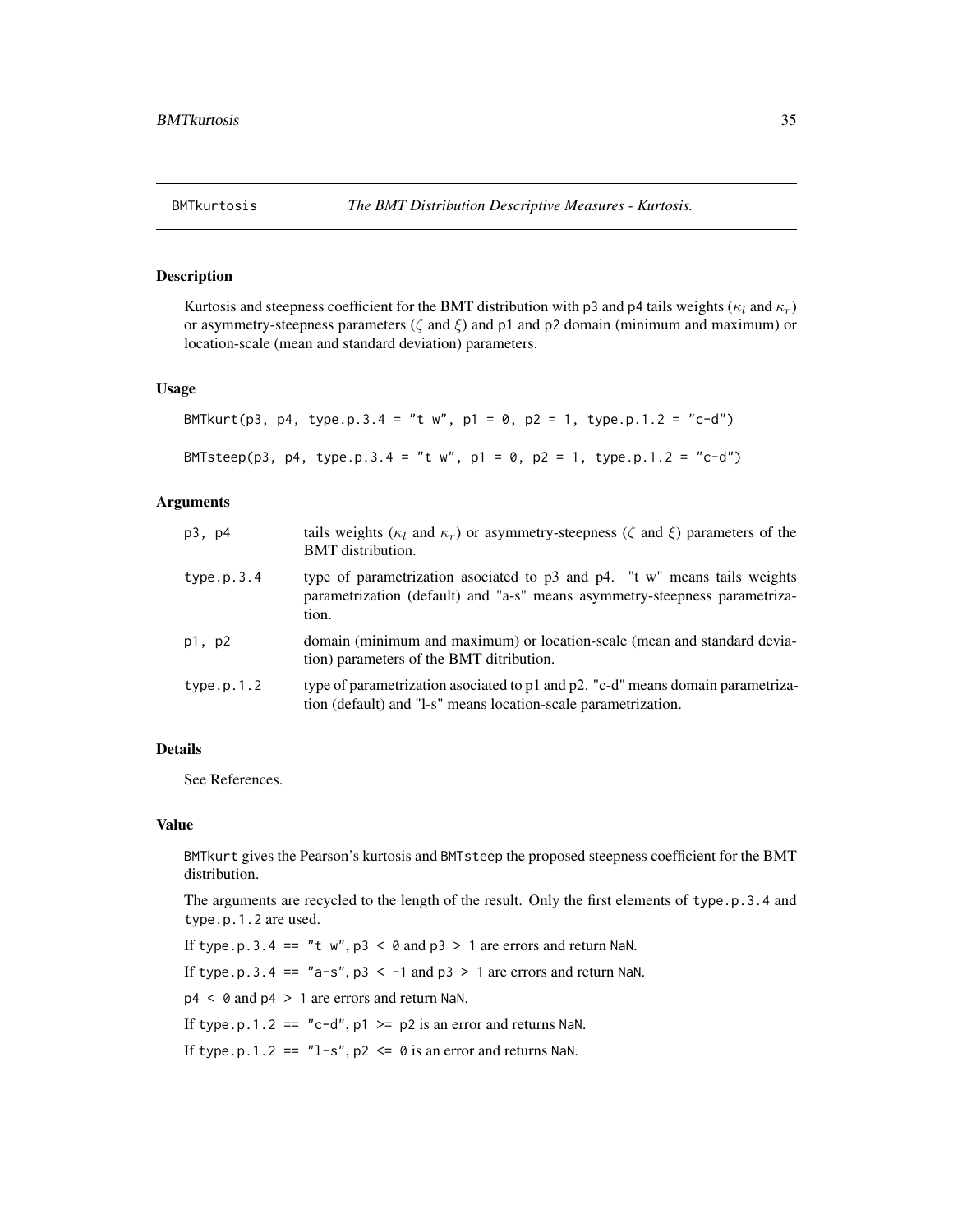#### <span id="page-35-0"></span>Author(s)

Camilo Jose Torres-Jimenez [aut,cre] <cjtorresj@unal.edu.co>

# References

Torres-Jimenez, C. J. and Montenegro-Diaz, A. M. (2017, September), *An alternative to continuous univariate distributions supported on a bounded interval: The BMT distribution*. ArXiv e-prints.

Torres-Jimenez, C. J. (2018), *The BMT Item Response Theory model: A new skewed distribution family with bounded domain and an IRT model based on it*, PhD thesis, Doctorado en ciencias - Estadistica, Universidad Nacional de Colombia, Sede Bogota.

# See Also

[BMTcentral](#page-7-1), [BMTdispersion](#page-11-1), [BMTskewness](#page-38-1), [BMTmoments](#page-35-1) for other descriptive measures or moments.

# Examples

```
# BMT on [0,1] with left tail weight equal to 0.25 and
# right tail weight equal to 0.75
BMTkurt(0.25, 0.75, "t w")
BMTsteep(0.25, 0.75, "t w")
# BMT on [0,1] with asymmetry coefficient equal to 0.5 and
# steepness coefficient equal to 0.75
BMTkurt(0.5, 0.5, "a-s")
BMTsteep(0.5, 0.5, "a-s")
# domain or location-scale parameters do not affect
# the skewness and the asymmetry coefficient
# BMT on [-1.783489,3.312195] with
# left tail weight equal to 0.25 and
# right tail weight equal to 0.75
BMTkurt(0.25, 0.75, "t w", -1.783489, 3.312195, "c-d")
BMTsteep(0.25, 0.75, "t w", -1.783489, 3.312195, "c-d")
# BMT with mean equal to 0, standard deviation equal to 1,
# asymmetry coefficient equal to 0.5 and
# steepness coefficient equal to 0.75
BMTkurt(0.5, 0.5, "a-s", 0, 1, "l-s")
BMTsteep(0.5, 0.5, "a-s", 0, 1, "l-s")
```
<span id="page-35-1"></span>BMTmoments *The BMT Distribution Moments, Moment-Generating Function and Characteristic Function.*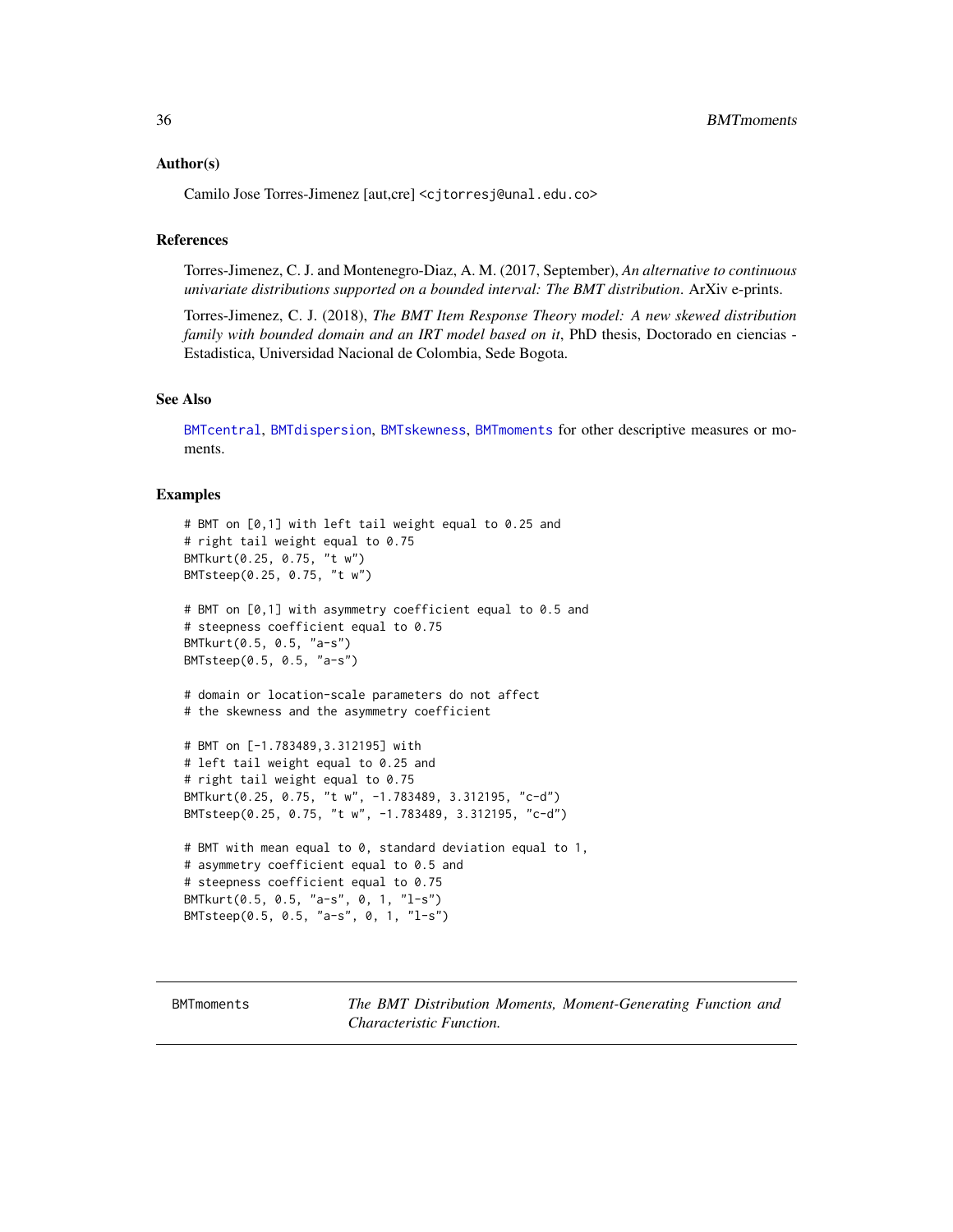# BMTmoments 37

#### Description

Any raw, central or standarised moment, the moment-generating function and the characteristic function for the BMT distribution, with p3 and p4 tails weights ( $\kappa_l$  and  $\kappa_r$ ) or asymmetry-steepness parameters ( $\zeta$  and  $\xi$ ) and  $p1$  and p2 domain (minimum and maximum) or location-scale (mean and standard deviation) parameters.

#### Usage

```
BMTmoment(p3, p4, type.p.3.4 = "t w", p1 = 0, p2 = 1,
  type.p.1.2 = "c-d", order, type = "standardised", method = "quadrature")
BMTmgf(s, p3, p4, type.p.3.4 = "t w", p1 = 0, p2 = 1,
 type.p.1.2 = "c-d")BMTchf(s, p3, p4, type.p.3.4 = "t w", p1 = 0, p2 = 1,
 type.p.1.2 = "c-d")
```
mBMT(order, p3, p4, type.p.3.4, p1, p2, type.p.1.2)

# Arguments

| p3, p4     | tails weights ( $\kappa_l$ and $\kappa_r$ ) or asymmetry-steepness ( $\zeta$ and $\xi$ ) parameters of the<br><b>BMT</b> distribution.                                |
|------------|-----------------------------------------------------------------------------------------------------------------------------------------------------------------------|
| type.p.3.4 | type of parametrization asociated to $p3$ and $p4$ . "t w" means tails weights<br>parametrization (default) and "a-s" means asymmetry-steepness parametriza-<br>tion. |
| p1, p2     | domain (minimum and maximum) or location-scale (mean and standard devia-<br>tion) parameters of the BMT ditribution.                                                  |
| type.p.1.2 | type of parametrization asociated to p1 and p2. "c-d" means domain parametriza-<br>tion (default) and "1-s" means location-scale parametrization.                     |
| order      | order of the moment.                                                                                                                                                  |
| type       | type of the moment: raw, central or standardised (default).                                                                                                           |
| method     | method to obtain the moment: exact formula or Chebyshev-Gauss quadrature<br>(default).                                                                                |
| S          | variable for the moment-generating and characteristic functions.                                                                                                      |

# Details

See References.

# Value

BMTmoment gives any raw, central or standarised moment, BMTmgf the moment-generating function and BMTchf the characteristic function

The arguments are recycled to the length of the result. Only the first elements of type.p.3.4, type.p.1.2, type and method are used.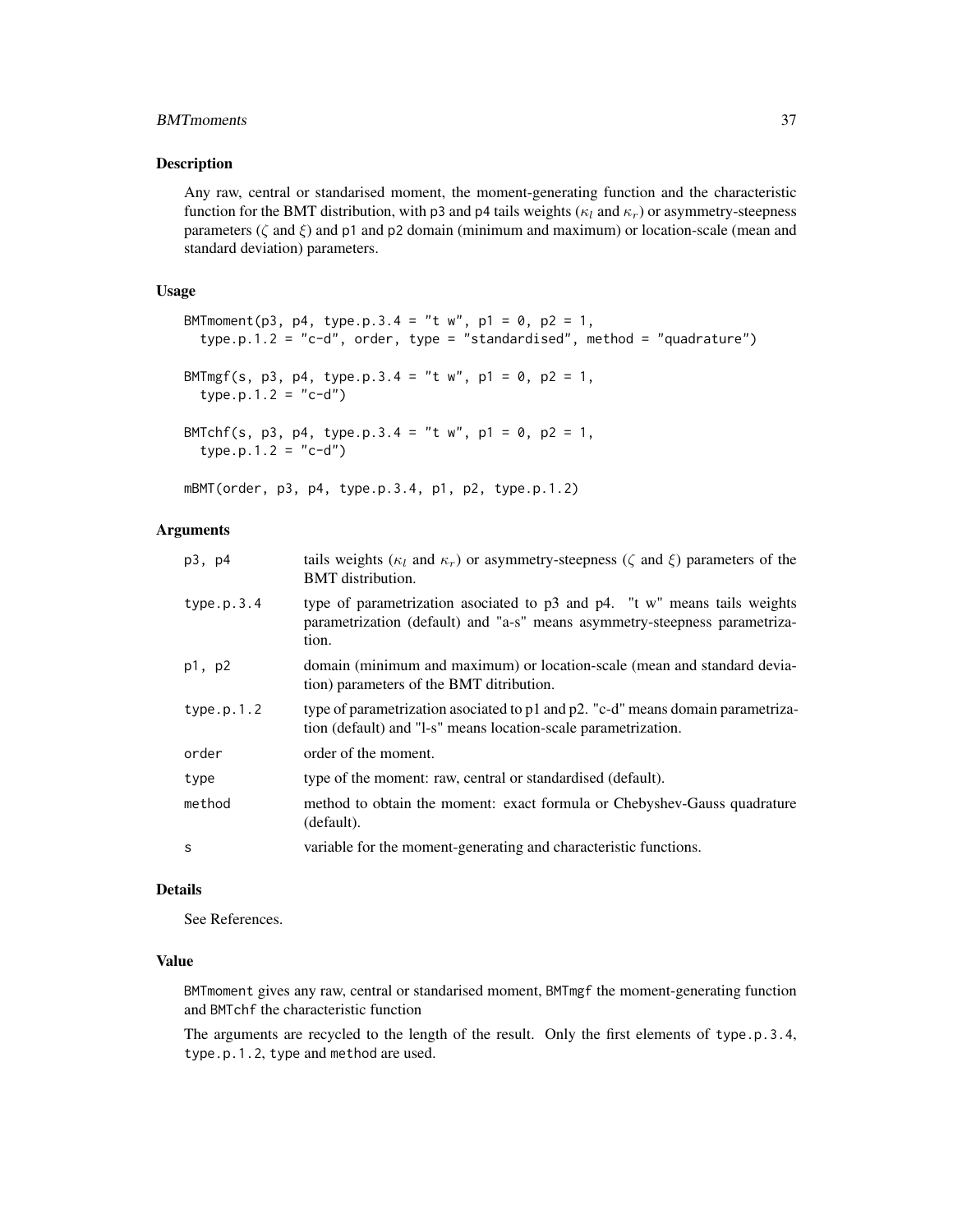<span id="page-37-0"></span>If type.p.3.4 == "t w",  $p3 < \theta$  and  $p3 > 1$  are errors and return NaN. If type.p.3.4 ==  $"a-s", p3 < -1$  and  $p3 > 1$  are errors and return NaN.  $p4 < \theta$  and  $p4 > 1$  are errors and return NaN. If type.p.1.2 == "c-d",  $p1 \geq p2$  is an error and returns NaN. If type.p.1.2 ==  $"l-s", p2 \le \theta$  is an error and returns NaN.

# Author(s)

Camilo Jose Torres-Jimenez [aut,cre] <cjtorresj@unal.edu.co>

# References

Torres-Jimenez, C. J. and Montenegro-Diaz, A. M. (2017, September), *An alternative to continuous univariate distributions supported on a bounded interval: The BMT distribution*. ArXiv e-prints.

Torres-Jimenez, C. J. (2018), *The BMT Item Response Theory model: A new skewed distribution family with bounded domain and an IRT model based on it*, PhD thesis, Doctorado en ciencias - Estadistica, Universidad Nacional de Colombia, Sede Bogota.

# See Also

[BMTcentral](#page-7-1), [BMTdispersion](#page-11-1), [BMTskewness](#page-38-1), [BMTkurtosis](#page-34-1) for specific descriptive measures or moments.

```
layout(matrix(1:4, 2, 2, TRUE))
s \leq -\text{seq}(-1, 1, \text{length.out} = 100)# BMT on [0,1] with left tail weight equal to 0.25 and
# right tail weight equal to 0.75
BMTmoment(0.25, 0.75, order = 5) # hyperskewness by Gauss-Legendre quadrature
BMToment(0.25, 0.75, order = 5, method = "exact") # hyperskewness by exact formulamgf <- BMTmgf(s, 0.25, 0.75) # moment-generation function
plot(s, mgf, type="l")
chf <- BMTchf(s, 0.25, 0.75) # characteristic function
# BMT on [0,1] with asymmetry coefficient equal to 0.5 and
# steepness coefficient equal to 0.5
BMTmoment(0.5, 0.5, 'a-s'', order = 5)
BMTmoment(0.5, 0.5, "a-s", order = 5, method = "exact")
mgf <- BMTmgf(s, 0.5, 0.5, "a-s")
plot(s, mgf, type="l")
chf <- BMTchf(s, 0.5, 0.5, "a-s")
# BMT on [-1.783489, 3.312195] with
# left tail weight equal to 0.25 and
# right tail weight equal to 0.75
BMTmoment(0.25, 0.75, "t w", -1.783489, 3.312195, "c-d", order = 5)
BMTmoment(0.25, 0.75, "t w", -1.783489, 3.312195, "c-d", order = 5, method = "exact")
mgf <- BMTmgf(s, 0.25, 0.75, "t w", -1.783489, 3.312195, "c-d")
```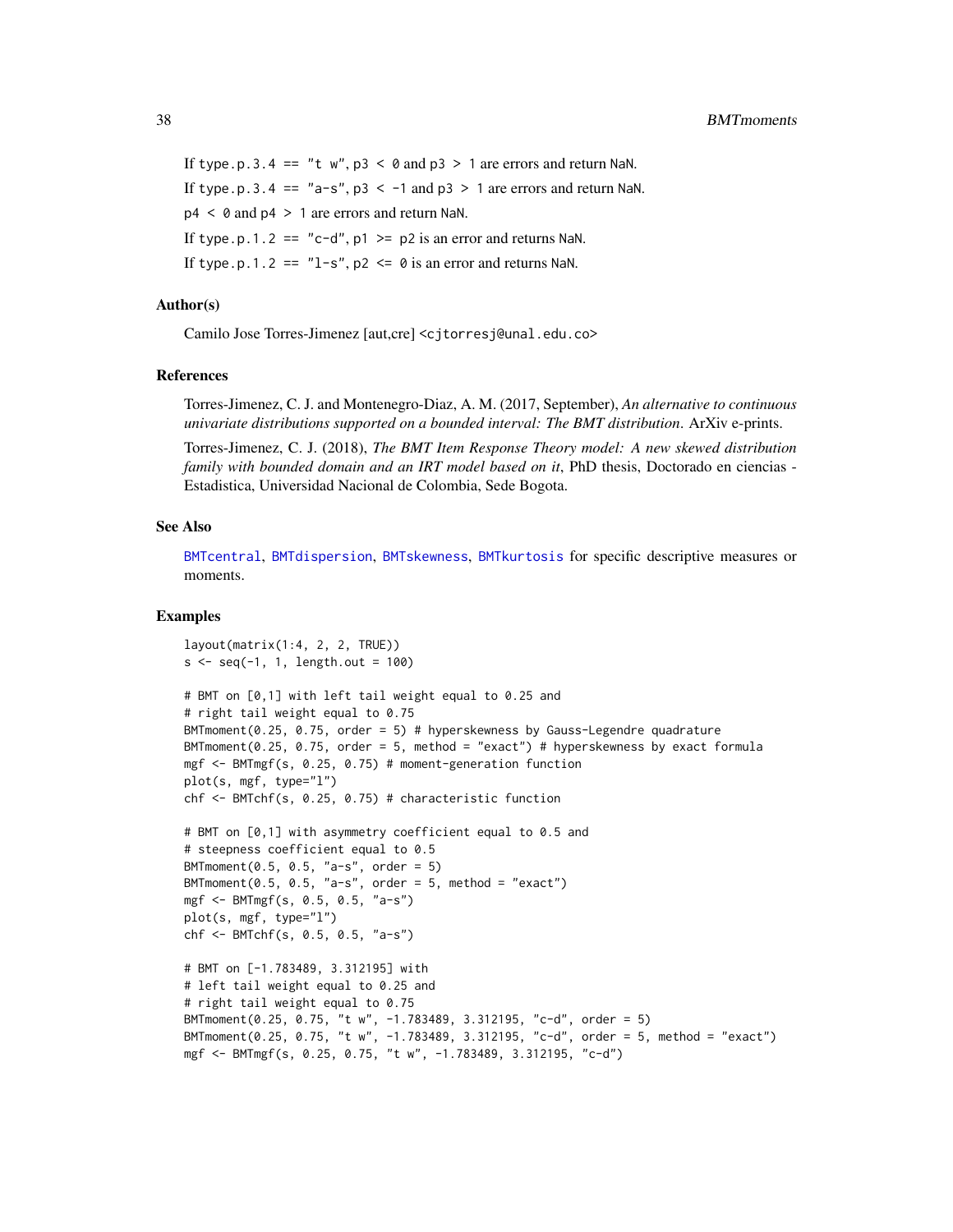# <span id="page-38-0"></span>BMTskewness 39

```
plot(s, mgf, type="l")
chf <- BMTchf(s, 0.25, 0.75, "t w", -1.783489, 3.312195, "c-d")
# BMT with mean equal to 0, standard deviation equal to 1,
# asymmetry coefficient equal to 0.5 and
# steepness coefficient equal to 0.5
BMTmoment(0.5, 0.5, "a-s", 0, 1, "l-s", order = 5)
BMTmoment(0.5, 0.5, "a-s", 0, 1, "l-s", order = 5, method = "exact")
mgf <- BMTmgf(s, 0.5, 0.5, "a-s", 0, 1, "l-s")
plot(s, mgf, type="l")
chf <- BMTchf(s, 0.5, 0.5, "a-s", 0, 1, "l-s")
```
<span id="page-38-1"></span>BMTskewness *The BMT Distribution Descriptive Measures - Skewness.*

# Description

Skewness and an asymmetry coefficient for the BMT distribution, with p3 and p4 tails weights ( $\kappa_l$  and  $\kappa_r$ ) or asymmetry-steepness parameters ( $\zeta$  and  $\xi$ ) and p1 and p2 domain (minimum and maximum) or location-scale (mean and standard deviation) parameters.

# Usage

BMTskew(p3, p4, type.p.3.4 = "t w", p1 = 0, p2 = 1, type.p.1.2 = "c-d") BMTasymm(p3, p4, type.p.3.4 = "t w", p1 = 0, p2 = 1, type.p.1.2 = "c-d")

# Arguments

| p3, p4     | tails weights ( $\kappa_l$ and $\kappa_r$ ) or asymmetry-steepness ( $\zeta$ and $\xi$ ) parameters of the<br><b>BMT</b> distribution.                           |
|------------|------------------------------------------------------------------------------------------------------------------------------------------------------------------|
| type.p.3.4 | type of parametrization asociated to p3 and p4. "t w" means tails weights<br>parametrization (default) and "a-s" means asymmetry-steepness parametriza-<br>tion. |
| p1, p2     | domain (minimum and maximum) or location-scale (mean and standard devia-<br>tion) parameters of the BMT ditribution.                                             |
| type.p.1.2 | type of parametrization asociated to p1 and p2. "c-d" means domain parametriza-<br>tion (default) and "1-s" means location-scale parametrization.                |

# Details

See References.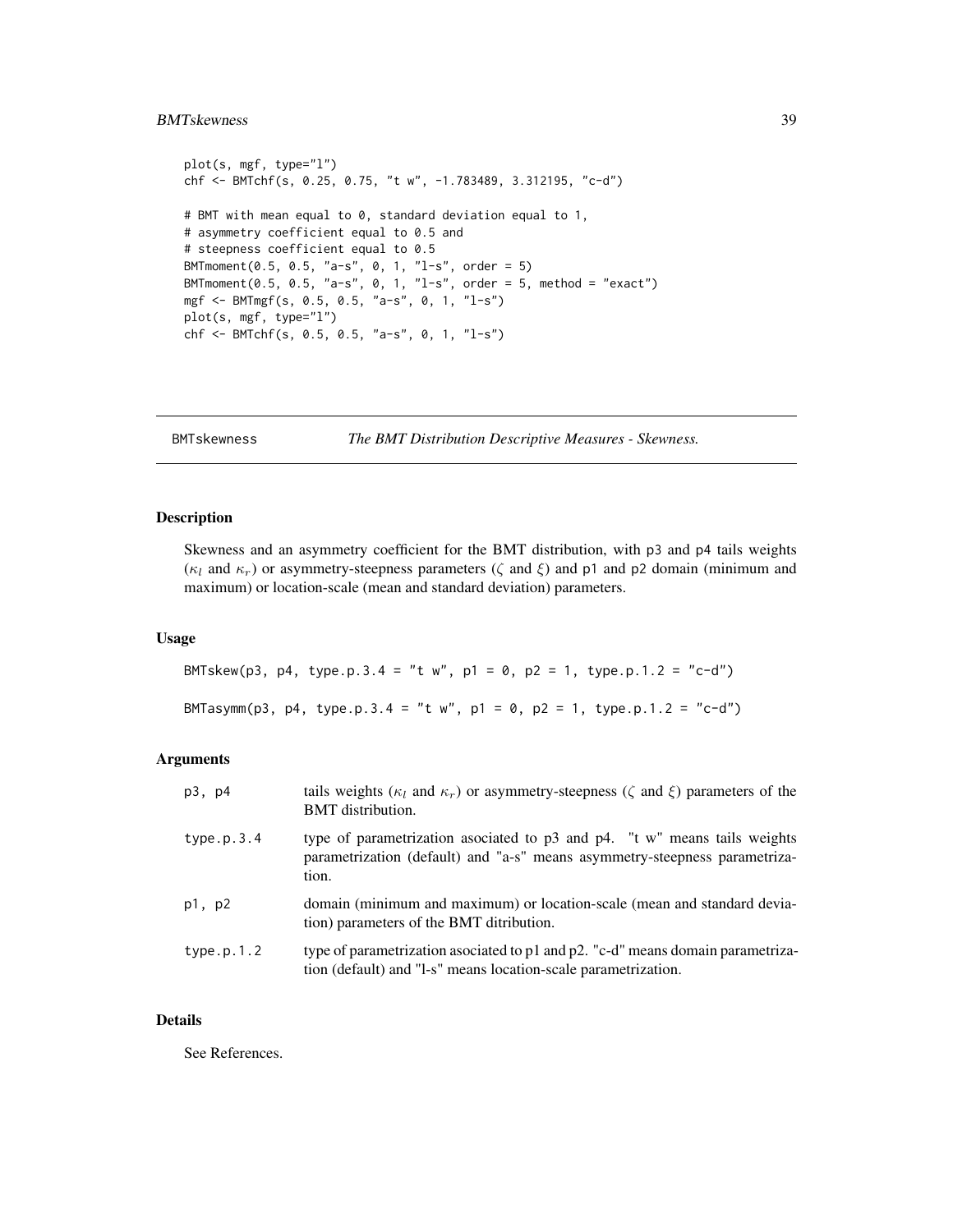# <span id="page-39-0"></span>Value

BMTskew gives the Pearson's skewness and BMTasymm the proposed asymmetry coefficient for the BMT distribution.

The arguments are recycled to the length of the result. Only the first elements of type.p.3.4 and type.p.1.2 are used.

If type.p.3.4 == "t  $w$ ", p3 < 0 and p3 > 1 are errors and return NaN.

If type.p.3.4 ==  $"a-s", p3 < -1$  and  $p3 > 1$  are errors and return NaN.

 $p4 < 0$  and  $p4 > 1$  are errors and return NaN.

If type.p.1.2 ==  $"c-d", p1 \geq p2$  is an error and returns NaN.

If type.p.1.2 ==  $"l-s"$ , p2  $\leq \theta$  is an error and returns NaN.

#### Author(s)

Camilo Jose Torres-Jimenez [aut,cre] <cjtorresj@unal.edu.co>

#### References

Torres-Jimenez, C. J. and Montenegro-Diaz, A. M. (2017, September), *An alternative to continuous univariate distributions supported on a bounded interval: The BMT distribution*. ArXiv e-prints.

Torres-Jimenez, C. J. (2018), *The BMT Item Response Theory model: A new skewed distribution family with bounded domain and an IRT model based on it*, PhD thesis, Doctorado en ciencias - Estadistica, Universidad Nacional de Colombia, Sede Bogota.

# See Also

[BMTcentral](#page-7-1), [BMTdispersion](#page-11-1), [BMTkurtosis](#page-34-1), [BMTmoments](#page-35-1) for other descriptive measures or moments.

# **Examples**

```
# BMT on [0,1] with left tail weight equal to 0.25 and
# right tail weight equal to 0.75
BMTskew(0.25, 0.75, "t w")
BMTasymm(0.25, 0.75, "t w")
# BMT on [0,1] with asymmetry coefficient equal to 0.5 and
# steepness coefficient equal to 0.75
BMTskew(0.5, 0.5, "a-s")
BMTasymm(0.5, 0.5, "a-s")
# domain or location-scale parameters do not affect
# the skewness and the asymmetry coefficient
# BMT on [-1.783489,3.312195] with
# left tail weight equal to 0.25 and
# right tail weight equal to 0.75
BMTskew(0.25, 0.75, "t w", -1.783489, 3.312195, "c-d")
```
BMTasymm(0.25, 0.75, "t w", -1.783489, 3.312195, "c-d")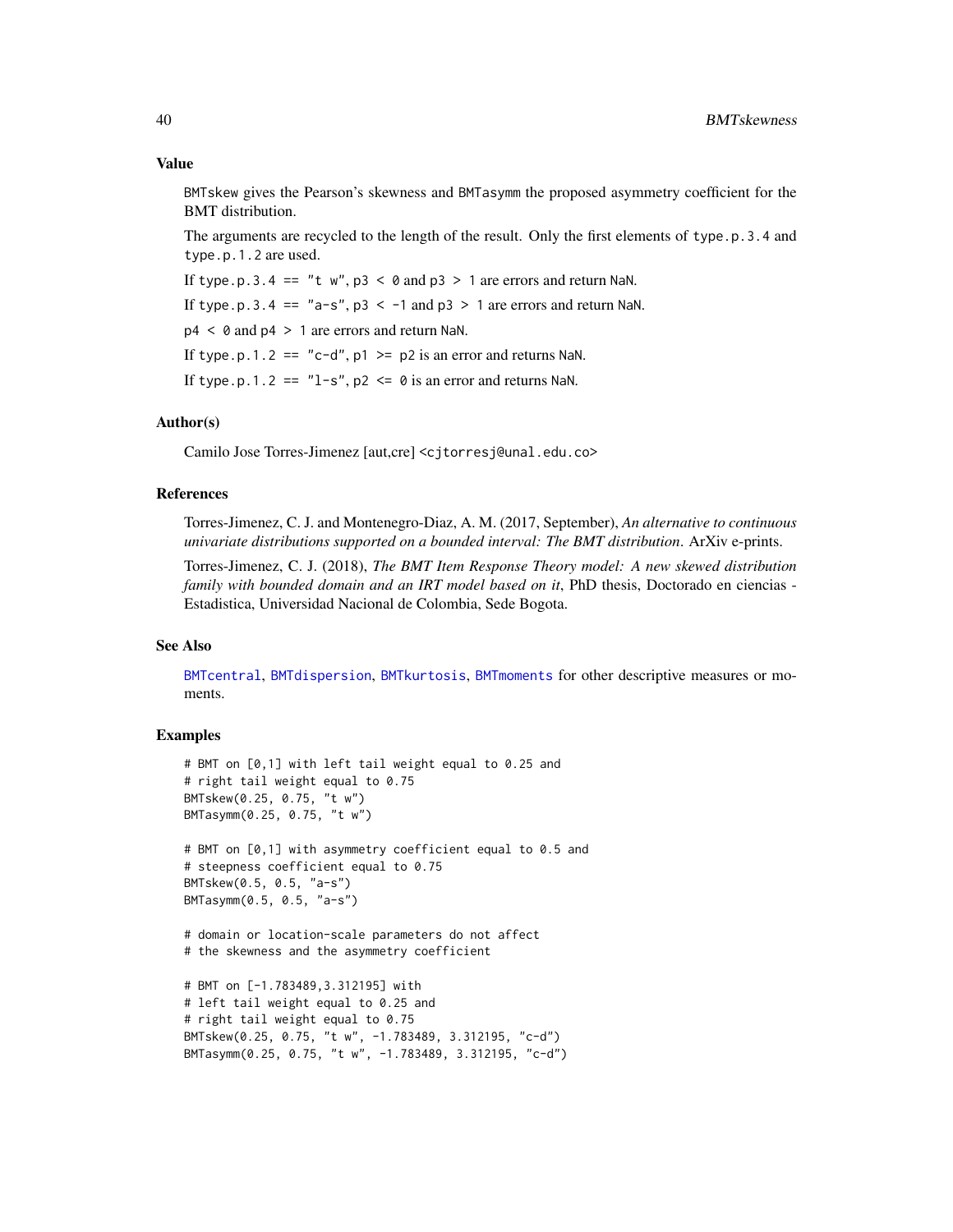#### <span id="page-40-0"></span>mpsedist the contract of the contract of the contract of the contract of the contract of the contract of the contract of the contract of the contract of the contract of the contract of the contract of the contract of the c

```
# BMT with mean equal to 0, standard deviation equal to 1,
# asymmetry coefficient equal to 0.5 and
# steepness coefficient equal to 0.75
BMTskew(0.5, 0.5, "a-s", 0, 1, "l-s")
BMTasymm(0.5, 0.5, "a-s", 0, 1, "l-s")
```
<span id="page-40-1"></span>mpsedist *Maximum Product of Spacing Fit of Univariate Distributions.*

# Description

Fit of univariate distributions for non-censored data using maximum product of spacing estimation (mpse), also called maximum spacing estimation.

# Usage

```
mpsedist(data, distr, start = NULL, fix.arg = NULL,
  optim.method = "default", lower = -Inf, upper = Inf,
  custom.optim = NULL, weights = NULL, silent = TRUE, gradient = NULL,
  ...)
```

| data         | A numeric vector with the observed values for non-censored data.                                                                                                                                                                                                                                                           |
|--------------|----------------------------------------------------------------------------------------------------------------------------------------------------------------------------------------------------------------------------------------------------------------------------------------------------------------------------|
| distr        | A character string "name" naming a distribution for which the corresponding<br>density function dname and the corresponding distribution function pname must<br>be classically defined.                                                                                                                                    |
| start        | A named list giving the initial values of parameters of the named distribution<br>or a function of data computing initial values and returning a named list. This<br>argument may be omitted (default) for some distributions for which reasonable<br>starting values are computed (see the 'details' section of mledist). |
| fix.arg      | An optional named list giving the values of fixed parameters of the named dis-<br>tribution or a function of data computing (fixed) parameter values and returning<br>a named list. Parameters with fixed value are thus NOT estimated.                                                                                    |
| optim.method | "default" (see details) or an optimization method to pass to optim.                                                                                                                                                                                                                                                        |
| lower        | Left bounds on the parameters for the "L-BFGS-B" method (see optim) or the<br>constr0ptim function (as an equivalent linear constraint).                                                                                                                                                                                   |
| upper        | Right bounds on the parameters for the "L-BFGS-B" method (see optim) or the<br>constr0ptim function (as an equivalent linear constraint).                                                                                                                                                                                  |
| custom.optim | A function carrying the optimization (see details).                                                                                                                                                                                                                                                                        |
| weights      | An optional vector of weights to be used in the fitting process. Should be NULL<br>or a numeric vector with strictly positive numbers. If non-NULL, weighted mpse<br>is used, otherwise ordinary mpse.                                                                                                                     |
| silent       | A logical to remove or show warnings when bootstraping.                                                                                                                                                                                                                                                                    |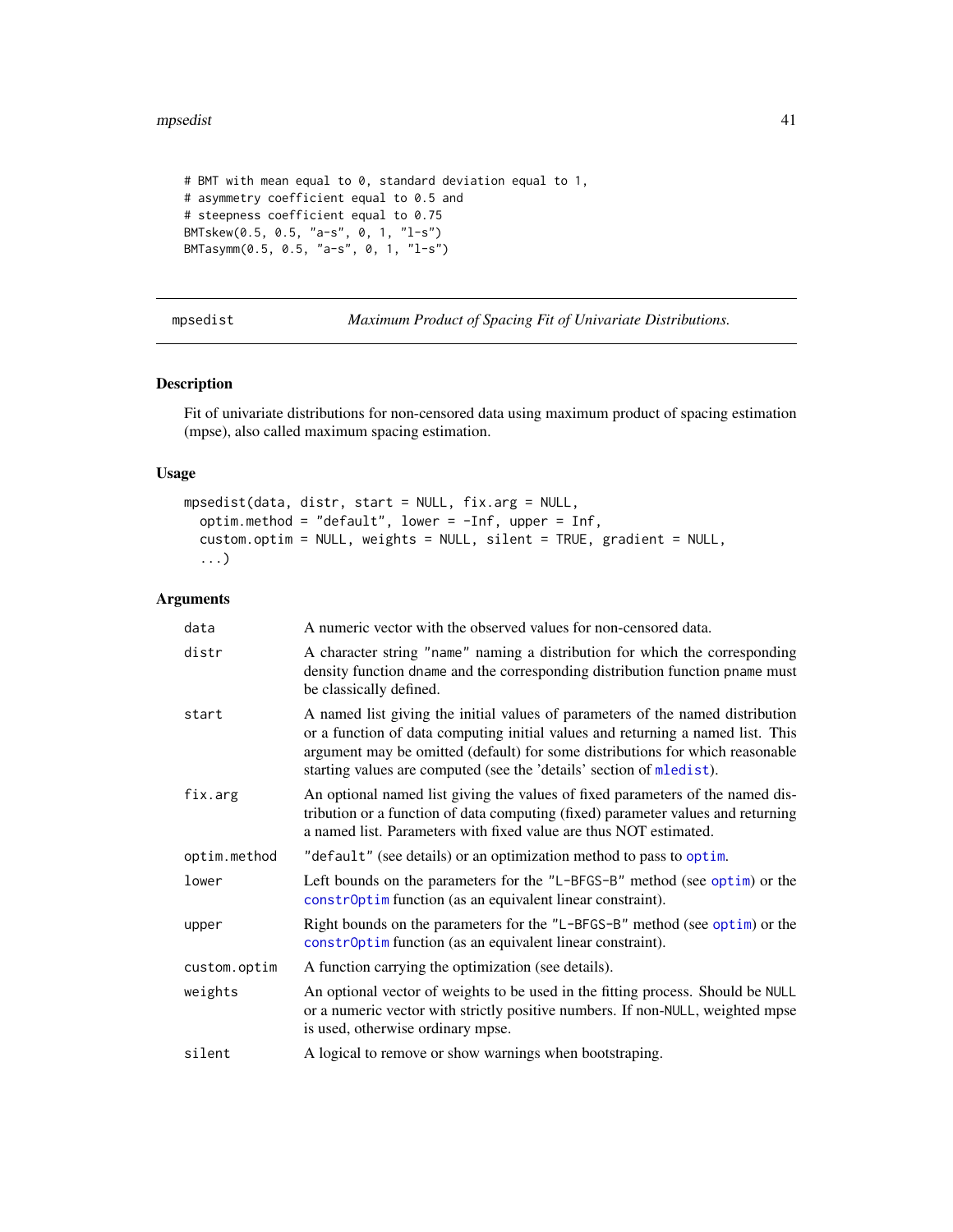<span id="page-41-0"></span>

| gradient | A function to return the gradient of the optimization objective function for the |
|----------|----------------------------------------------------------------------------------|
|          | "BFGS", "CG" and "L-BFGS-B" methods. If it is NULL, a finite-difference ap-      |
|          | proximation will be used, see optim.                                             |
| $\cdot$  | Further arguments passed to the optim, constr0ptim or custom.optim func-         |
|          | tion.                                                                            |

# Details

The mpsedist function carries out the maximum product of spacing estimation numerically, by maximization of the arithmetic mean of  $\log(F(k) - F(k-1))$ .

The optimization process is the same as [mledist](#page-0-0), see the 'details' section of that function.

Optionally, a vector of weights can be used in the fitting process. By default (when weigths=NULL), ordinary mpse is carried out, otherwise the specified weights are used to compute a weighted arithmetic mean.

We believe this function should be added to the package [fitdistrplus](#page-0-0). Until it is accepted and incorporated into that package, it will remain in the package [BMT](#page-1-2). This function is internally called in [BMTfit.mpse](#page-25-1).

# Value

mpsedist returns a list with following components,

| estimate       | the parameter estimates.                                                                                                                                                                                                                                                                                                                                                                                    |
|----------------|-------------------------------------------------------------------------------------------------------------------------------------------------------------------------------------------------------------------------------------------------------------------------------------------------------------------------------------------------------------------------------------------------------------|
| convergence    | an integer code for the convergence of optime defined as below or defined by the<br>user in the user-supplied optimization function.                                                                                                                                                                                                                                                                        |
|                | 0 indicates successful convergence.                                                                                                                                                                                                                                                                                                                                                                         |
|                | 1 indicates that the iteration limit of optim has been reached.                                                                                                                                                                                                                                                                                                                                             |
|                | 10 indicates degeneracy of the Nealder-Mead simplex.                                                                                                                                                                                                                                                                                                                                                        |
|                | 100 indicates that optime no countered an internal error.                                                                                                                                                                                                                                                                                                                                                   |
| value          | the value of the optimization objective function at the solution found.                                                                                                                                                                                                                                                                                                                                     |
| loglik         | the log-likelihood.                                                                                                                                                                                                                                                                                                                                                                                         |
| hessian        | a symmetric matrix computed by optim as an estimate of the Hessian at the<br>solution found or computed in the user-supplied optimization function.                                                                                                                                                                                                                                                         |
| optim.function |                                                                                                                                                                                                                                                                                                                                                                                                             |
|                | the name of the optimization function used.                                                                                                                                                                                                                                                                                                                                                                 |
| fix.arg        | the named list giving the values of parameters of the named distribution that<br>must kept fixed rather than estimated by maximum likelihood or NULL if there<br>are no such parameters.                                                                                                                                                                                                                    |
| optim.method   | when optim is used, the name of the algorithm used, NULL otherwise.                                                                                                                                                                                                                                                                                                                                         |
| fix.arg.fun    | the function used to set the value of fix. arg or NULL.                                                                                                                                                                                                                                                                                                                                                     |
| weights        | the vector of weigths used in the estimation process or NULL.                                                                                                                                                                                                                                                                                                                                               |
| counts         | A two-element integer vector giving the number of calls to the log-likelihood<br>function and its gradient respectively. This excludes those calls needed to com-<br>pute the Hessian, if requested, and any calls to log-likelihood function to com-<br>pute a finite-difference approximation to the gradient. counts is returned by<br>optim or the user-supplied optimization function, or set to NULL. |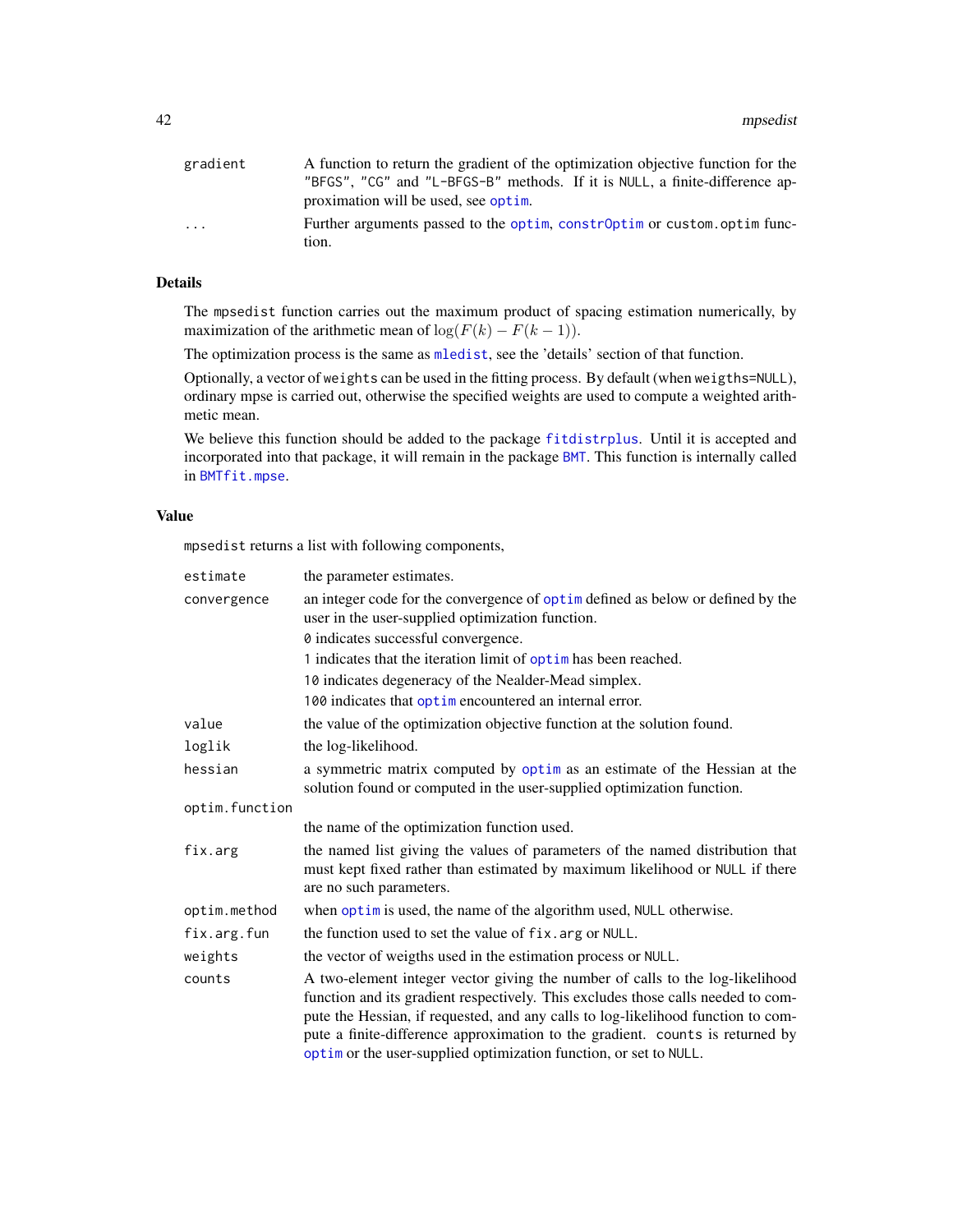#### <span id="page-42-0"></span>mpsedist 43

# Author(s)

Camilo Jose Torres-Jimenez [aut,cre] <cjtorresj@unal.edu.co>

# Source

Based on the function mledist of the R package: fitdistrplus

Delignette-Muller ML and Dutang C (2015), *fitdistrplus: An R Package for Fitting Distributions*. Journal of Statistical Software, 64(4), 1-34.

Functions checkparam and start.arg.default are needed and were copied from the same package (fitdistrplus version: 1.0-9).

# References

Cheng, R. and N. Amin (1983). *Estimating parameters in continuous univariate distributions with a shifted origin*. Journal of the Royal Statistical Society. Series B (Methodological), 394-403.

Ranneby, B. (1984). *The maximum spacing method. an estimation method related to the maximum likelihood method*. Scandinavian Journal of Statistics, 93-112.

# See Also

[mqdedist](#page-43-1), [mledist](#page-0-0), [mmedist](#page-0-0), [qmedist](#page-0-0), [mgedist](#page-0-0), and [optim](#page-0-0).

```
# (1) basic fit of a normal distribution
set.seed(1234)
x1 <- rnorm(n = 100)
mean(x1); sd(x1)mpse1 <- mpsedist(x1, "norm")
mpse1$estimate
```

```
# (2) defining your own distribution functions, here for the Gumbel
# distribution for other distributions, see the CRAN task view dedicated
# to probability distributions
dgumbel \le function(x, a, b) 1/b*exp((a-x)/b)*exp(-exp((a-x)/b))
pgumbel \le function(q, a, b) exp(-exp((a-q)/b))
qgumbel \leq function(p, a, b) a-b*log(-log(p))
mpse1 <- mpsedist(x1, "gumbel", start = list(a = 10, b = 5))
mpse1$estimate
# (3) fit a discrete distribution (Poisson)
set.seed(1234)
x2 \leq - \text{rpois}(n = 30, \text{ lambda} = 2)mpse2 <- mpsedist(x2, "pois")
mpse2$estimate
# (4) fit a finite-support distribution (beta)
```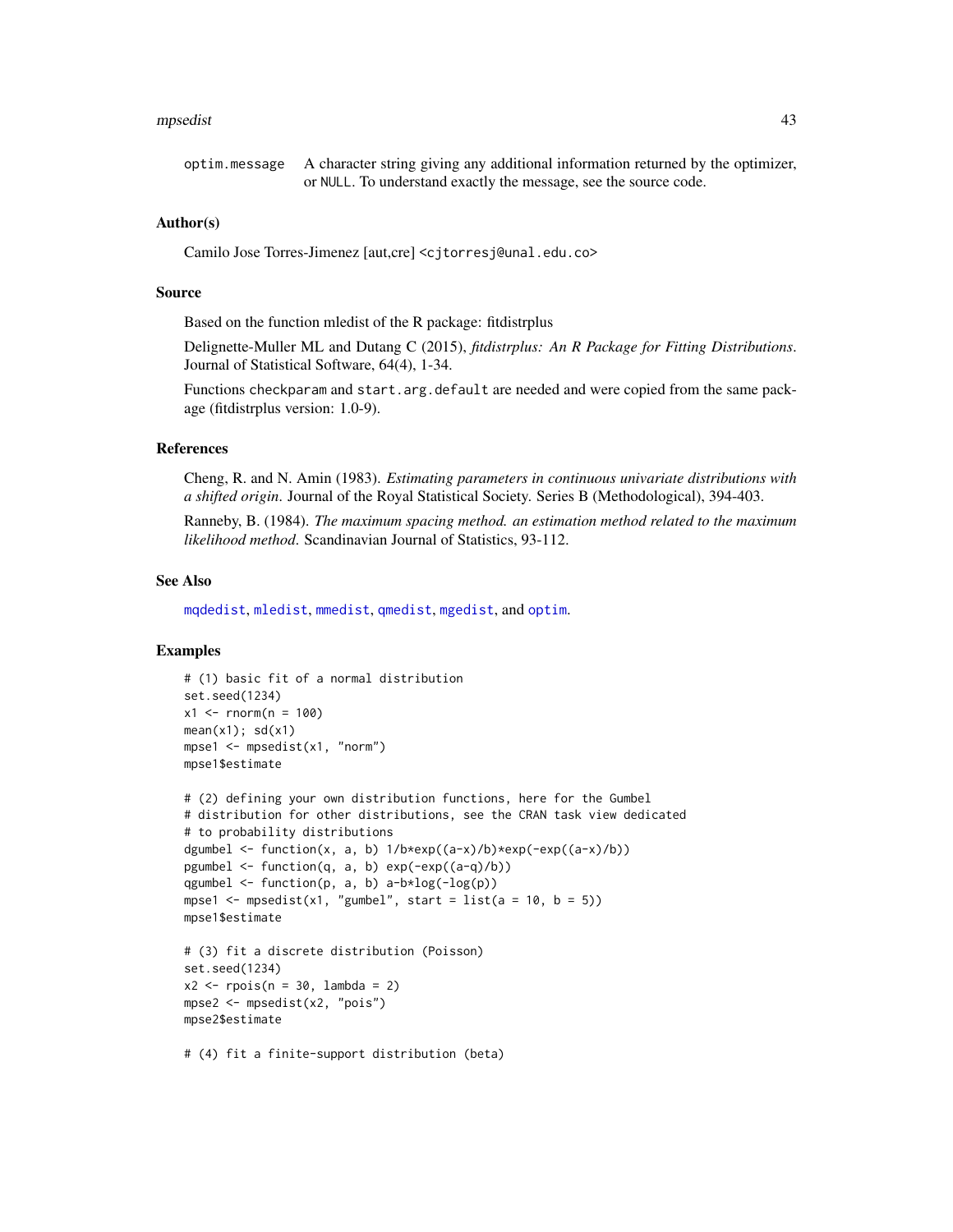#### 44 mqdedist ng mga bandhan ng mga bandhan ng mga bandhan ng mga bandhan ng mga bandhan ng mga bandhan ng mga bandhan ng mga bandhan ng mga bandhan ng mga bandhan ng mga bandhan ng mga bandhan ng mga bandhan ng mga bandhan

```
set.seed(1234)
x3 \le - rbeta(n = 100, shape1 = 5, shape2 = 10)
mpse3 <- mpsedist(x3, "beta")
mpse3$estimate
# (5) fit frequency distributions on USArrests dataset.
x4 <- USArrests$Assault
mpse4pois <- mpsedist(x4, "pois")
mpse4pois$estimate
mpse4nbinom <- mpsedist(x4, "nbinom")
mpse4nbinom$estimate
# (6) weighted fit of a normal distribution
set.seed(1234)
w1 <- runif(101)
mpse1 <- mpsedist(x1, "norm", weights = w1)
mpse1$estimate
```
<span id="page-43-1"></span>mqdedist *Minimum Quantile Distance Fit of Univariate Distributions.*

# Description

Fit of univariate distributions for non-censored data using minimum quantile distance estimation (mqde), which can also be called maximum quantile goodness-of-fit estimation.

#### Usage

```
mqdedist(data, distr, probs = (1:length(data) - 0.5)/length(data),
  qtype = 5, dist = "euclidean", start = NULL, fix.arg = NULL,
  optim.method = "default", lower = -Inf, upper = Inf,
  custom.optim = NULL, weights = NULL, silent = TRUE, gradient = NULL,
  ...)
```

| data  | A numeric vector with the observed values for non-censored data.                                                                                                                                                     |
|-------|----------------------------------------------------------------------------------------------------------------------------------------------------------------------------------------------------------------------|
| distr | A character string "name" naming a distribution for which the corresponding<br>quantile function qname and the corresponding density distribution dname must<br>be classically defined.                              |
| probs | A numeric vector of the probabilities for which the minimum quantile distance<br>estimation is done. $p[k] = (k - 0.5)/n$ (default).                                                                                 |
| gtype | The quantile type used by the $R$ quantile function to compute the empirical<br>quantiles. Type 5 (default), i.e. $x[k]$ is both the kth order statistic and the type 5<br>sample quantile of $p[k] = (k - 0.5)/n$ . |

<span id="page-43-0"></span>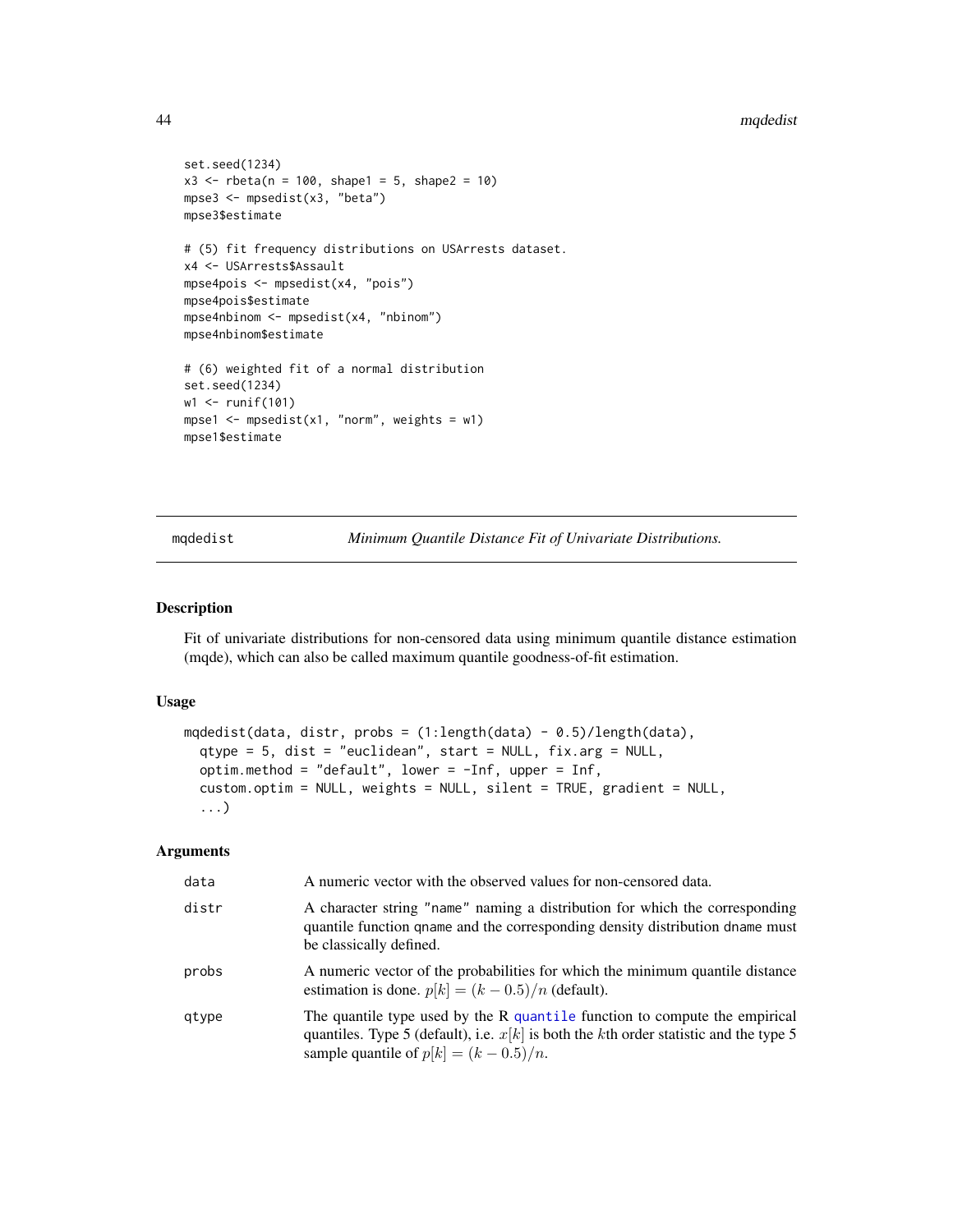#### <span id="page-44-0"></span>mqdedist 45

| dist         | The distance measure between observed and theoretical quantiles to be used.<br>This must be one of "euclidean" (default), "maximum", or "manhattan". Any<br>unambiguous substring can be given.                                                                                                                            |
|--------------|----------------------------------------------------------------------------------------------------------------------------------------------------------------------------------------------------------------------------------------------------------------------------------------------------------------------------|
| start        | A named list giving the initial values of parameters of the named distribution<br>or a function of data computing initial values and returning a named list. This<br>argument may be omitted (default) for some distributions for which reasonable<br>starting values are computed (see the 'details' section of mledist). |
| fix.arg      | An optional named list giving the values of fixed parameters of the named dis-<br>tribution or a function of data computing (fixed) parameter values and returning<br>a named list. Parameters with fixed value are thus NOT estimated.                                                                                    |
| optim.method | "default" (see details) or optimization method to pass to optim.                                                                                                                                                                                                                                                           |
| lower        | Left bounds on the parameters for the "L-BFGS-B" method (see optim) or the<br>constr0ptim function (as an equivalent linear constraint).                                                                                                                                                                                   |
| upper        | Right bounds on the parameters for the "L-BFGS-B" method (see optim) or the<br>constr0ptim function (as an equivalent linear constraint).                                                                                                                                                                                  |
| custom.optim | A function carrying the optimization (see details).                                                                                                                                                                                                                                                                        |
| weights      | An optional vector of weights to be used in the fitting process. Should be NULL<br>or a numeric vector with strictly positive numbers. If non-NULL, weighted mqde<br>is used, otherwise ordinary mqde.                                                                                                                     |
| silent       | A logical to remove or show warnings when bootstraping.                                                                                                                                                                                                                                                                    |
| gradient     | A function to return the gradient of the optimization objective function for the<br>"BFGS", "CG" and "L-BFGS-B" methods. If it is NULL, a finite-difference ap-<br>proximation will be used, see optim.                                                                                                                    |
|              | Further arguments passed to the optim, constr0ptim or custom.optim func-<br>tion.                                                                                                                                                                                                                                          |

# Details

The mqdedist function carries out the minimum quantile distance estimation numerically, by minimization of a distance between observed and theoretical quantiles.

The optimization process is the same as [mledist](#page-0-0), see the 'details' section of that function.

Optionally, a vector of weights can be used in the fitting process. By default (when weigths=NULL), ordinary mqde is carried out, otherwise the specified weights are used to compute a weighted distance.

We believe this function should be added to the package [fitdistrplus](#page-0-0). Until it is accepted and incorporated into that package, it will remain in the package [BMT](#page-1-2). This function is internally called in [BMTfit.mqde](#page-28-1).

# Value

mqdedist returns a list with following components,

estimate the parameter estimates.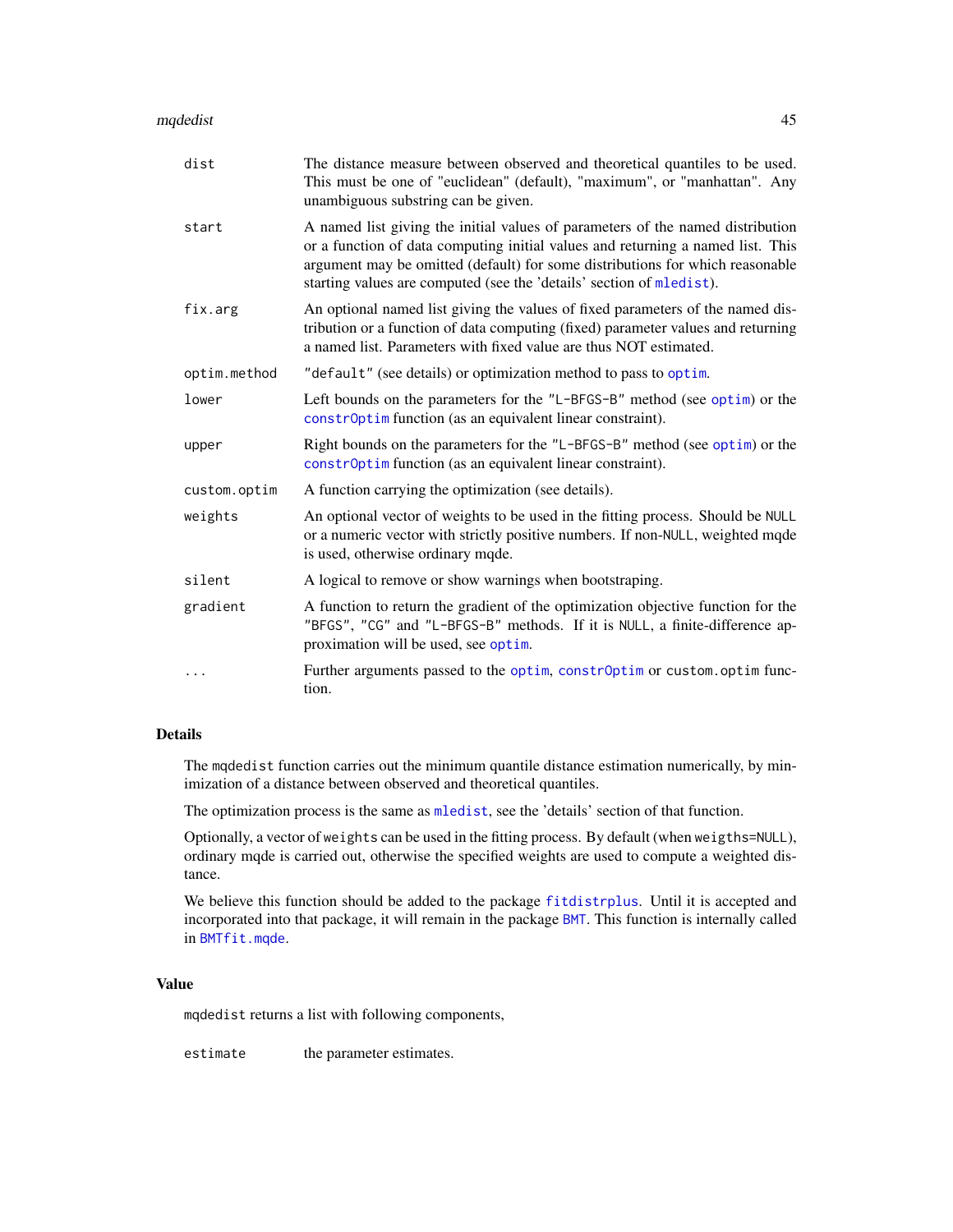| convergence    | an integer code for the convergence of optim defined as below or defined by the<br>user in the user-supplied optimization function.                                                                                                                                                                                                                                                                         |
|----------------|-------------------------------------------------------------------------------------------------------------------------------------------------------------------------------------------------------------------------------------------------------------------------------------------------------------------------------------------------------------------------------------------------------------|
|                | 0 indicates successful convergence.                                                                                                                                                                                                                                                                                                                                                                         |
|                | 1 indicates that the iteration limit of optim has been reached.                                                                                                                                                                                                                                                                                                                                             |
|                | 10 indicates degeneracy of the Nealder-Mead simplex.                                                                                                                                                                                                                                                                                                                                                        |
|                | 100 indicates that optimen countered an internal error.                                                                                                                                                                                                                                                                                                                                                     |
| value          | the value of the optimization objective function at the solution found.                                                                                                                                                                                                                                                                                                                                     |
| hessian        | a symmetric matrix computed by optim as an estimate of the Hessian at the<br>solution found or computed in the user-supplied optimization function.                                                                                                                                                                                                                                                         |
| probs          | the probability vector on which observed and theoretical quantiles were calcu-<br>lated.                                                                                                                                                                                                                                                                                                                    |
| dist           | the name of the distance between observed and theoretical quantiles used.                                                                                                                                                                                                                                                                                                                                   |
| optim.function |                                                                                                                                                                                                                                                                                                                                                                                                             |
|                | the name of the optimization function used.                                                                                                                                                                                                                                                                                                                                                                 |
| fix.arg        | the named list giving the values of parameters of the named distribution that<br>must kept fixed rather than estimated by maximum likelihood or NULL if there<br>are no such parameters.                                                                                                                                                                                                                    |
| loglik         | the log-likelihood.                                                                                                                                                                                                                                                                                                                                                                                         |
| optim.method   | when optim is used, the name of the algorithm used, NULL otherwise.                                                                                                                                                                                                                                                                                                                                         |
| fix.arg.fun    | the function used to set the value of fix. arg or NULL.                                                                                                                                                                                                                                                                                                                                                     |
| weights        | the vector of weigths used in the estimation process or NULL.                                                                                                                                                                                                                                                                                                                                               |
| counts         | A two-element integer vector giving the number of calls to the log-likelihood<br>function and its gradient respectively. This excludes those calls needed to com-<br>pute the Hessian, if requested, and any calls to log-likelihood function to com-<br>pute a finite-difference approximation to the gradient. counts is returned by<br>optim or the user-supplied optimization function, or set to NULL. |
| optim.message  | A character string giving any additional information returned by the optimizer,<br>or NULL. To understand exactly the message, see the source code.                                                                                                                                                                                                                                                         |

# Author(s)

Camilo Jose Torres-Jimenez [aut,cre] <cjtorresj@unal.edu.co>

# Source

Based on the function mledist of the R package: fitdistrplus

Delignette-Muller ML and Dutang C (2015), *fitdistrplus: An R Package for Fitting Distributions*. Journal of Statistical Software, 64(4), 1-34.

Functions checkparam and start.arg.default are needed and were copied from the same package (fitdistrplus version: 1.0-9).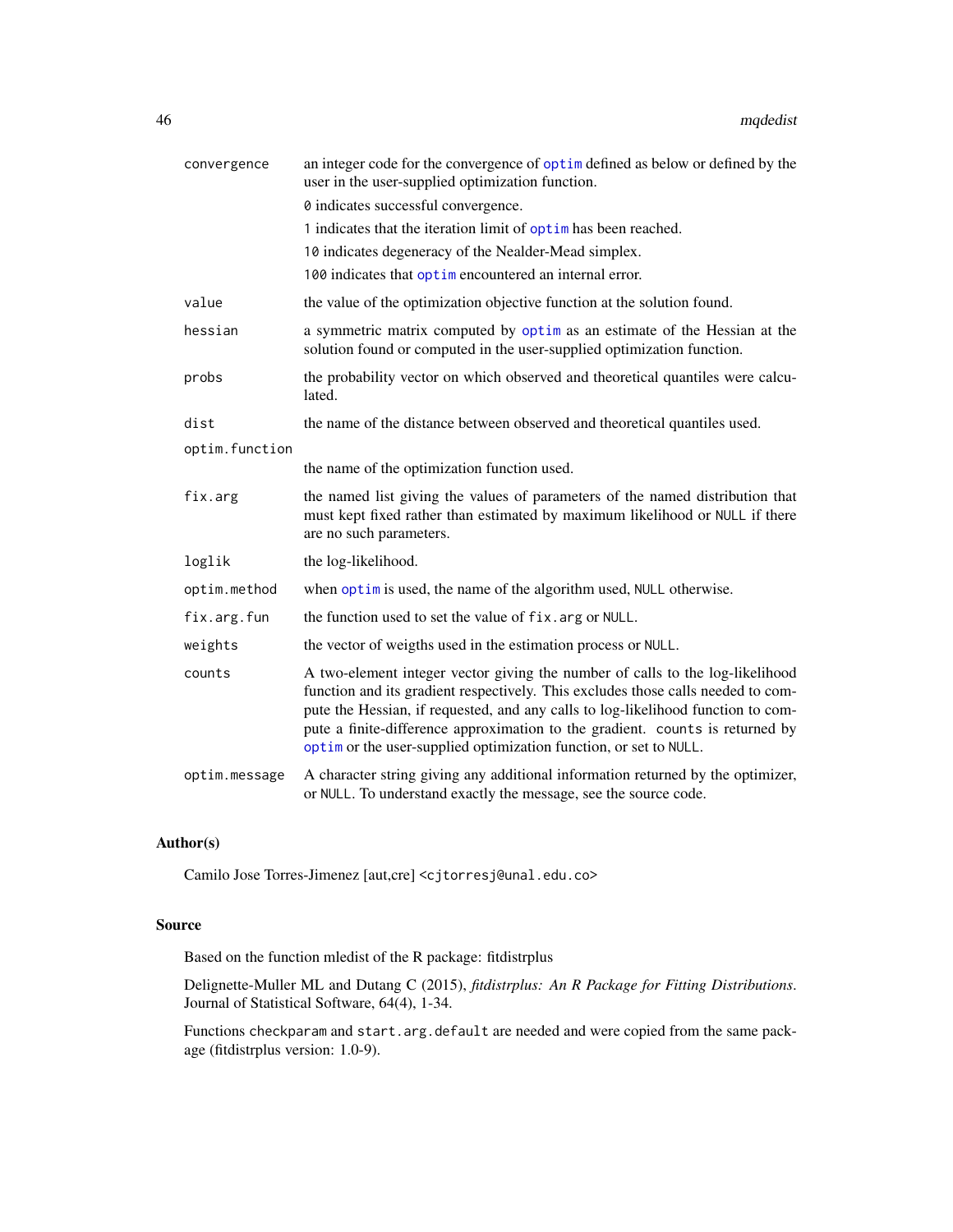#### <span id="page-46-0"></span>mqdedist 47

# References

LaRiccia, V. N. (1982). *Asymptotic Properties of Weighted \$L^2\$ Quantile Distance Estimators*. The Annals of Statistics, 10(2), 621-624.

Torres-Jimenez, C. J. (2017, September), *Comparison of estimation methods for the BMT distribution*. ArXiv e-prints.

# See Also

[mpsedist](#page-40-1), [mledist](#page-0-0), [mmedist](#page-0-0), [qmedist](#page-0-0), [mgedist](#page-0-0), [optim](#page-0-0), [constrOptim](#page-0-0), and [quantile](#page-0-0).

```
# (1) basic fit of a normal distribution
set.seed(1234)
x1 <- rnorm(n = 100)
mean(x1); sd(x1)mqde1 <- mqdedist(x1, "norm")
mqde1$estimate
# (2) defining your own distribution functions, here for the Gumbel
# distribution for other distributions, see the CRAN task view dedicated
# to probability distributions
dgumbel <- function(x, a, b) 1/b*exp((a-x)/b)*exp(-exp((a-x)/b))pgumbel <- function(q, a, b) exp(-exp((a-q)/b))
qgumbel \leq function(p, a, b) a-b*log(-log(p))
mqde1 \leq mqdedist(x1, "gumbel", start = list(a = 10, b = 5))
mqde1$estimate
# (3) fit a discrete distribution (Poisson)
set.seed(1234)
x2 \leq - \text{rpois}(n = 30, \text{ lambda} = 2)mqde2 <- mqdedist(x2, "pois")
mqde2$estimate
# (4) fit a finite-support distribution (beta)
set.seed(1234)
x3 \le - \text{rbeta}(n = 100, \text{shape1} = 5, \text{shape2} = 10)mqde3 <- mqdedist(x3, "beta")
mqde3$estimate
# (5) fit frequency distributions on USArrests dataset.
x4 <- USArrests$Assault
mqde4pois <- mqdedist(x4, "pois")
mqde4pois$estimate
mqde4nbinom <- mqdedist(x4, "nbinom")
mqde4nbinom$estimate
# (6) weighted fit of a normal distribution
set.seed(1234)
w1 <- runif(100)
weighted.mean(x1, w1)
```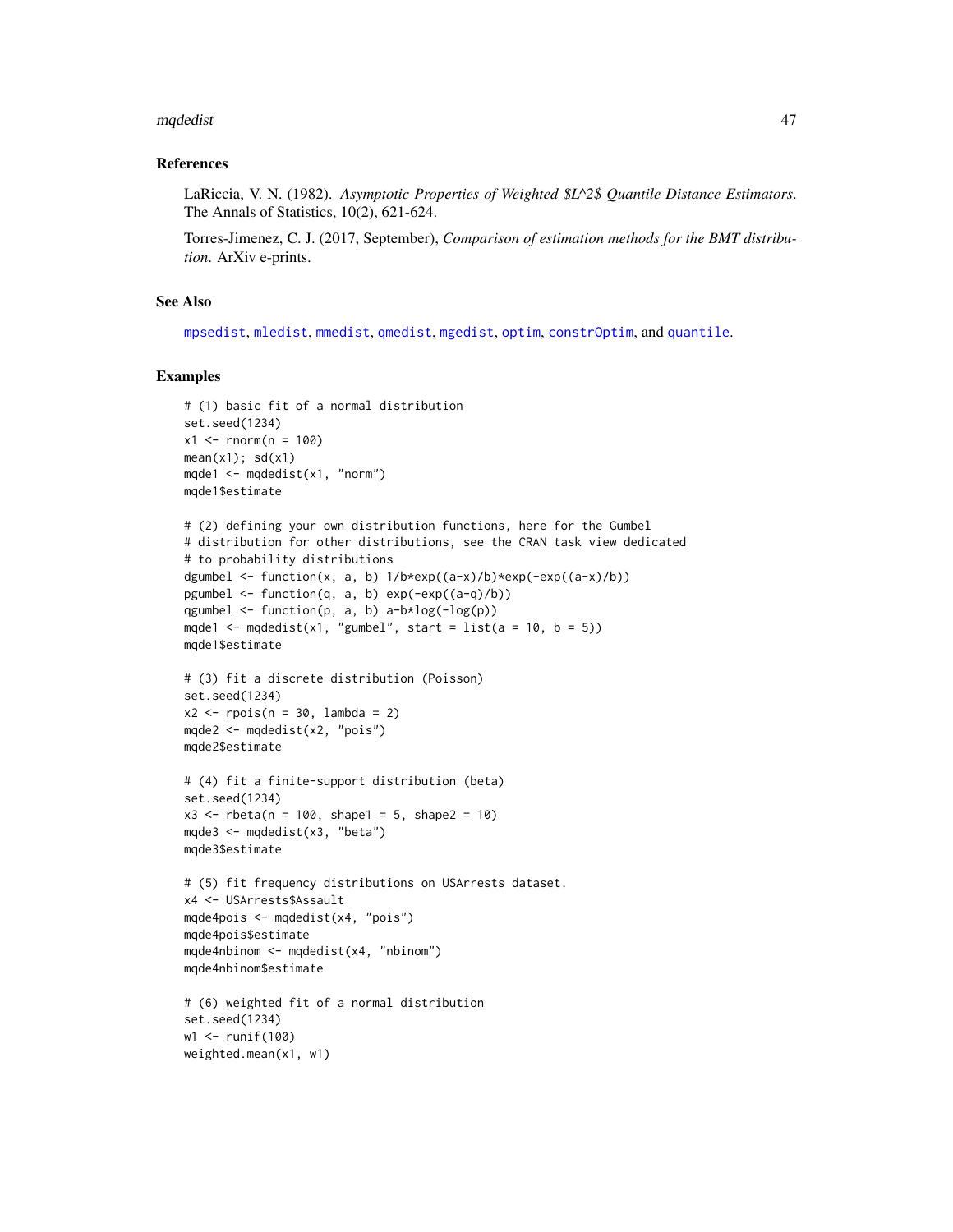```
mqde1 <- mqdedist(x1, "norm", weights = w1)
mqde1$estimate
```
score.math.booklet10.PISA2012

*A Performance Score in Mathematics from Booklet 10 of PISA 2012.*

# Description

Classic performance score in mathematics, using the students responses to Booklet 10 of the PISA test applied in 2012. We use the answers to the PISA 2012 questionnaire. We take the "Scored cognitive item response data file.". We keep all the questions with binary score (correct and incorrect) and exclude those that could be scored with partial credit. Then, we recode the responses: 1 for correct and 0 for incorrect. Finally, we obtain the percentage of correct answers, i.e., the classic performance score of each student. It is important to mention that the reported scores of PISA 2012 are estimated and scaled using the Rasch model of item response theory. On the other hand, all booklets for the test could have different: number of questions, traits evaluated, and participating countries. Also, the assignation of a booklet to a student is randomized. Considering that, we choose only one arbitrary booklet, Booklet 10, and its questions of mathematics.

#### Usage

data(score.math.booklet10.PISA2012)

#### Format

score.math.booklet10.PISA2012 is a vector.

# Author(s)

Camilo Jose Torres-Jimenez [aut,cre] <cjtorresj@unal.edu.co>

# Source

OECD Programme for International Student Assesment (PISA) (2012). Database - PISA 2012. Online; accessed 2014-08-23. [https://www.oecd.org/pisa/pisaproducts/pisa2012database-do](https://www.oecd.org/pisa/pisaproducts/pisa2012database-downloadabledata.htm)wnloadabledata. [htm](https://www.oecd.org/pisa/pisaproducts/pisa2012database-downloadabledata.htm).

<span id="page-47-0"></span>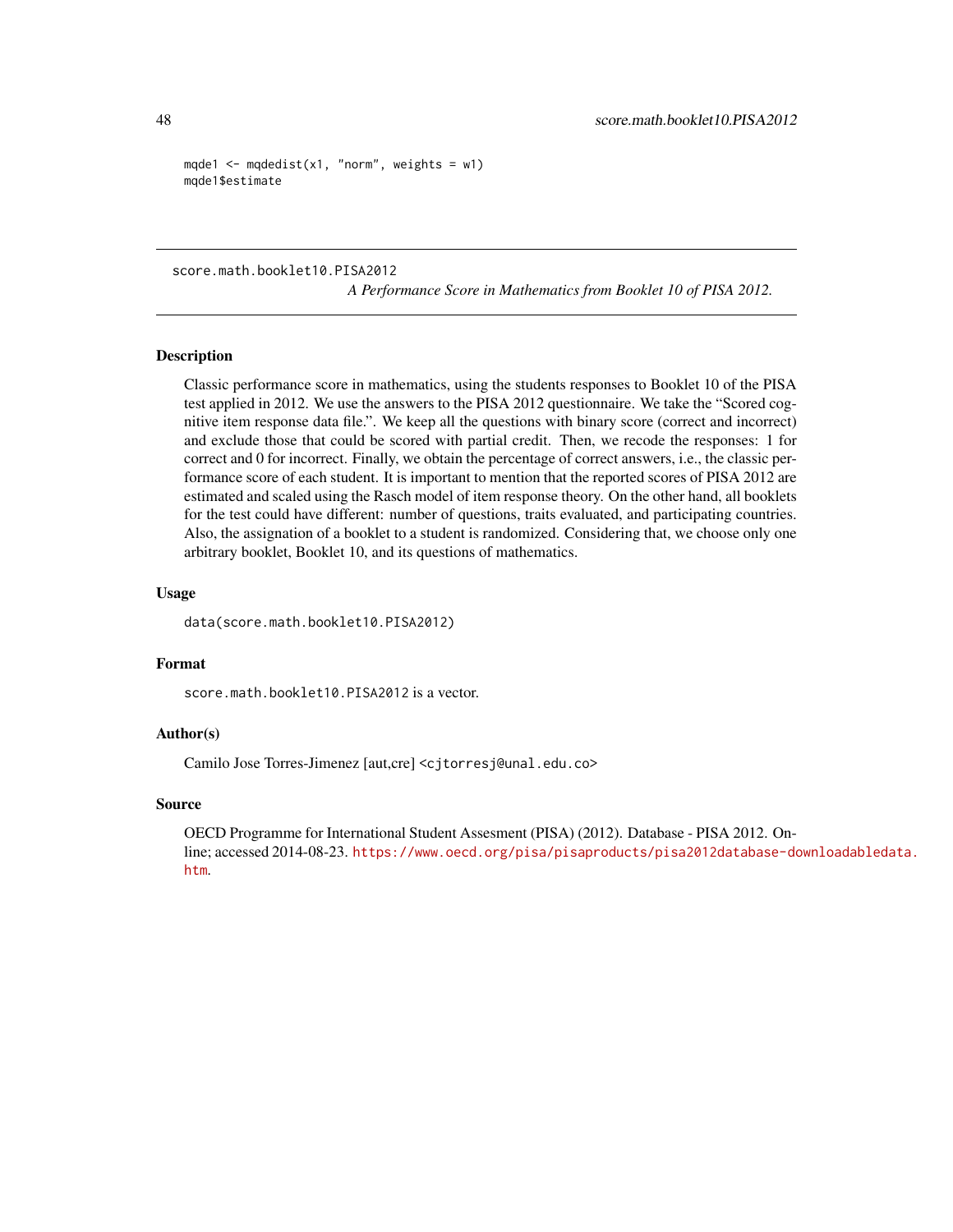# <span id="page-48-0"></span>**Index**

∗Topic datasets score.math.booklet10.PISA2012, [48](#page-47-0) ∗Topic distribution BMT, [2](#page-1-0) BMTfit, [14](#page-13-0) BMTfit.mge, [18](#page-17-0) BMTfit.mle, [21](#page-20-0) BMTfit.mme, [23](#page-22-0) BMTfit.mpse, [26](#page-25-0) BMTfit.mqde, [29](#page-28-0) BMTfit.qme, [32](#page-31-0) mpsedist, [41](#page-40-0) mqdedist, [44](#page-43-0) BMT, [2,](#page-1-0) *[12](#page-11-0)*, *[15,](#page-14-0) [16](#page-15-0)*, *[19](#page-18-0)[–21](#page-20-0)*, *[23–](#page-22-0)[25](#page-24-0)*, *[27,](#page-26-0) [28](#page-27-0)*, *[30,](#page-29-0) [31](#page-30-0)*, *[33,](#page-32-0) [34](#page-33-0)*, *[42](#page-41-0)*, *[45](#page-44-0)* BMT.Phi, [5](#page-4-0) BMT.Psi, [7](#page-6-0) BMTasymm *(*BMTskewness*)*, [39](#page-38-0) BMTcentral, *[4](#page-3-0)*, [8,](#page-7-0) *[13](#page-12-0)*, *[36](#page-35-0)*, *[38](#page-37-0)*, *[40](#page-39-0)* BMTchangepars, *[4](#page-3-0)*, [10](#page-9-0) BMTchf *(*BMTmoments*)*, [36](#page-35-0) BMTdispersion, *[4](#page-3-0)*, *[10](#page-9-0)*, [12,](#page-11-0) *[36](#page-35-0)*, *[38](#page-37-0)*, *[40](#page-39-0)* BMTfit, [14,](#page-13-0) *[19](#page-18-0)[–25](#page-24-0)*, *[27,](#page-26-0) [28](#page-27-0)*, *[30,](#page-29-0) [31](#page-30-0)*, *[33,](#page-32-0) [34](#page-33-0)* BMTfit.mge, *[15,](#page-14-0) [16](#page-15-0)*, [18,](#page-17-0) *[23](#page-22-0)*, *[25](#page-24-0)*, *[28](#page-27-0)*, *[31](#page-30-0)*, *[34](#page-33-0)* BMTfit.mle, *[15,](#page-14-0) [16](#page-15-0)*, *[20](#page-19-0)*, [21,](#page-20-0) *[25](#page-24-0)*, *[28](#page-27-0)*, *[31](#page-30-0)*, *[34](#page-33-0)* BMTfit.mme, *[15,](#page-14-0) [16](#page-15-0)*, *[20](#page-19-0)*, *[23](#page-22-0)*, [23,](#page-22-0) *[28](#page-27-0)*, *[31](#page-30-0)*, *[34](#page-33-0)* BMTfit.mpse, *[15,](#page-14-0) [16](#page-15-0)*, *[20](#page-19-0)*, *[23](#page-22-0)*, *[25](#page-24-0)*, [26,](#page-25-0) *[31](#page-30-0)*, *[34](#page-33-0)*, *[42](#page-41-0)* BMTfit.mqde, *[15,](#page-14-0) [16](#page-15-0)*, *[20](#page-19-0)*, *[23](#page-22-0)*, *[25](#page-24-0)*, *[28](#page-27-0)*, [29,](#page-28-0) *[34](#page-33-0)*, *[45](#page-44-0)* BMTfit.qme, *[15,](#page-14-0) [16](#page-15-0)*, *[20](#page-19-0)*, *[23](#page-22-0)*, *[25](#page-24-0)*, *[28](#page-27-0)*, *[31](#page-30-0)*, [32](#page-31-0) BMTiqr *(*BMTdispersion*)*, [12](#page-11-0) BMTkurt *(*BMTkurtosis*)*, [35](#page-34-0) BMTkurtosis, *[4](#page-3-0)*, *[10](#page-9-0)*, *[13](#page-12-0)*, [35,](#page-34-0) *[38](#page-37-0)*, *[40](#page-39-0)* BMTmean *(*BMTcentral*)*, [8](#page-7-0) BMTmedian *(*BMTcentral*)*, [8](#page-7-0) BMTmgf *(*BMTmoments*)*, [36](#page-35-0) BMTmode *(*BMTcentral*)*, [8](#page-7-0) BMTmoment *(*BMTmoments*)*, [36](#page-35-0) BMTmoments, *[4](#page-3-0)*, *[10](#page-9-0)*, *[13](#page-12-0)*, *[36](#page-35-0)*, [36,](#page-35-0) *[40](#page-39-0)* BMTsd *(*BMTdispersion*)*, [12](#page-11-0)

BMTskew *(*BMTskewness*)*, [39](#page-38-0) BMTskewness, *[4](#page-3-0)*, *[10](#page-9-0)*, *[13](#page-12-0)*, *[36](#page-35-0)*, *[38](#page-37-0)*, [39](#page-38-0) BMTsteep *(*BMTkurtosis*)*, [35](#page-34-0) BMTvar *(*BMTdispersion*)*, [12](#page-11-0) bootdist, *[16](#page-15-0)* cdfcomp, *[16](#page-15-0)* constrOptim, *[19,](#page-18-0) [20](#page-19-0)*, *[22](#page-21-0)[–25](#page-24-0)*, *[27,](#page-26-0) [28](#page-27-0)*, *[30,](#page-29-0) [31](#page-30-0)*, *[33,](#page-32-0) [34](#page-33-0)*, *[41,](#page-40-0) [42](#page-41-0)*, *[45](#page-44-0)*, *[47](#page-46-0)* dBMT *(*BMT*)*, [2](#page-1-0) dBMT.Phi *(*BMT.Phi*)*, [5](#page-4-0) dBMT.Psi *(*BMT.Psi*)*, [7](#page-6-0) Distributions, *[6](#page-5-0)*, *[8](#page-7-0)* fitdist, *[15,](#page-14-0) [16](#page-15-0)*, *[20](#page-19-0)*, *[23](#page-22-0)*, *[25](#page-24-0)*, *[28](#page-27-0)*, *[31](#page-30-0)*, *[34](#page-33-0)* fitdistrplus, *[15,](#page-14-0) [16](#page-15-0)*, *[20](#page-19-0)[–22](#page-21-0)*, *[25](#page-24-0)*, *[28](#page-27-0)*, *[31](#page-30-0)*, *[34](#page-33-0)*, *[42](#page-41-0)*, *[45](#page-44-0)* gofstat, *[16](#page-15-0)* mBMT *(*BMTmoments*)*, [36](#page-35-0) mgedist, *[16](#page-15-0)*, *[18](#page-17-0)[–20](#page-19-0)*, *[43](#page-42-0)*, *[47](#page-46-0)* mledist, *[14](#page-13-0)[–16](#page-15-0)*, *[18](#page-17-0)*, *[21](#page-20-0)[–24](#page-23-0)*, *[26](#page-25-0)[–33](#page-32-0)*, *[41](#page-40-0)[–43](#page-42-0)*, *[45](#page-44-0)*, *[47](#page-46-0)* mmedist, *[16](#page-15-0)*, *[24,](#page-23-0) [25](#page-24-0)*, *[43](#page-42-0)*, *[47](#page-46-0)* mpsedist, *[16](#page-15-0)*, *[27,](#page-26-0) [28](#page-27-0)*, [41,](#page-40-0) *[47](#page-46-0)* mqdedist, *[16](#page-15-0)*, *[30,](#page-29-0) [31](#page-30-0)*, *[43](#page-42-0)*, [44](#page-43-0) optim, *[15](#page-14-0)*, *[18](#page-17-0)[–31](#page-30-0)*, *[33,](#page-32-0) [34](#page-33-0)*, *[41](#page-40-0)[–43](#page-42-0)*, *[45](#page-44-0)[–47](#page-46-0)* pBMT, *[6](#page-5-0)*, *[8](#page-7-0)* pBMT *(*BMT*)*, [2](#page-1-0) pBMT.Phi, *[8](#page-7-0)* pBMT.Phi *(*BMT.Phi*)*, [5](#page-4-0) pBMT.Psi, *[6](#page-5-0)* pBMT.Psi *(*BMT.Psi*)*, [7](#page-6-0) plotdist, *[16](#page-15-0)* qBMT *(*BMT*)*, [2](#page-1-0) qBMT.Phi *(*BMT.Phi*)*, [5](#page-4-0)